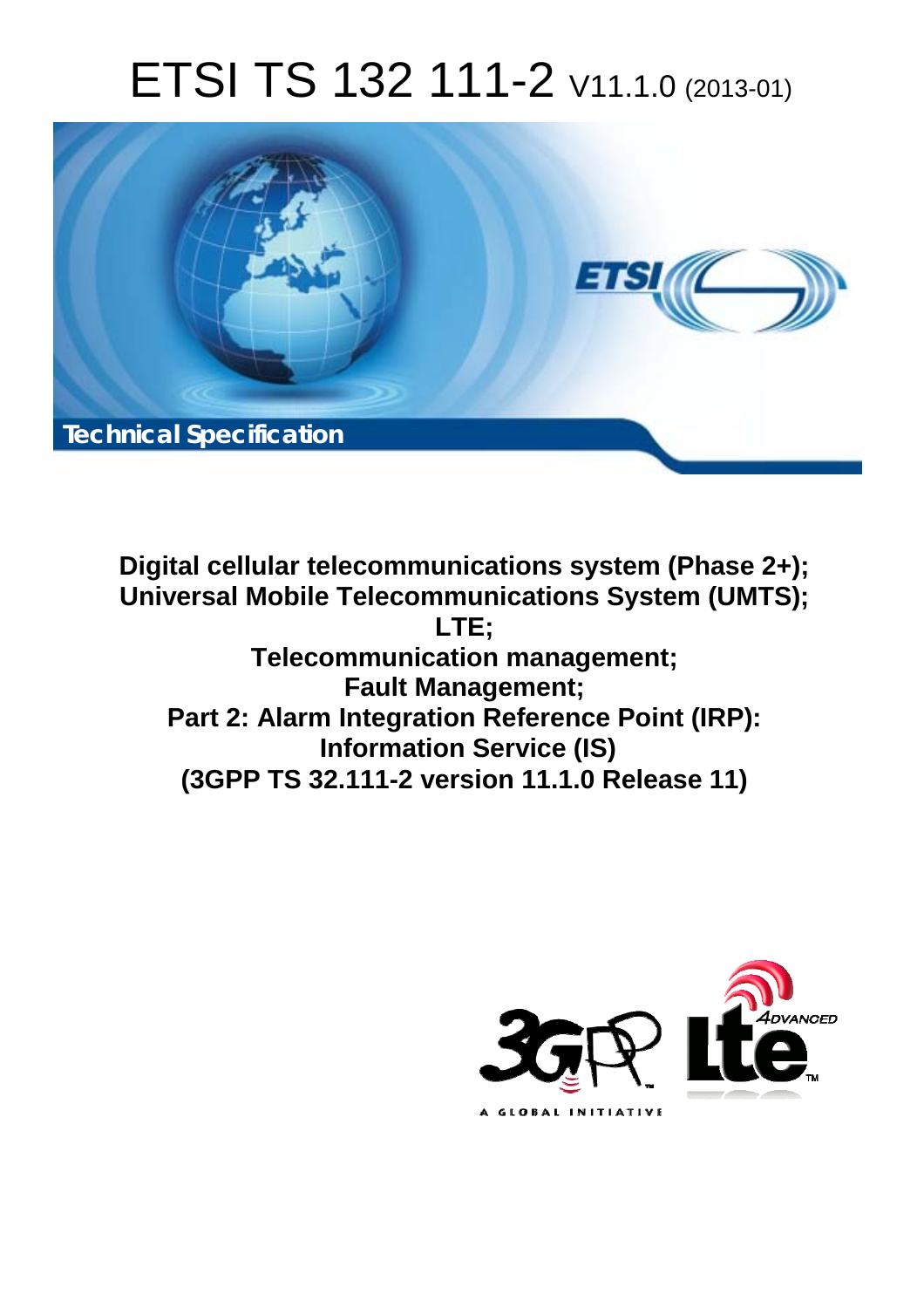Reference

RTS/TSGS-0532111-2vb10

Keywords GSM,LTE,UMTS

#### *ETSI*

#### 650 Route des Lucioles F-06921 Sophia Antipolis Cedex - FRANCE

Tel.: +33 4 92 94 42 00 Fax: +33 4 93 65 47 16

Siret N° 348 623 562 00017 - NAF 742 C Association à but non lucratif enregistrée à la Sous-Préfecture de Grasse (06) N° 7803/88

#### *Important notice*

Individual copies of the present document can be downloaded from: [http://www.etsi.org](http://www.etsi.org/)

The present document may be made available in more than one electronic version or in print. In any case of existing or perceived difference in contents between such versions, the reference version is the Portable Document Format (PDF). In case of dispute, the reference shall be the printing on ETSI printers of the PDF version kept on a specific network drive within ETSI Secretariat.

Users of the present document should be aware that the document may be subject to revision or change of status. Information on the current status of this and other ETSI documents is available at <http://portal.etsi.org/tb/status/status.asp>

If you find errors in the present document, please send your comment to one of the following services: [http://portal.etsi.org/chaircor/ETSI\\_support.asp](http://portal.etsi.org/chaircor/ETSI_support.asp)

#### *Copyright Notification*

No part may be reproduced except as authorized by written permission. The copyright and the foregoing restriction extend to reproduction in all media.

> © European Telecommunications Standards Institute 2013. All rights reserved.

**DECT**TM, **PLUGTESTS**TM, **UMTS**TM and the ETSI logo are Trade Marks of ETSI registered for the benefit of its Members. **3GPP**TM and **LTE**™ are Trade Marks of ETSI registered for the benefit of its Members and of the 3GPP Organizational Partners.

**GSM**® and the GSM logo are Trade Marks registered and owned by the GSM Association.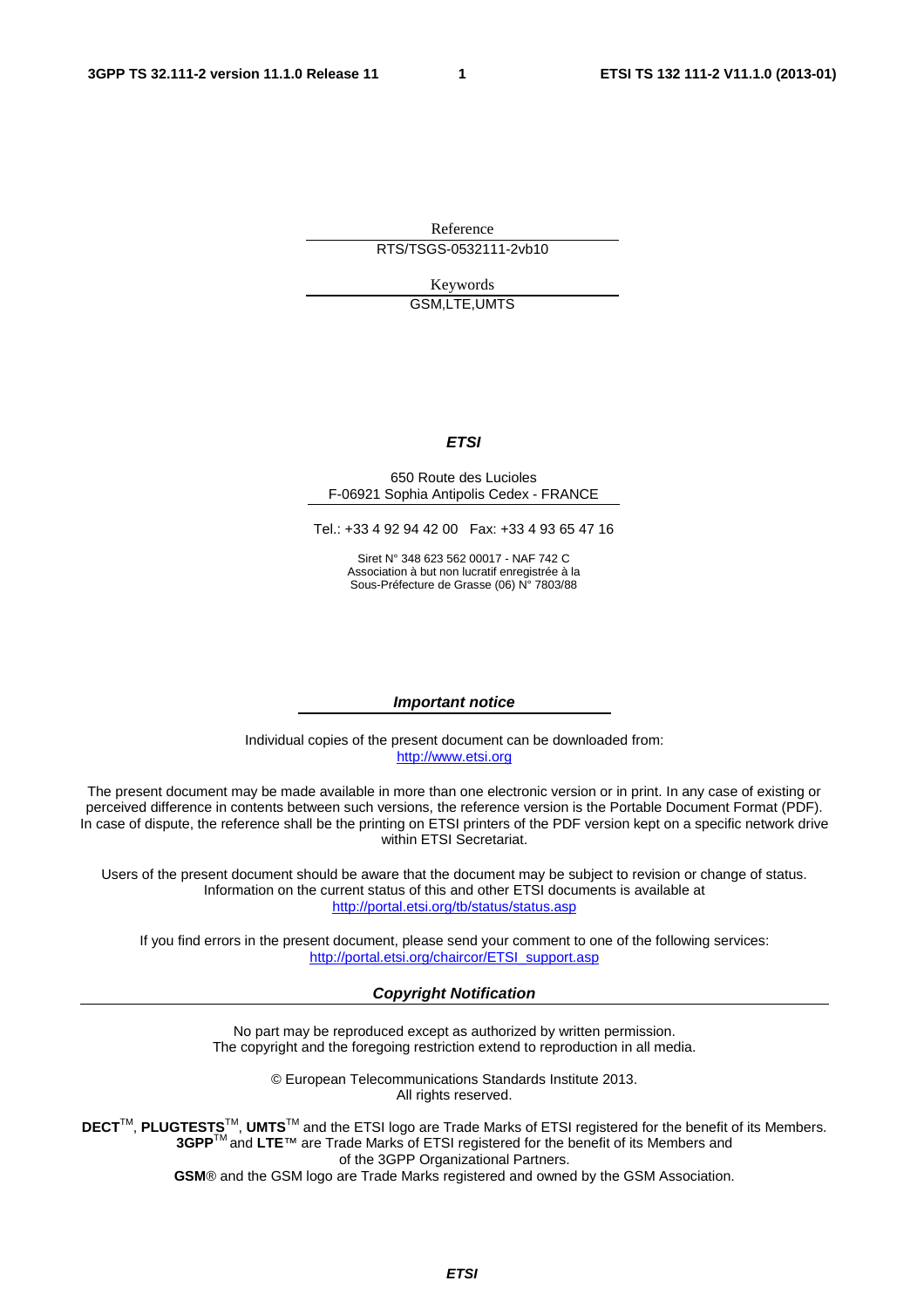# Intellectual Property Rights

IPRs essential or potentially essential to the present document may have been declared to ETSI. The information pertaining to these essential IPRs, if any, is publicly available for **ETSI members and non-members**, and can be found in ETSI SR 000 314: *"Intellectual Property Rights (IPRs); Essential, or potentially Essential, IPRs notified to ETSI in respect of ETSI standards"*, which is available from the ETSI Secretariat. Latest updates are available on the ETSI Web server [\(http://ipr.etsi.org](http://webapp.etsi.org/IPR/home.asp)).

Pursuant to the ETSI IPR Policy, no investigation, including IPR searches, has been carried out by ETSI. No guarantee can be given as to the existence of other IPRs not referenced in ETSI SR 000 314 (or the updates on the ETSI Web server) which are, or may be, or may become, essential to the present document.

# Foreword

This Technical Specification (TS) has been produced by ETSI 3rd Generation Partnership Project (3GPP).

The present document may refer to technical specifications or reports using their 3GPP identities, UMTS identities or GSM identities. These should be interpreted as being references to the corresponding ETSI deliverables.

The cross reference between GSM, UMTS, 3GPP and ETSI identities can be found under [http://webapp.etsi.org/key/queryform.asp.](http://webapp.etsi.org/key/queryform.asp)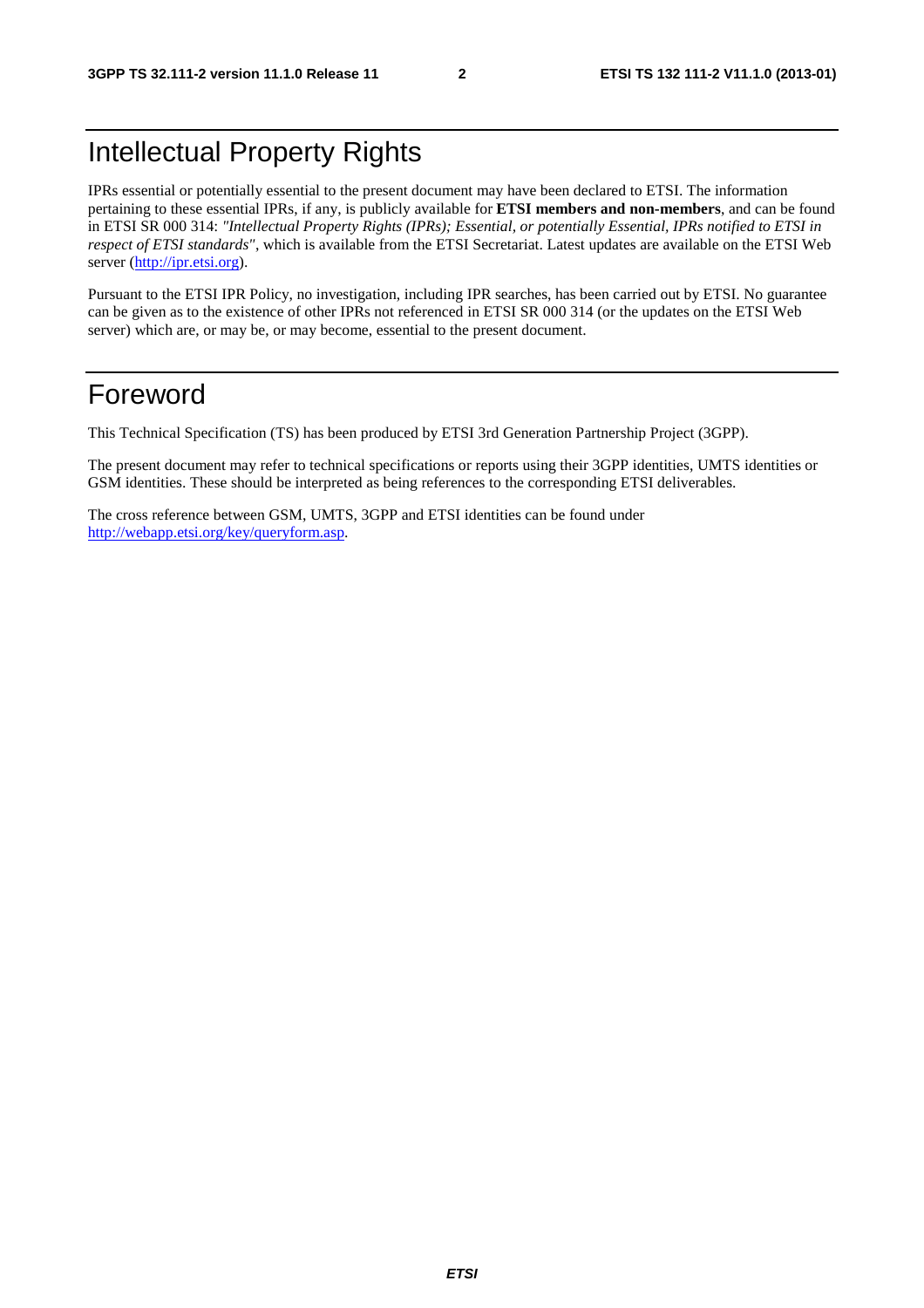$\mathbf{3}$ 

# Contents

| $\perp$          |  |  |
|------------------|--|--|
| 2                |  |  |
| 3                |  |  |
| 3.1<br>3.2       |  |  |
| 4                |  |  |
| 4.1              |  |  |
| 4.2              |  |  |
|                  |  |  |
| 5<br>5.1         |  |  |
| 5.2              |  |  |
| 5.2.1            |  |  |
| 5.2.2            |  |  |
| 5.3              |  |  |
| 5.3.1            |  |  |
| 5.3.1.1          |  |  |
| 5.3.1.2          |  |  |
| 5.3.1.3          |  |  |
| 5.3.2            |  |  |
| 5.3.2.1          |  |  |
| 5.3.2.2          |  |  |
| 5.3.3            |  |  |
| 5.3.3.1          |  |  |
| 5.3.3.2          |  |  |
| 5.3.3.3          |  |  |
| 5.3.4            |  |  |
| 5.3.4.1          |  |  |
| 5.3.4.2          |  |  |
| 5.3.5            |  |  |
| 5.3.5.1          |  |  |
| 5.3.5.2          |  |  |
| 5.3.6<br>5.3.6.1 |  |  |
| 5.3.6.2          |  |  |
| 5.4              |  |  |
| 5.4.1            |  |  |
| 5.4.1.1          |  |  |
| 5.4.1.2          |  |  |
| 5.4.1.3          |  |  |
| 5.4.2            |  |  |
| 5.4.2.1          |  |  |
| 5.4.2.2          |  |  |
| 5.4.2.3          |  |  |
| 5.4.3            |  |  |
| 5.4.3.1          |  |  |
| 5.4.3.2          |  |  |
| 5.4.3.3          |  |  |
| 5.4.4            |  |  |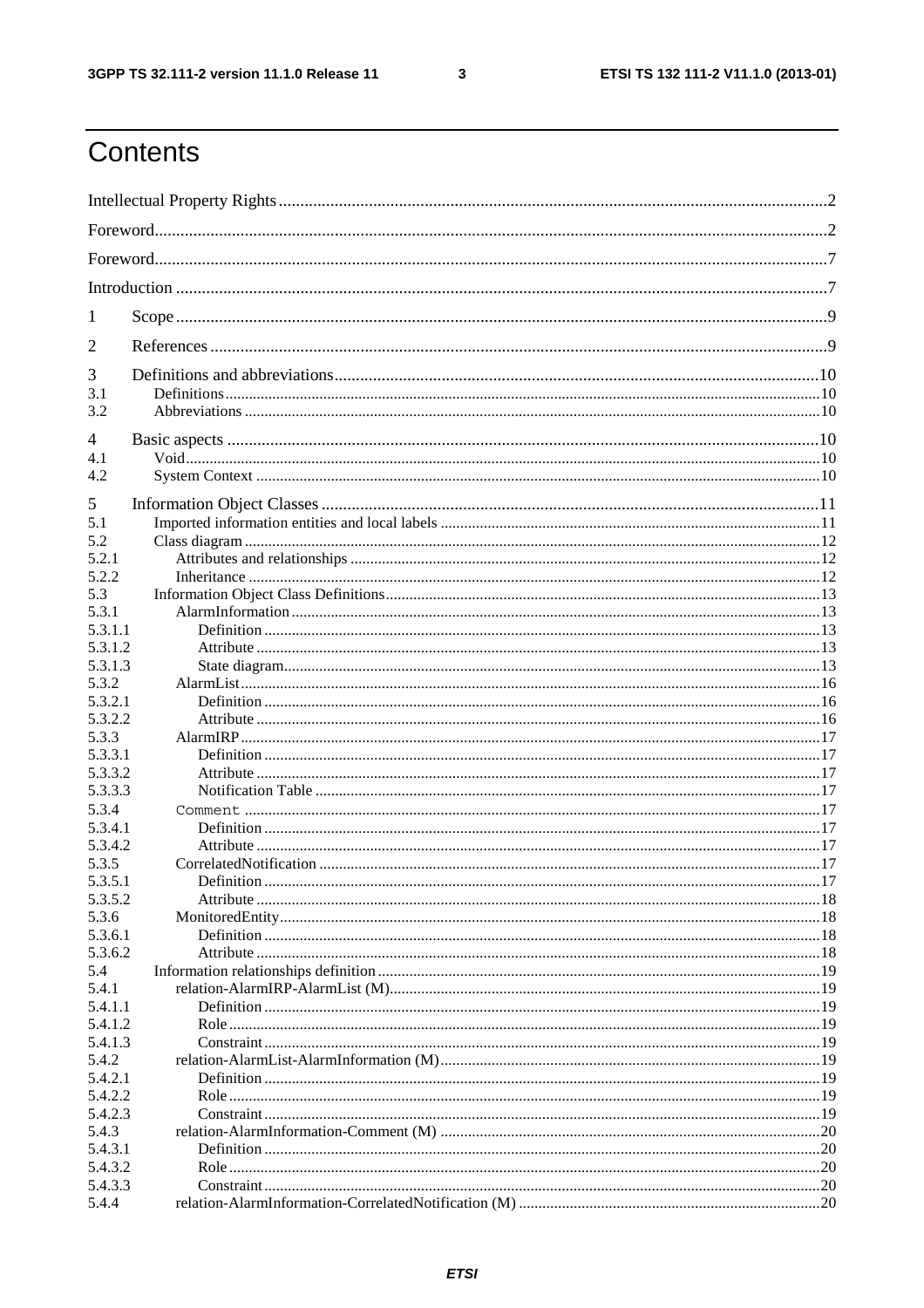#### $\overline{\mathbf{4}}$

| 5.4.4.1 |  |
|---------|--|
|         |  |
| 5.4.4.2 |  |
| 5.4.4.3 |  |
| 5.4.5   |  |
| 5.4.5.1 |  |
| 5.4.5.2 |  |
| 5.4.5.3 |  |
| 5.4.6   |  |
| 5.4.6.1 |  |
| 5.4.6.2 |  |
| 5.4.6.3 |  |
| 5.5     |  |
| 5.5.1   |  |
| 5.5.2   |  |
|         |  |
| 6       |  |
| 6.1     |  |
| 6.2     |  |
| 6.3     |  |
| 6.3.1   |  |
| 6.3.1.1 |  |
| 6.3.1.2 |  |
| 6.3.1.3 |  |
| 6.3.1.4 |  |
| 6.3.1.5 |  |
| 6.3.1.6 |  |
|         |  |
| 6.3.2   |  |
| 6.3.2.1 |  |
| 6.3.2.2 |  |
| 6.3.2.3 |  |
| 6.3.2.4 |  |
| 6.3.2.5 |  |
| 6.3.2.6 |  |
| 6.4     |  |
| 6.4.1   |  |
| 6.4.1.1 |  |
| 6.4.1.2 |  |
| 6.4.1.3 |  |
| 6.4.1.4 |  |
| 6.4.1.5 |  |
| 6.4.1.6 |  |
| 6.5     |  |
| 6.5.1   |  |
| 6.5.1.1 |  |
| 6.5.1.2 |  |
|         |  |
| 6.5.1.3 |  |
| 6.5.1.4 |  |
| 6.5.1.5 |  |
| 6.5.1.6 |  |
| 6.6     |  |
| 6.6.1   |  |
| 6.6.1.1 |  |
| 6.6.1.2 |  |
| 6.6.1.3 |  |
| 6.6.1.4 |  |
| 6.6.1.5 |  |
| 6.6.1.6 |  |
| 6.7     |  |
| 6.7.1   |  |
| 6.7.1.1 |  |
| 6.7.1.2 |  |
| 6.7.1.3 |  |
|         |  |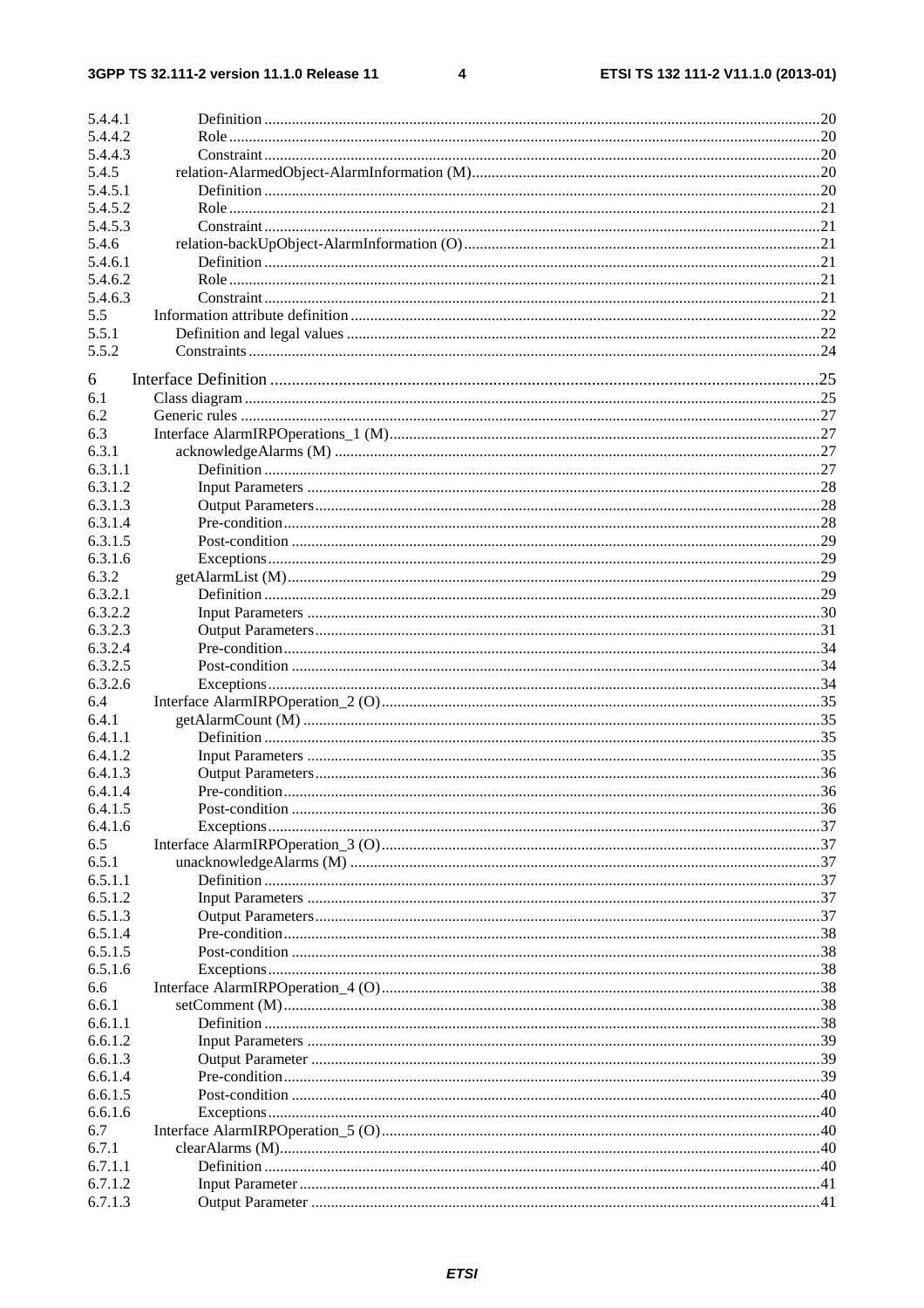$5\phantom{a}$ 

| 6.7.1.4          |            |  |
|------------------|------------|--|
| 6.7.1.5          |            |  |
| 6.7.1.6          |            |  |
| 6.8              |            |  |
| 6.8.1            |            |  |
| 6.8.1.1          |            |  |
| 6.8.1.2          |            |  |
| 6.8.1.3          |            |  |
| 6.8.1.4          |            |  |
| 6.8.1.4.1        |            |  |
| 6.8.1.4.2        |            |  |
| 6.8.2            |            |  |
| 6.8.2.1          |            |  |
| 6.8.2.2          |            |  |
| 6.8.2.3          |            |  |
| 6.8.2.3.1        |            |  |
| 6.8.2.3.2        |            |  |
| 6.8.3            |            |  |
| 6.8.3.1          |            |  |
| 6.8.3.2          |            |  |
| 6.8.3.3          |            |  |
| 6.8.3.3.1        |            |  |
| 6.8.3.3.2        |            |  |
| 6.8.4            |            |  |
| 6.8.4.1          |            |  |
| 6.8.4.2          |            |  |
| 6.8.4.3          |            |  |
| 6.8.4.3.1        |            |  |
| 6.8.4.3.2        |            |  |
| 6.9              |            |  |
| 6.9.1<br>6.9.1.1 |            |  |
| 6.9.1.2          |            |  |
| 6.9.1.3          |            |  |
| 6.9.1.3.1        |            |  |
| 6.9.1.3.2        |            |  |
| 6.10             |            |  |
| 6.10.1           |            |  |
| 6.10.1.1         | Definition |  |
| 6.10.1.2         |            |  |
| 6.10.1.3         |            |  |
| 6.10.1.3.1       |            |  |
| 6.10.1.3.2       |            |  |
| 6.11             |            |  |
| 6.11.1           |            |  |
| 6.11.1.1         |            |  |
| 6.11.1.2         |            |  |
| 6.11.1.3         |            |  |
| 6.11.1.3.1       |            |  |
| 6.11.1.3.2       |            |  |
| 6.12             |            |  |
| 6.12.1           |            |  |
| 6.12.1.1         |            |  |
| 6.12.1.2         |            |  |
| 6.12.1.3         |            |  |
| 6.12.1.3.1       |            |  |
| 6.12.1.3.2       |            |  |
|                  |            |  |
|                  |            |  |
|                  |            |  |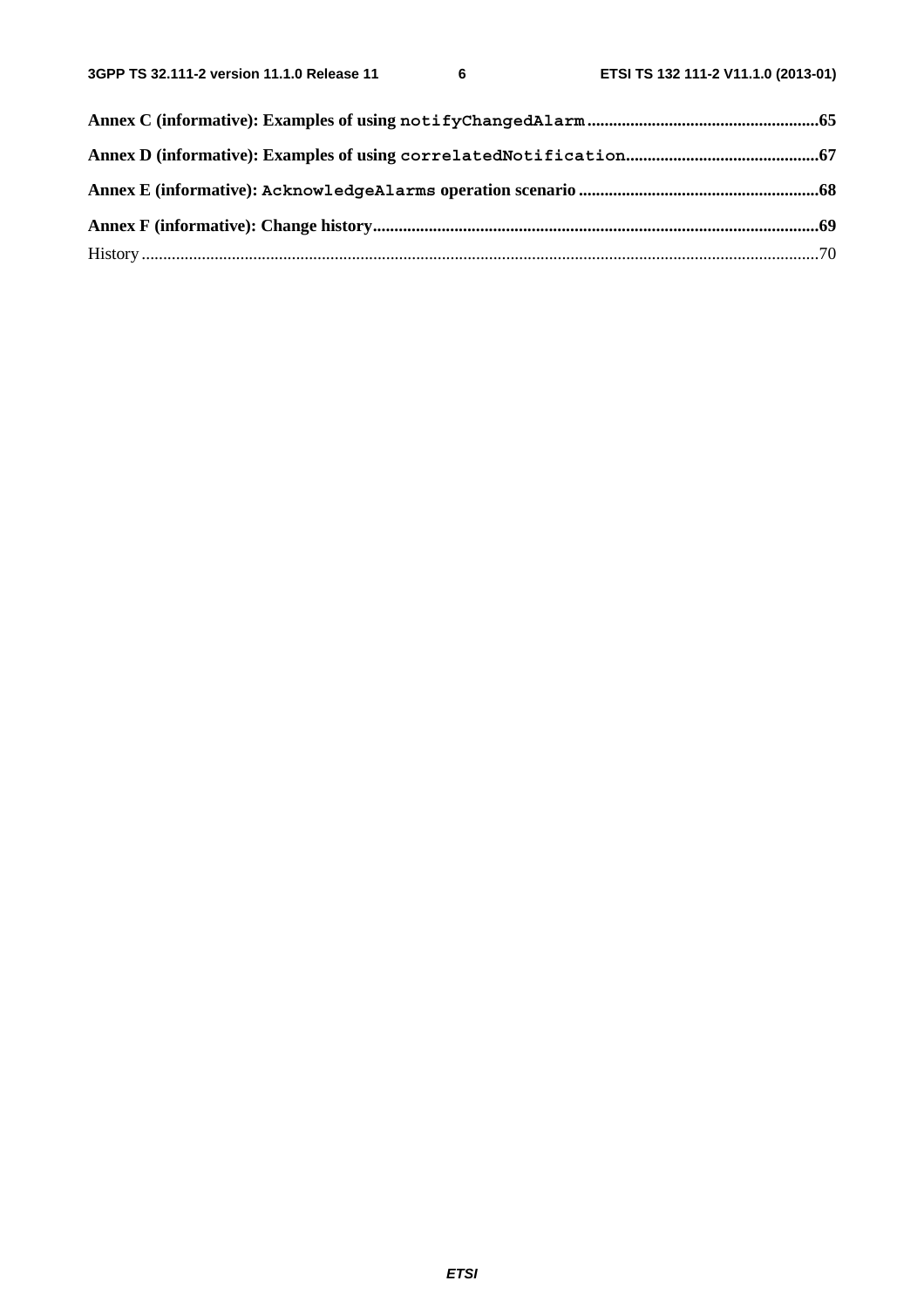# Foreword

This Technical Specification has been produced by the 3<sup>rd</sup> Generation Partnership Project (3GPP).

The contents of the present document are subject to continuing work within the TSG and may change following formal TSG approval. Should the TSG modify the contents of the present document, it will be re-released by the TSG with an identifying change of release date and an increase in version number as follows:

Version x.y.z

where:

- x the first digit:
	- 1 presented to TSG for information;
	- 2 presented to TSG for approval;
	- 3 or greater indicates TSG approved document under change control.
- y the second digit is incremented for all changes of substance, i.e. technical enhancements, corrections, updates, etc.
- z the third digit is incremented when editorial only changes have been incorporated in the document.

# Introduction

The present document is part of a TS-family covering the 3<sup>rd</sup> Generation Partnership Project: Technical Specification Group Services and System Aspects; Telecommunication management; as identified below:

| 32.111-1 | "Fault Management; Part 1: 3G fault management requirements".                                                                                |
|----------|----------------------------------------------------------------------------------------------------------------------------------------------|
| 32.111-2 | "Fault Management; Part 2: Alarm Integration Reference Point (IRP): Information Service<br>$(IS)$ ".                                         |
| 32.111-3 | "Fault Management; Part 3: Alarm Integration Reference Point (IRP): Common Object Request<br>Broker Architecture (CORBA) Solution Set (SS)". |
| 32.111-5 | "Fault Management; Alarm Integration Reference Point (IRP): eXtensible Markup Language<br>(XML) definitions".                                |
| 32.111-7 | "Fault Management; Alarm Integration Reference Point (IRP): SOAP Solution Set (SS)".                                                         |

The present document is part of a set of TSs which describes the requirements and information model necessary for the Telecommunication Management (TM) of 3G systems. The TM principles and TM architecture are specified in 3GPP TS 32.101 [6] and 3GPP TS 32.102 [7].

A 3G system is composed of a multitude of Network Elements (NE) of various types and, typically, different vendors inter-operate in a co-ordinated manner in order to satisfy the network users' communication requirements. The occurrence of failures in a NE may cause a deterioration of this NE's function and/or service quality and will, in severe cases, lead to the complete unavailability of the NE. In order to minimize the effects of such failures on the Quality of Service (QoS) as perceived by the network users it is necessary to:

detect failures in the network as soon as they occur and alert the operating personnel as fast as possible;

isolate the failures (autonomously or through operator intervention), i.e. switch off faulty units and, if applicable, limit the effect of the failure as much as possible by reconfiguration of the faulty NE/adjacent NEs;

- if necessary, determine the cause of the failure using diagnosis and test routines; and,
- repair/eliminate failures in due time through the application of maintenance procedures.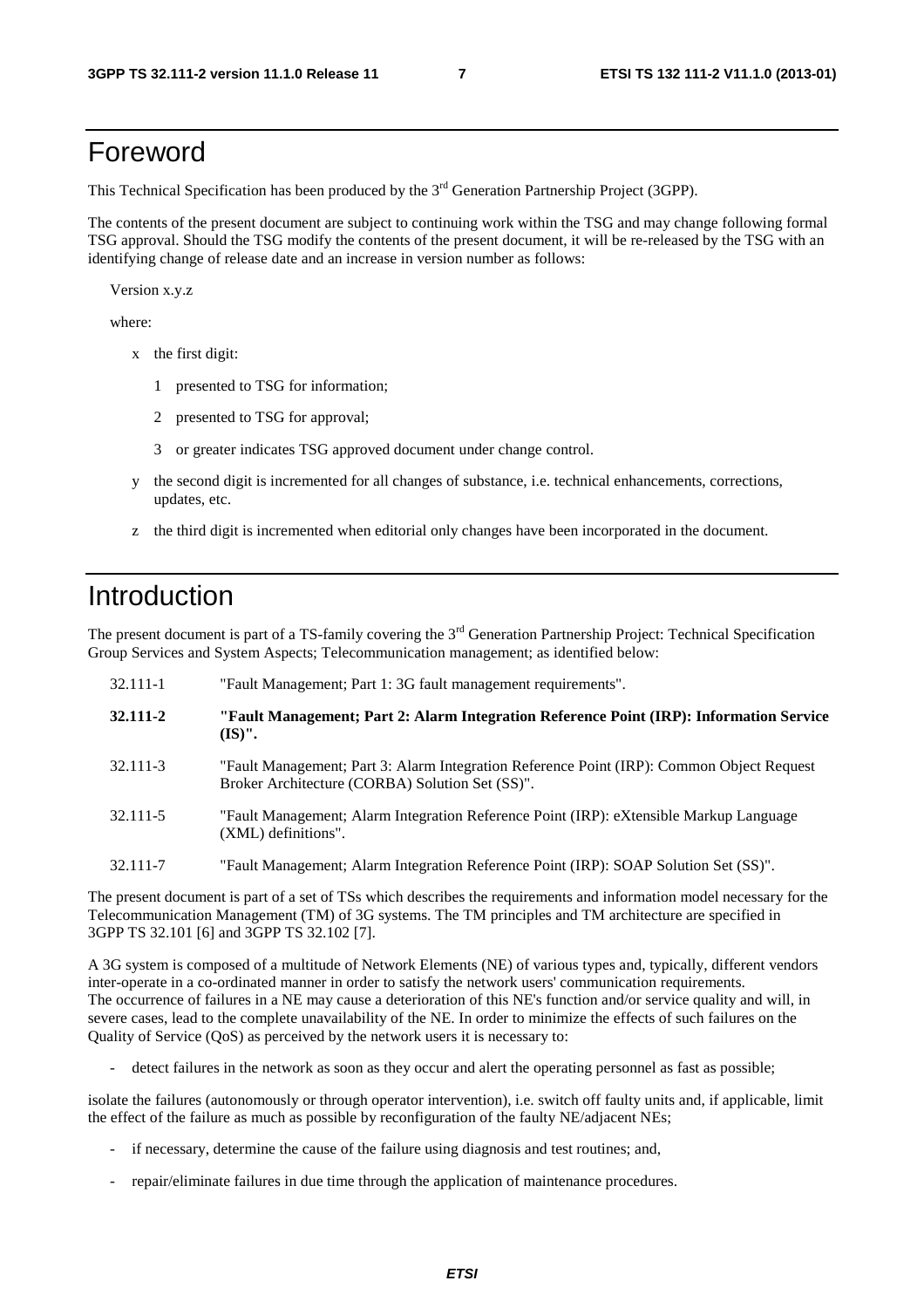This aspect of the management environment is termed "Fault Management" (FM). The purpose of FM is to detect failures as soon as they occur and to limit their effects on the network QoS as far as possible. The latter is achieved by bringing additional/redundant equipment into operation, reconfiguring existing equipment/NEs, or by repairing/eliminating the cause of the failure.

Fault Management (FM) encompasses all of the above functionalities except commissioning/decommissioning of NEs and potential operator triggered reconfiguration (these are a matter of Configuration Management).

FM also includes associated features in the Operations System (OS), such as the administration of alarm list, the presentation of operational state information of physical and logical devices/resources/functions, and the provision and analysis of the alarm and state history of the network.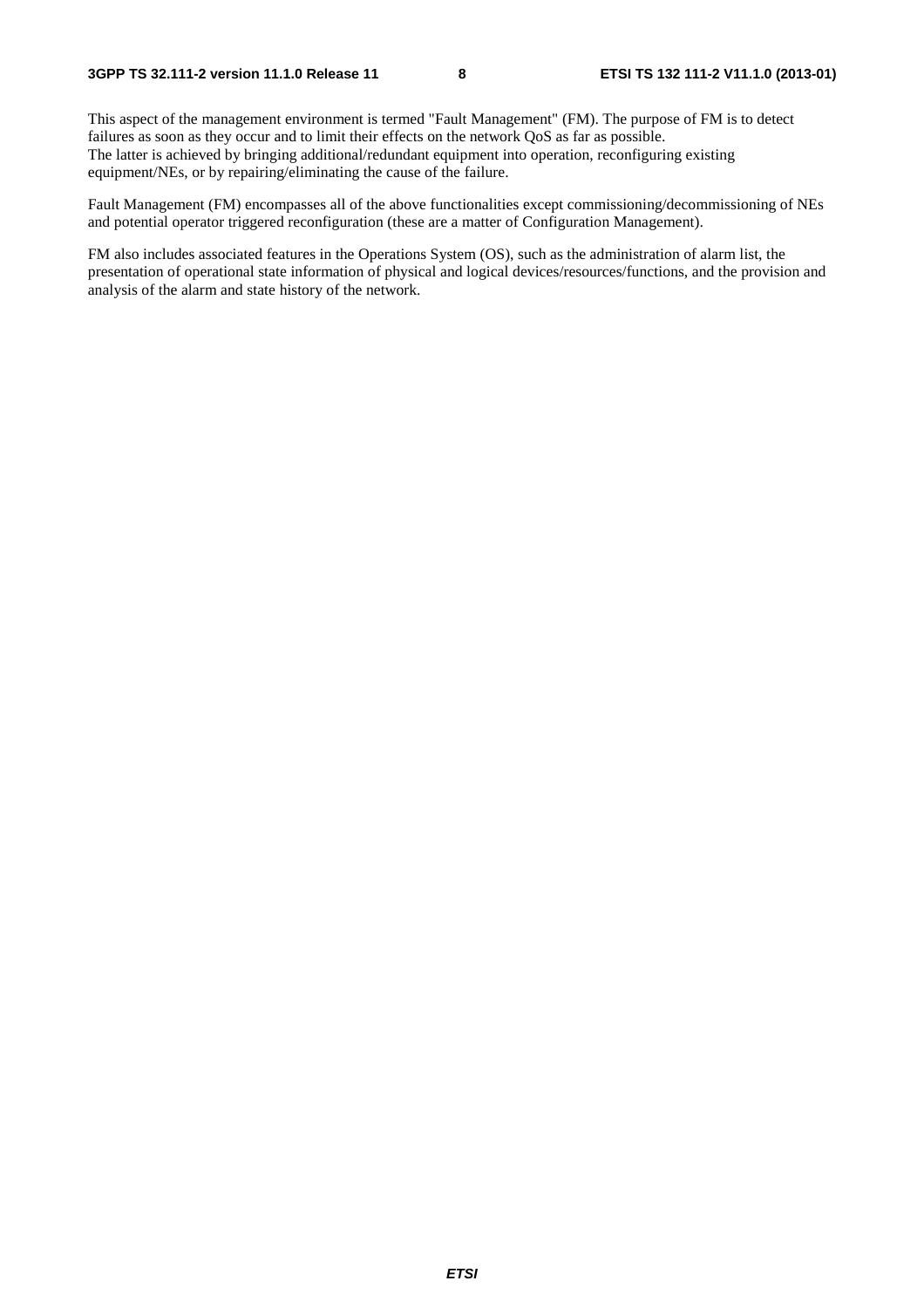# 1 Scope

The present document defines the Alarm Integration Reference Point (IRP) Information Service (IS), which addresses the alarm surveillance aspects of Fault Management (FM), applied to the N Interface.

The purpose of the AlarmIRP is to define an interface through which a "system" (typically a Network Element Manager or a Network Element) can communicate alarm information for its managed objects to one or several Manager Systems (typically Network Management Systems).

The Alarm IRP IS defines the semantics of alarms and the interactions visible across the reference point in a protocol neutral way. It defines the semantics of the operations and notifications visible in the IRP. It does not define the syntax or encoding of the operations, notifications and their parameters.

# 2 References

The following documents contain provisions which, through reference in this text, constitute provisions of the present document.

References are either specific (identified by date of publication, edition number, version number, etc.) or non-specific.

For a specific reference, subsequent revisions do not apply.

For a non-specific reference, the latest version applies. In the case of a reference to a 3GPP document (including a GSM document), a non-specific reference implicitly refers to the latest version of that document *in the same Release as the present document*.

| $[1]$  | 3GPP TS 32.150: "Telecommunication management; Integration Reference Point (IRP) Concept<br>and definitions".                                                       |
|--------|---------------------------------------------------------------------------------------------------------------------------------------------------------------------|
| $[2]$  | ITU-T Recommendation X.733 (02/92): "Information technology - Open Systems<br>Interconnection - Systems Management: Alarm reporting function".                      |
| $[3]$  | ITU-T Recommendation X.721: "Information Technology - Open Systems Interconnection -<br>Structure of management information: Definition of management information". |
| $[4]$  | 3GPP TS 32.401 "Telecommunication management; Performance Management (PM); Concept<br>and requirements".                                                            |
| $[5]$  | 3GPP TS 32.302: "Telecommunication management; Configuration Management (CM);<br>Notification Integration Reference Point (IRP): Information Service (IS)".         |
| [6]    | 3GPP TS 32.101: "Telecommunication management; Principles and high level requirements".                                                                             |
| $[7]$  | 3GPP TS 32.102: "Telecommunication management; Architecture".                                                                                                       |
| [8]    | Void.                                                                                                                                                               |
| $[9]$  | 3GPP TS 32.111-1: "Telecommunication management; Fault Management; Part 1: 3G fault<br>management requirements".                                                    |
| $[10]$ |                                                                                                                                                                     |
| $[11]$ | ITU-T Recommendation M.3100 (07/95): "Generic network information model".                                                                                           |
| $[12]$ | Void.                                                                                                                                                               |
| $[13]$ | Void.                                                                                                                                                               |
| $[14]$ | 3GPP TS 32.312: "Telecommunication management; Generic Integration Reference Point (IRP)<br>management; Information Service (IS)".                                  |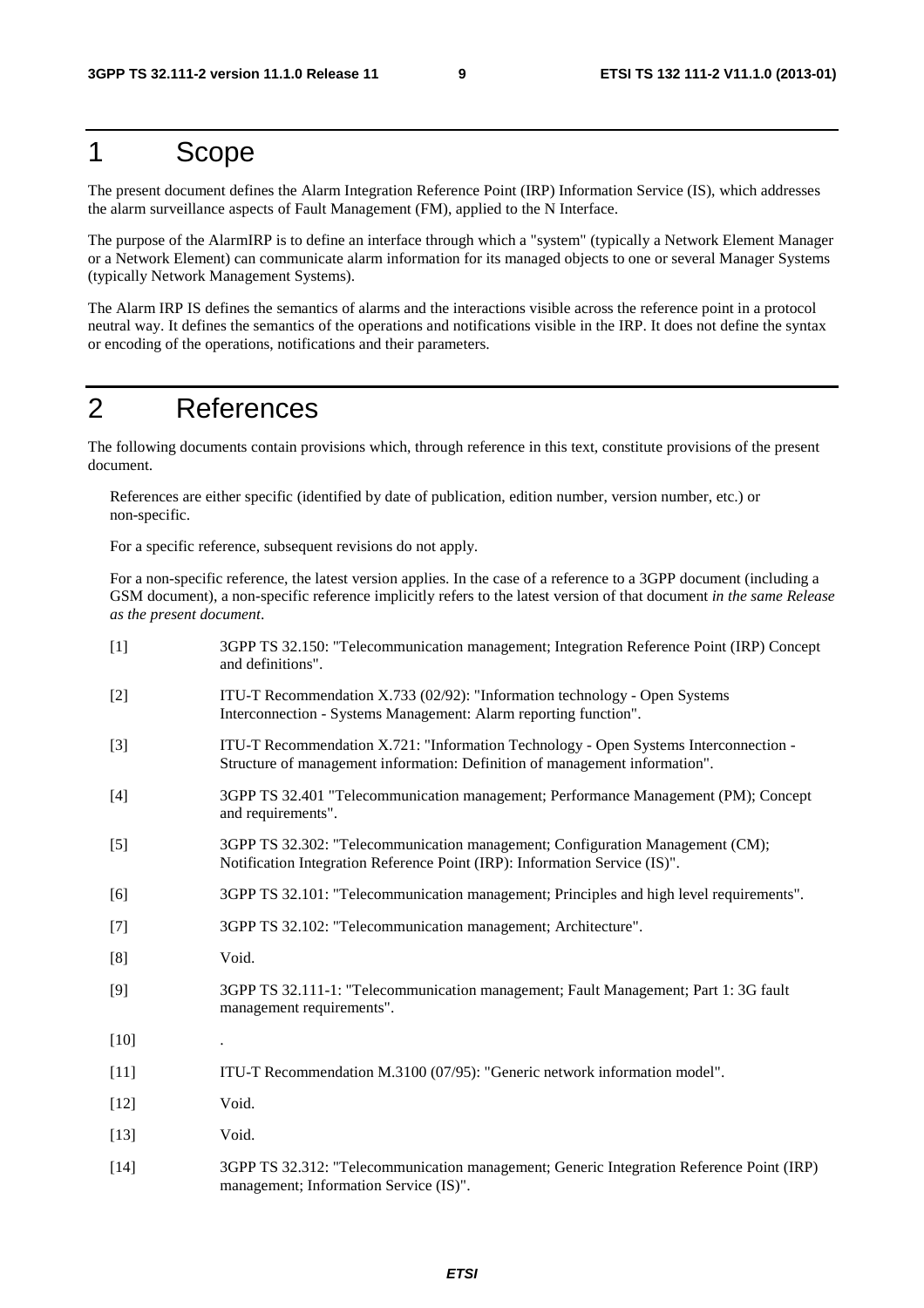[15] ITU-T Recommendation X.736: "Information technology - Open Systems Interconnection - Systems Management: Security alarm reporting function".

# 3 Definitions and abbreviations

# 3.1 Definitions

For the purposes of the present document, the terms and definitions given in TS 32.111-1 [9] and the following apply:

**active alarm:** an alarm that has not been cleared ( i.e. an alarm whose perceivedSeverity is not Cleared).

**Event:** occurrence that is of significance to network operators, the NEs under surveillance and Network Management applications. Events do not have state.

**IRPAgent:** See 3GPP TS 32.150 [1].

**IRPManager:** See 3GPP TS 32.150 [1].

#### **IRP document version number string (IRPVersion):** See 3GPP TS 32.312 [14].

**Matching-Criteria-Attributes:** which identifies a set of ITU-T Recommendation X.733 [2] defined attributes. Notifications carrying identical values for these attributes are considered to be carrying alarm information related to (a) the same network resource and (b) the same alarmed condition. The matching-criteria-attributes are: objectInstance, eventType, probableCause and specificProblem, if present.

**Notification:** which refers to the transport of events from IRPAgent to IRPManager. In this IRP, notifications are used to carry alarm information from IRPAgent to IRPManager.

# 3.2 Abbreviations

For the purposes of the present document, the following abbreviations apply:

| DN         | Distinguished Name                      |
|------------|-----------------------------------------|
| EM         | Element Manager                         |
| <b>FM</b>  | <b>Fault Management</b>                 |
| <b>TOC</b> | <b>Information Object Class</b>         |
| <b>IRP</b> | <b>Integration Reference Point</b>      |
| IS         | <b>Information Service</b>              |
| <b>NE</b>  | Network Element                         |
| NM         | Network Manager                         |
| OS         | <b>Operations System</b>                |
| QoS        | <b>Quality of Service</b>               |
| SS         | <b>Solution Set</b>                     |
| SupportIOC | <b>Support Information Object Class</b> |
| TM         | <b>Telecommunication Management</b>     |
| UML        | Unified Modelling Language              |

# 4 Basic aspects

4.1 Void

# 4.2 System Context

The general definition of the System Context for the present IRP is found in 3GPP TS 32.150 [1] subclause 4.7. In addition, the set of related IRP(s) relevant to the present IRP is shown in the two diagrams below.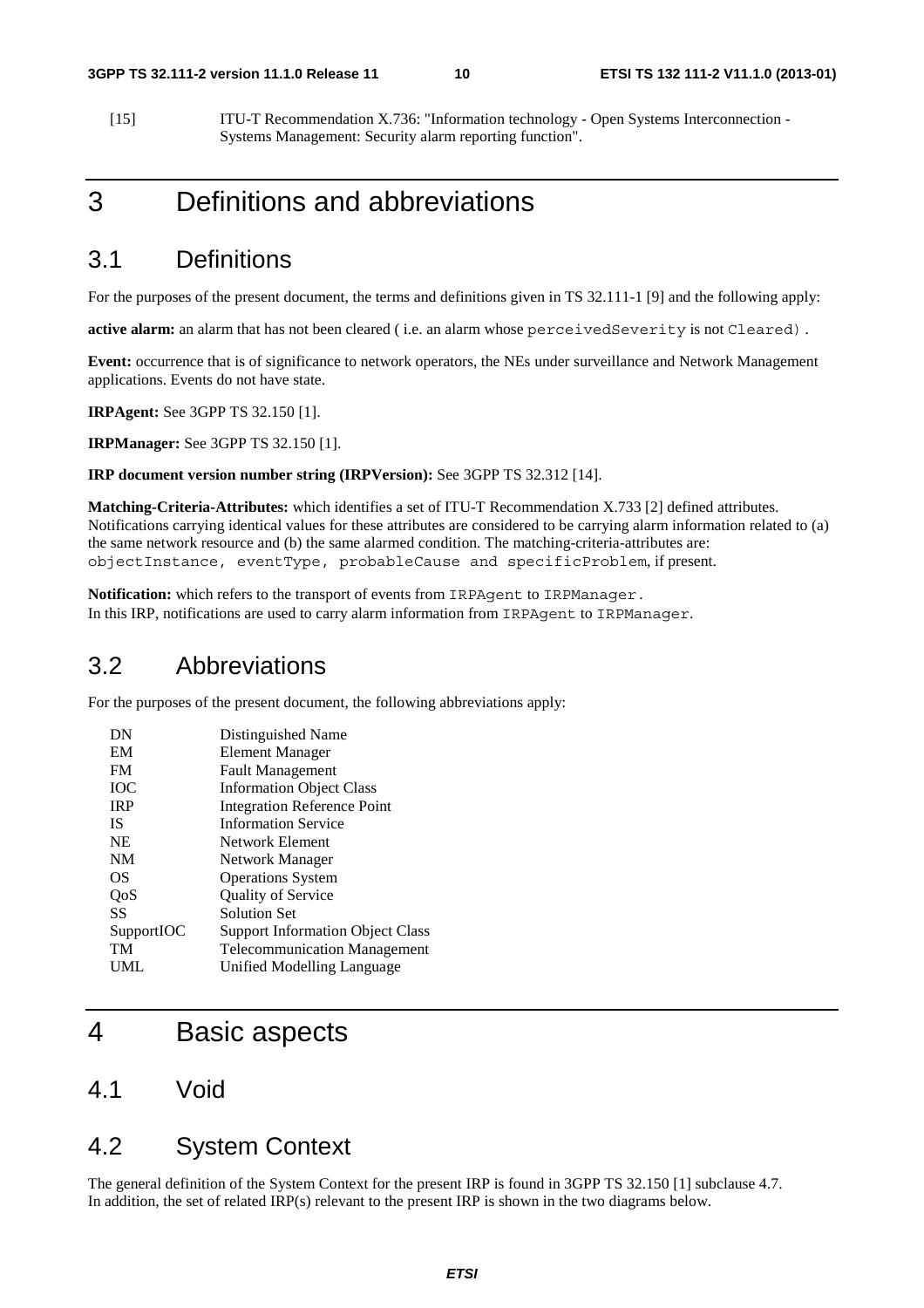



**Figure 2: System Context B** 

# 5 Information Object Classes

# 5.1 Imported information entities and local labels

| Label reference                                     | Local label                        |
|-----------------------------------------------------|------------------------------------|
| [32.302 [5], SupportIOC, NotificationIRP            | <b>INotificationIRP</b>            |
| 32.302 [5], interface, notification RPN otification | <b>Notification RPNotification</b> |
|                                                     |                                    |
| [32.312 [14], SupportIOC, ManagedGenericIRP         | <b>ManagedGenericIRP</b>           |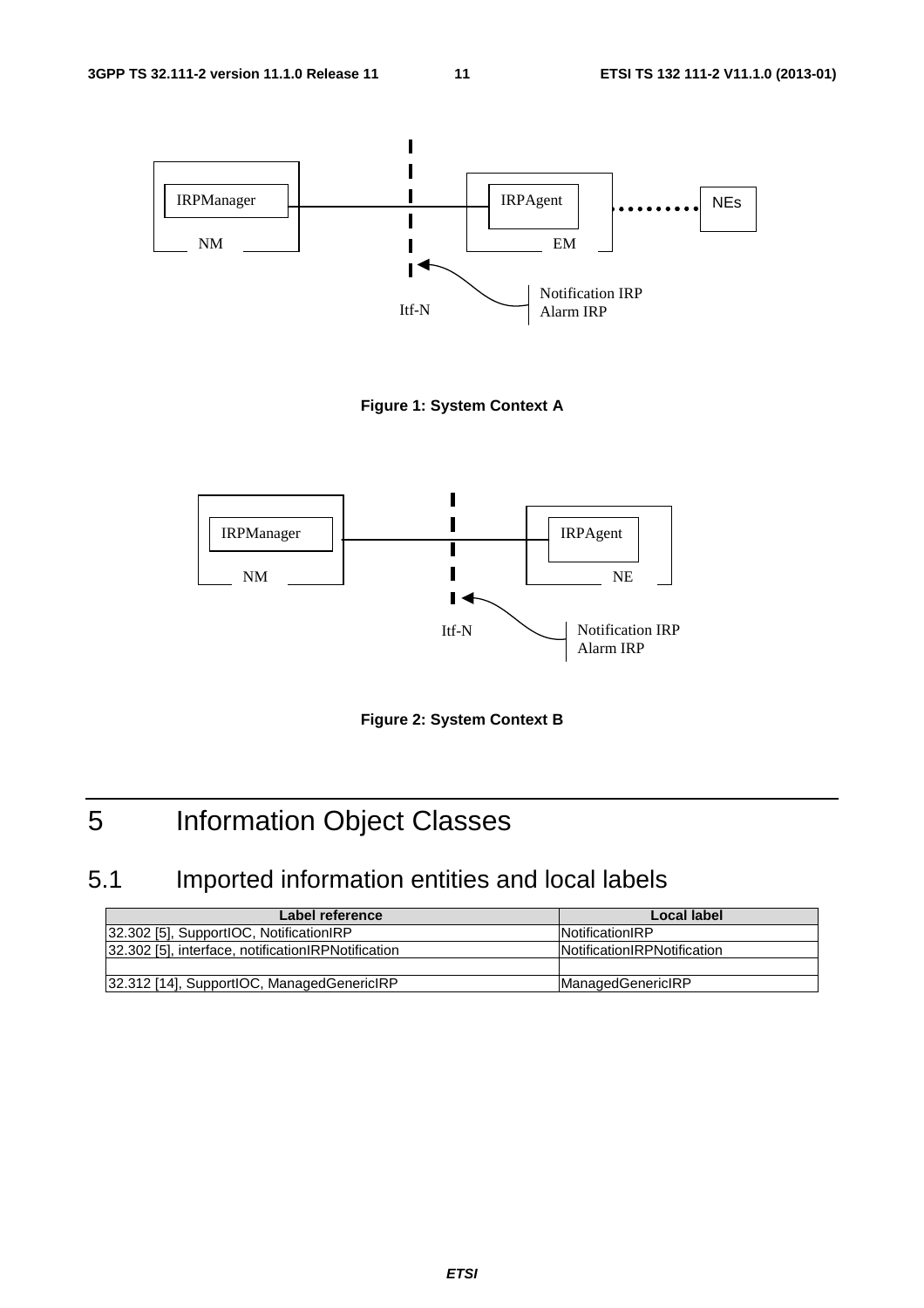# 5.2 Class diagram

This clause introduces the set of classes (i.e. IOCs, SupportIOCs) that encapsulate information within the AlarmIRP. The intent is to identify the information required for the AlarmIRP implementation of its operations and notification emission. This clause provides the overview of all support object classes in UML. Subsequent clauses provide more detailed specification of various aspects of these support object classes.

# 5.2.1 Attributes and relationships



# 5.2.2 Inheritance

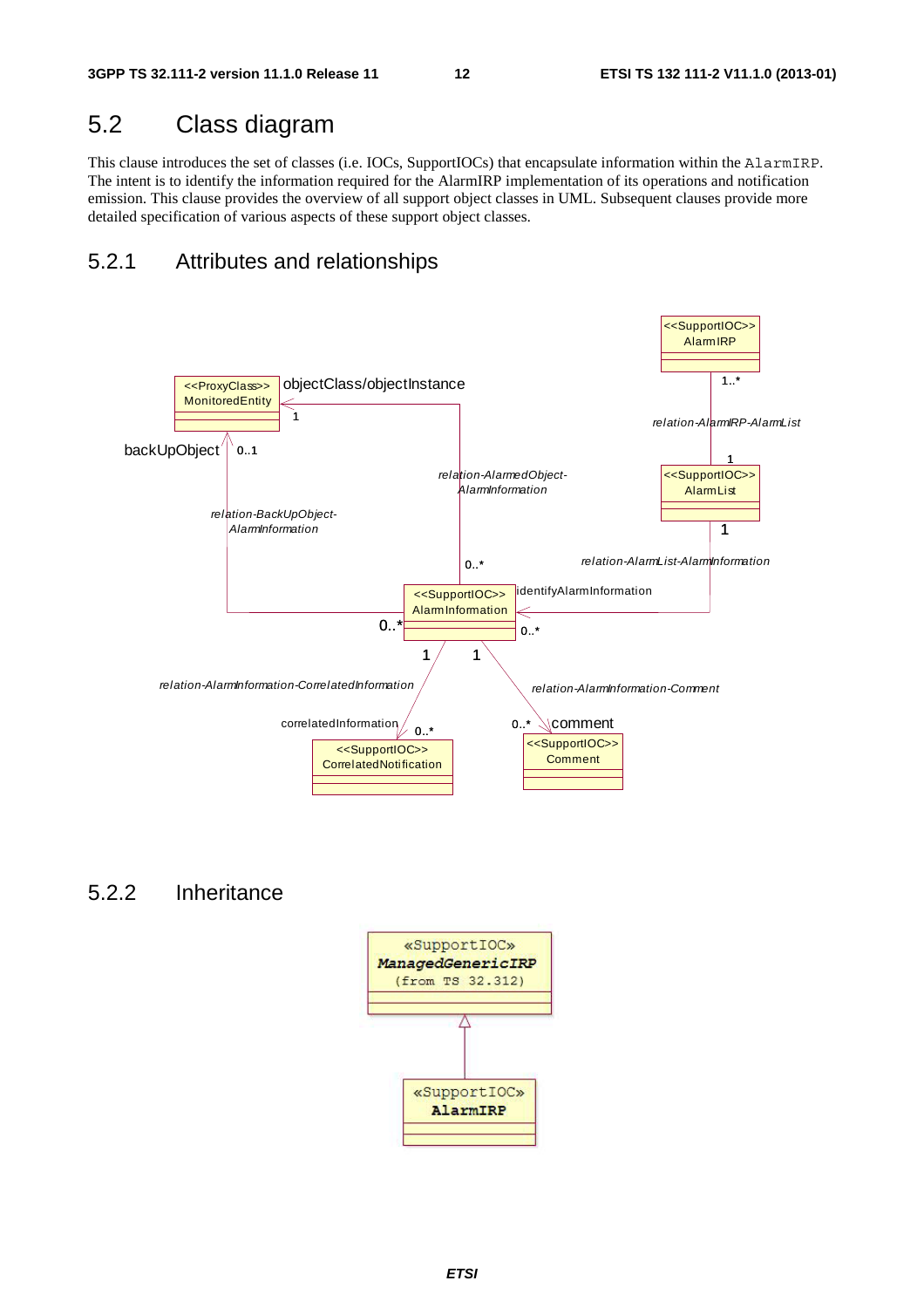# 5.3 Information Object Class Definitions

# 5.3.1 AlarmInformation

### 5.3.1.1 Definition

AlarmInformation contains information about alarm condition of an alarmed MonitoredEntity.

One AlarmIRP is related to at most one AlarmList. The IRPAgent or its related AlarmIRP or the related AlarmList assigns an identifier, called alarmId, to each AlarmInformation in the AlarmList. An alarmId unambiguously identifies one AlarmInformation in the AlarmList.

### 5.3.1.2 Attribute

|                     | <b>Attribute name</b>                                                                                                                                                                                                                                                                                                              | <b>Support Qualifier</b> |
|---------------------|------------------------------------------------------------------------------------------------------------------------------------------------------------------------------------------------------------------------------------------------------------------------------------------------------------------------------------|--------------------------|
| alarmid             |                                                                                                                                                                                                                                                                                                                                    | М                        |
|                     | notificationId (note 1)                                                                                                                                                                                                                                                                                                            | M                        |
| alarmRaisedTime     |                                                                                                                                                                                                                                                                                                                                    | M                        |
| alarmClearedTime    |                                                                                                                                                                                                                                                                                                                                    | M                        |
|                     | alarmChangedTime                                                                                                                                                                                                                                                                                                                   | $\circ$                  |
| eventType           |                                                                                                                                                                                                                                                                                                                                    | M                        |
| probableCause       |                                                                                                                                                                                                                                                                                                                                    | M                        |
| perceivedSeverity   |                                                                                                                                                                                                                                                                                                                                    | M                        |
| rootCauseIndicator  |                                                                                                                                                                                                                                                                                                                                    | O                        |
| specificProblem     |                                                                                                                                                                                                                                                                                                                                    | O                        |
| backedUpStatus      |                                                                                                                                                                                                                                                                                                                                    | O                        |
| trendIndication     |                                                                                                                                                                                                                                                                                                                                    | O                        |
| thresholdInfo       |                                                                                                                                                                                                                                                                                                                                    | O                        |
|                     | stateChangeDefinition                                                                                                                                                                                                                                                                                                              | O                        |
| monitoredAttributes |                                                                                                                                                                                                                                                                                                                                    | O                        |
|                     | proposedRepairActions                                                                                                                                                                                                                                                                                                              | O                        |
| additionalText      |                                                                                                                                                                                                                                                                                                                                    | $\Omega$                 |
|                     | additionalInformation                                                                                                                                                                                                                                                                                                              | O(see note 4)            |
| ackTime             |                                                                                                                                                                                                                                                                                                                                    | М                        |
| ackUserId           |                                                                                                                                                                                                                                                                                                                                    | M                        |
| ackSystemId         |                                                                                                                                                                                                                                                                                                                                    | O                        |
| ackState            |                                                                                                                                                                                                                                                                                                                                    | M                        |
| clearUserId         |                                                                                                                                                                                                                                                                                                                                    | O (see note 2)           |
| clearSystemId       |                                                                                                                                                                                                                                                                                                                                    | O (see note 2)           |
| serviceUser         |                                                                                                                                                                                                                                                                                                                                    | O (see note 3)           |
| serviceProvider     |                                                                                                                                                                                                                                                                                                                                    | O (see note 3)           |
|                     | securityAlarmDetector                                                                                                                                                                                                                                                                                                              | O (see note 3)           |
|                     | NOTE 1: This attribute may be "retired/removed" in Release 5 when Log IRP is introduced. Its removal implies that<br>information carried in this attribute is no longer made accessible to IRPManager via the getAlarmList().                                                                                                      |                          |
|                     | NOTE 2: These attributes and qualifiers are applicable only if the IRPAgent supports clearAlarms() (they are absent if<br>clearAlarms() is not supported).                                                                                                                                                                         |                          |
| NOTE 3:             | These attributes must be supported if the IRPAgent emits notifyNewAlarm that carries security alarm<br>information.                                                                                                                                                                                                                |                          |
| NOTE 4:             | This attribute is optionally populated whenever vendor specific attributes are needed.<br>A specific condition for this optional population is when an alarm presented by the EM (e.g. EM user interface)<br>has different values of perceived severity, and / or alarm type, compared with the values presented to the ltf-<br>N. |                          |

### 5.3.1.3 State diagram

Alarms have states. The alarm state information is captured in AlarmInformation in AlarmList.

The solid circle icon represents the Start State. The double circle icon represents the End State. In this state, the alarm is Cleared and acknowledged. The AlarmInformation shall not be accessible via the IRP and is removed from the AlarmList.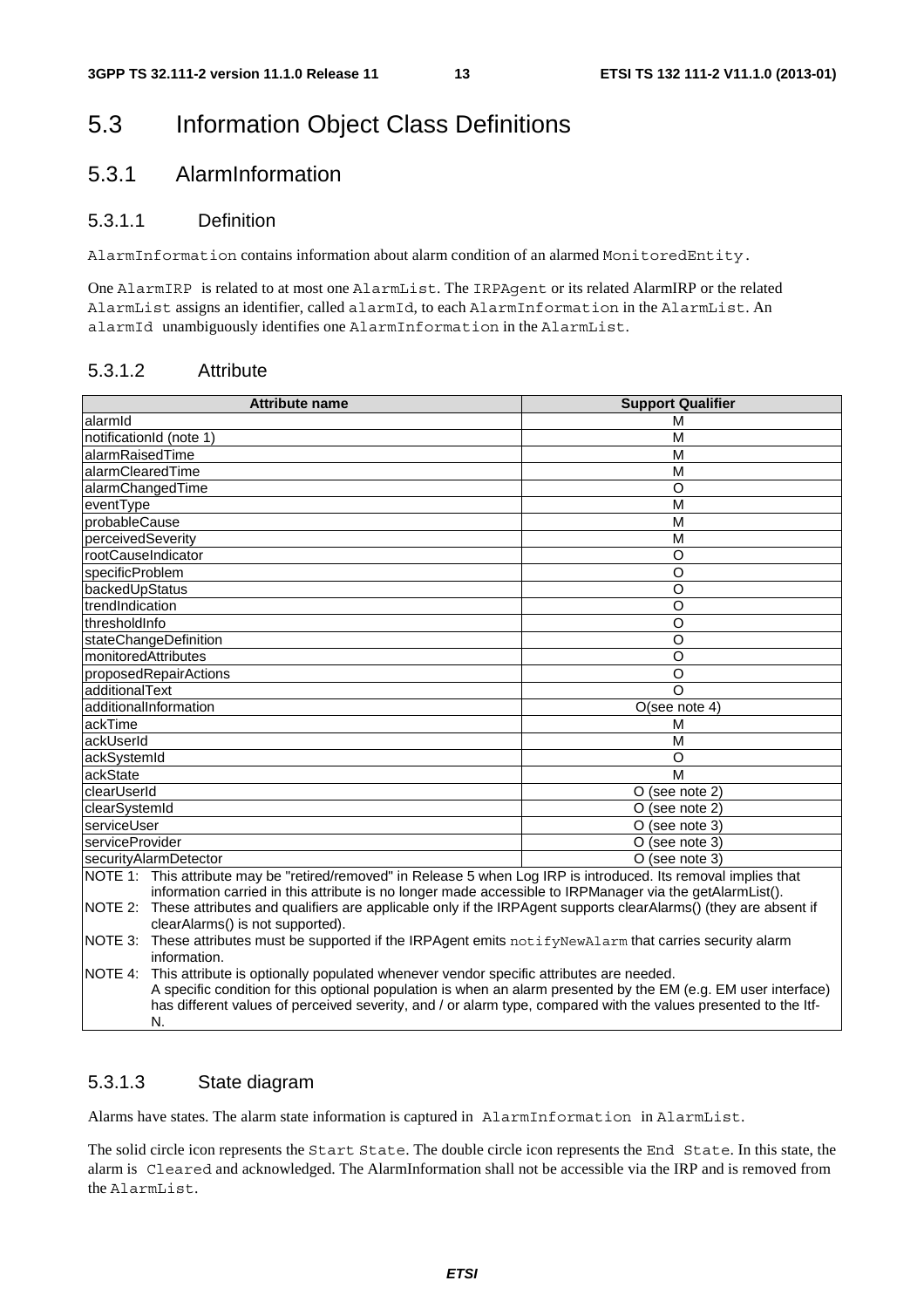Note the state diagram uses " $X/Y \sim Z$ " to label the arc that indicates state transition. The meanings of X, Y and Z are:

- X identifies the triggering event
- Y identifies the action of AlarmIRP because of the triggering event
- Z is the notification to be emitted by AlarmIRP because of the triggering event

Note that acknowledgeAlarm^notifyAckStateChanged and the

unacknowledgeAlarm^notifyAckStateChange refer to cases when the request of the IRPManager is successful for the AlarmInformation concerned. They do not refer to the cases when the request is a failure since in the failure cases, no state transition would occur.

Note that, to reduce cluttering to the diagram, the setComment^notifyComment is not included in the figure. One transition should be applied from unack&unclear to itself. Similarly, another transition should be applied from ack&unclear to itself. Another one is from unack&clear to itself.

"PS" used in the state diagram stands for "perceived severity".

Figure A is used if it supports ^notifyChangedAlarm and Figure B is used if it does not support ^notifyChangedAlarm.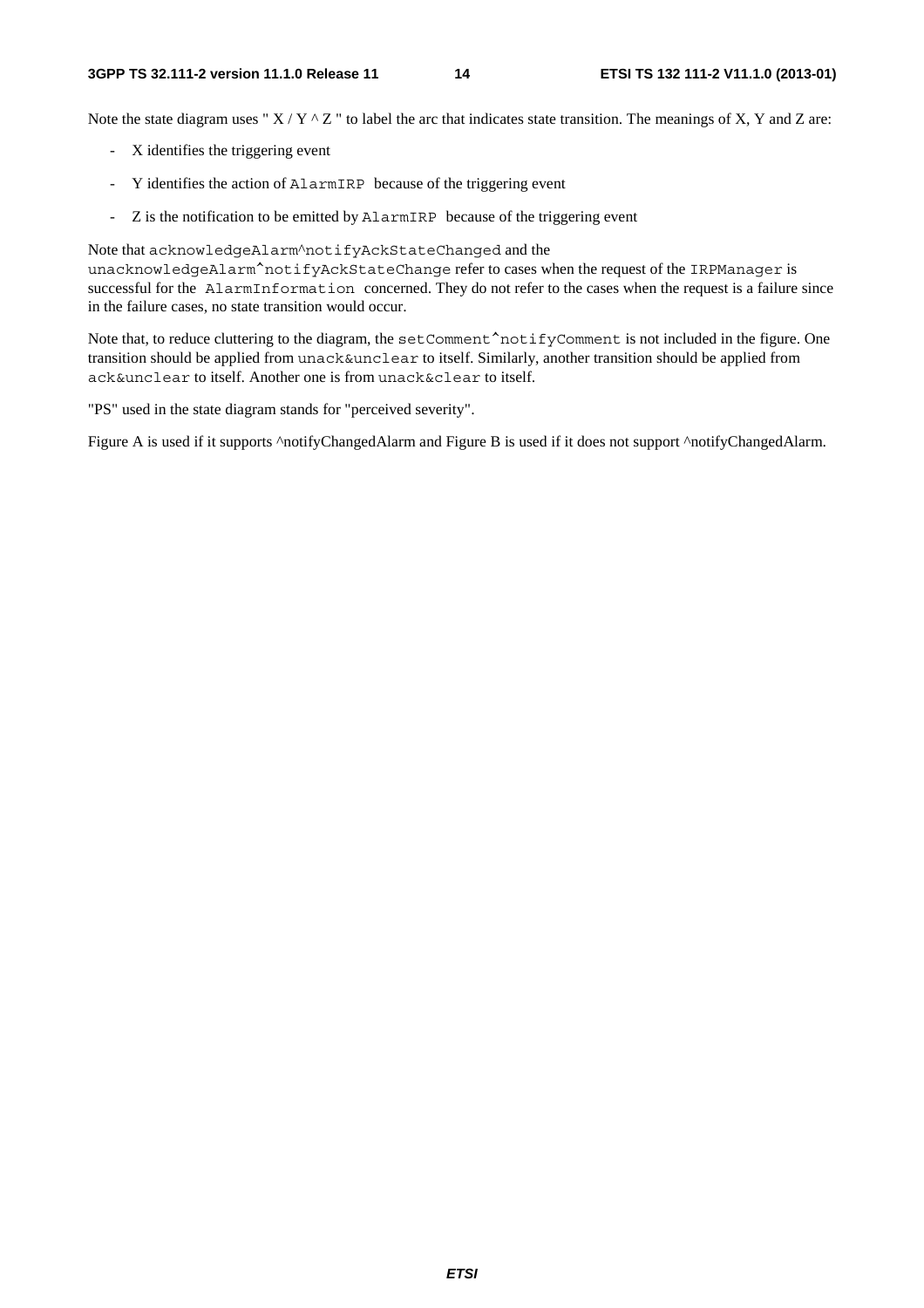

**Figure A. ^notifyChangedAlarm supported**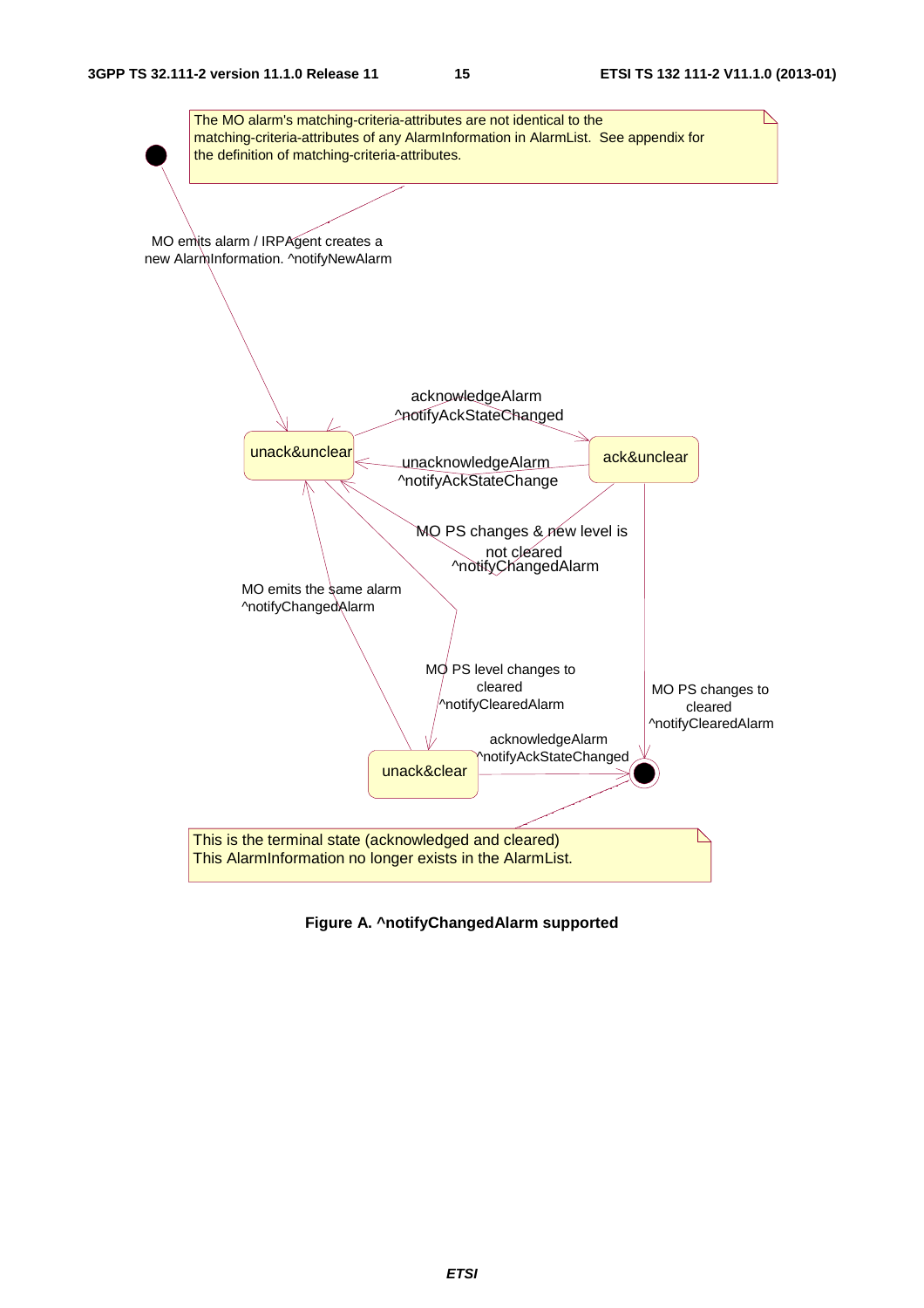

**Figure B. ^notifyChangedAlarm not supported** 

# 5.3.2 AlarmList

## 5.3.2.1 Definition

AlarmIRP maintains an AlarmList that contains currently active alarms (i.e. AlarmInformation whose perceivedSeverity is not Cleared) and alarms that are Cleared but not yet acknowledged.

### 5.3.2.2 Attribute

There is no additional attribute defined for this class besides those inherited.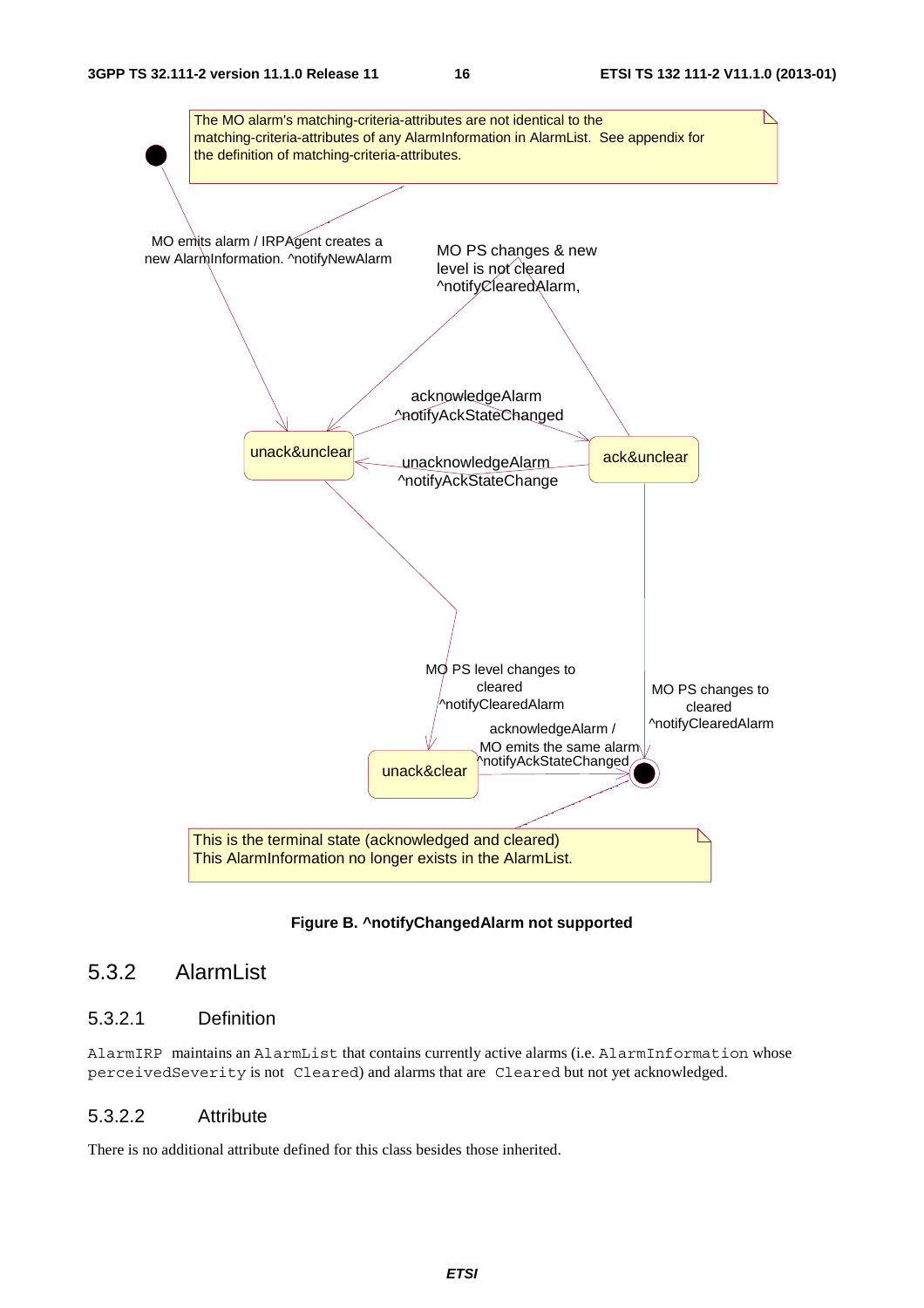# 5.3.3 AlarmIRP

#### 5.3.3.1 Definition

AlarmIRP is the representation of the alarm management capabilities specified by the present document. This class inherits from ManagedGenericIRP class specified in 3GPP TS 32.312 [14].

#### 5.3.3.2 Attribute

There is no additional attribute defined for this class besides those inherited.

#### 5.3.3.3 Notification Table

| <b>Name</b>                    | Qualifier | <b>Notes</b> |
|--------------------------------|-----------|--------------|
| notifyAlarmListRebuilt         | м         | See 6.8.4.   |
| notifyPotentialFaultyAlarmList |           | See 6.11.1.  |

### 5.3.4 Comment

#### 5.3.4.1 Definition

Comment contains commentary and associated information such as the time when the commentary is made.

#### 5.3.4.2 Attribute

| <b>Attribute Name</b> | <b>Support Qualifier</b> |
|-----------------------|--------------------------|
| IcommentTime          |                          |
| <b>IcommentText</b>   |                          |
| lcommentUserId        |                          |
| commentSystemId       |                          |

# 5.3.5 CorrelatedNotification

### 5.3.5.1 Definition

It identifies one MonitoredEntity. For that MonitoredEntity identified, a set of notification identifiers is also identified. One or more CorrelatedNotification instances can be related to an AlarmInformation. In this case, the information of the AlarmInformation is said to be correlated to information carried in the notifications identified by the CorrelatedNotification instances. See further definition of correlated notification in ITU-T Recommendation X.733 [2], clause 8.1.2.9.

The notification identified by the CorrelatedNotification, as defined in ITU-T and used here, can carry all types of information and not restricted to carrying alarm information only (see TS 32.302 [5]). For example, a notification, identified by the CorrelatedNotification, can indicate a managed instance attribute value change. In this case, the information of the AlarmInformation is said to be correlated to the managed instance attribute value change event.

The meaning of correlation is dependent on the type of notification itself. See the comment column of the correlatedNotification input parameter for each type of notification, such as notifyNewAlarm.

Notification carries AlarmInformation. The AlarmInformation instances referred to by the correlatedNotification may or may not exist in the AlarmList. For example, the AlarmInformation carried by the identified notification may have been acknowledged and Cleared and therefore, no longer exist in the AlarmList.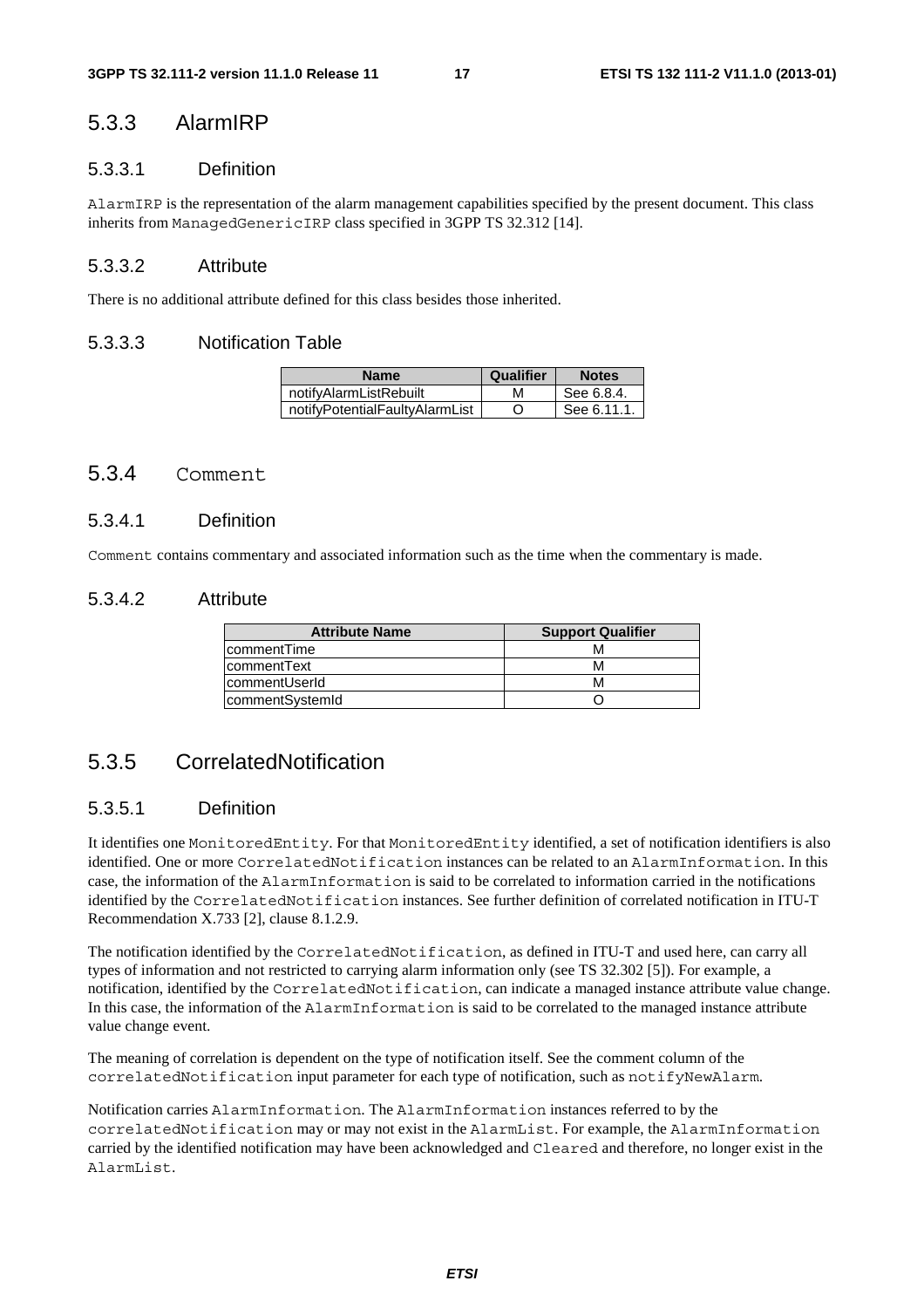### 5.3.5.2 Attribute

| <b>Attribute Name</b> | <b>Support Qualifier</b> |
|-----------------------|--------------------------|
| Isource               | IM.                      |
| InotificationIdSet    | M                        |

# 5.3.6 MonitoredEntity

### 5.3.6.1 Definition

It represents classes that can have an alarmed state. The types of classes that can have alarmed state are:

- a) All classes whose Notification Tables include alarm notifications.
- b) VSE subclass of 3GPP defined classes and VSE defined classes that can have alarmed state.

The objectClass and objectInstance of this class identifies an instance of this class. The AlarmInformation uses this information in two places. In one place, the information is used to identify the instance that is in alarmed state. In another place, the information is used to identify an instance that can be used as the back up network resource for the instance that is in alarmed state.

### 5.3.6.2 Attribute

There is no attribute for this class.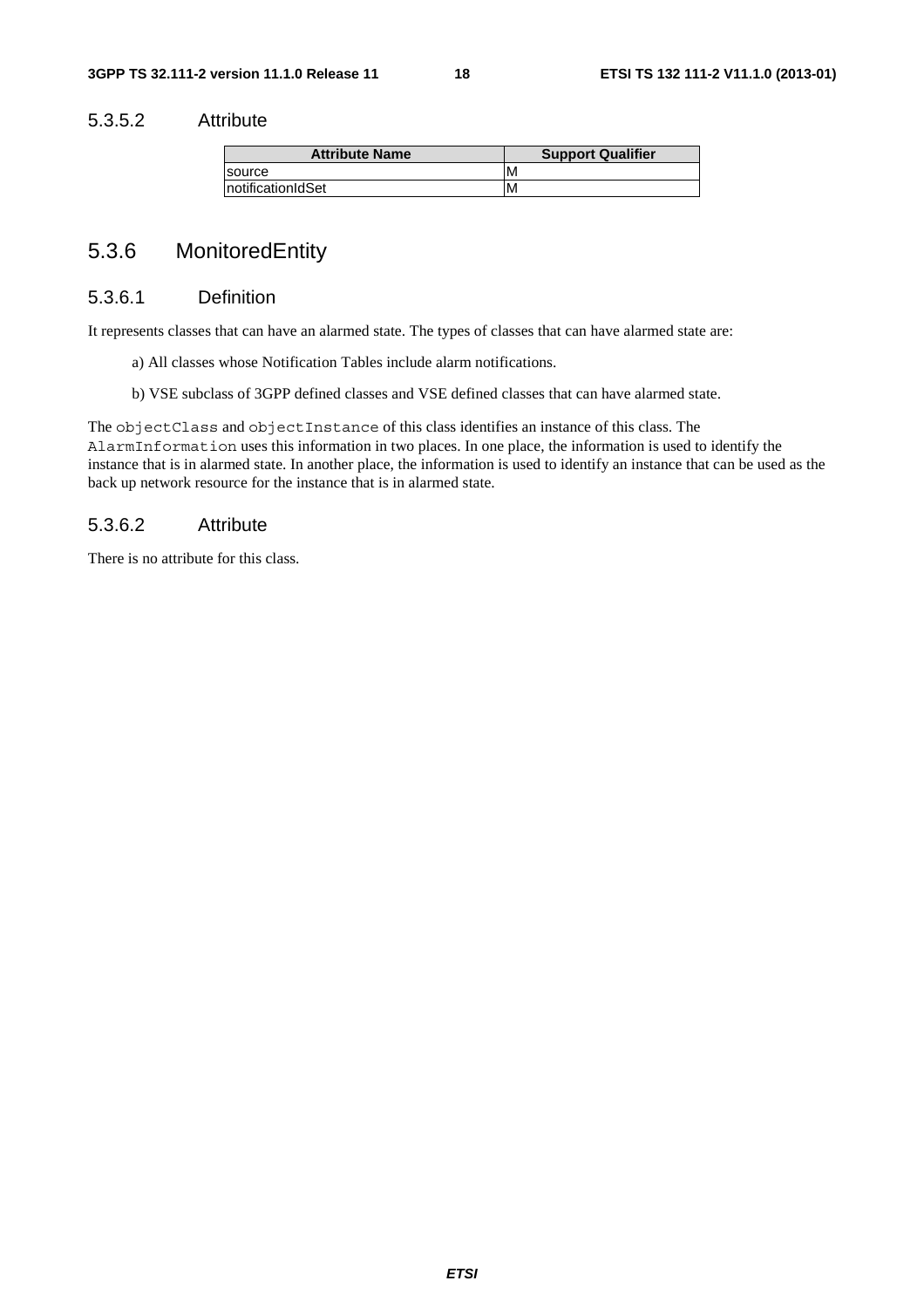# 5.4 Information relationships definition

- 5.4.1 relation-AlarmIRP-AlarmList (M)
- 5.4.1.1 Definition

This represents the relationship between AlarmIRP and AlarmList.

#### $5.4.1.2$ Role

There is no role defined for this relationship.

#### 5.4.1.3 Constraint

There is no constraint for this relationship.

# 5.4.2 relation-AlarmList-AlarmInformation (M)

#### 5.4.2.1 Definition

This represents the relationship between AlarmList and AlarmInformation.

#### $5.4.2.2$ Role

| ----                                        | $\cdots$<br>)efin                                                                                           |  |
|---------------------------------------------|-------------------------------------------------------------------------------------------------------------|--|
| . .<br>identif<br>nauoi<br>п.<br><b>sld</b> | <br>Iŀ<br>. Alart<br>$  -$<br>the<br>contained<br>กhtain<br>ınt<br>۱۱۱۲.<br>ormation<br>ாட<br>sialion.<br>л |  |

#### 5.4.2.3 Constraint

| <b>Definition</b><br><b>Name</b> |                         |                                                                                                                                                                                                               |
|----------------------------------|-------------------------|---------------------------------------------------------------------------------------------------------------------------------------------------------------------------------------------------------------|
| linv                             | .mInformation<br>ları   | -INo<br>ackState =<br>and<br>ົ′≏dSeveritv =<br>perceived<br>"cleared"<br>shall have<br>the<br>∣tS<br><b>Nowledget</b><br>ıts<br>larmi<br>theAlarm<br>Inform<br>าatıoı<br>nm<br>mation<br>piaving<br>' ruie c. |
| linv                             | mInformation2<br>sAlarr | the<br>distinct.<br>ot all<br>e role of theAlarmInformation<br>، AlarmIntormation<br>alarmid<br>nces plaving.<br>are<br>' ne<br>ınstar                                                                        |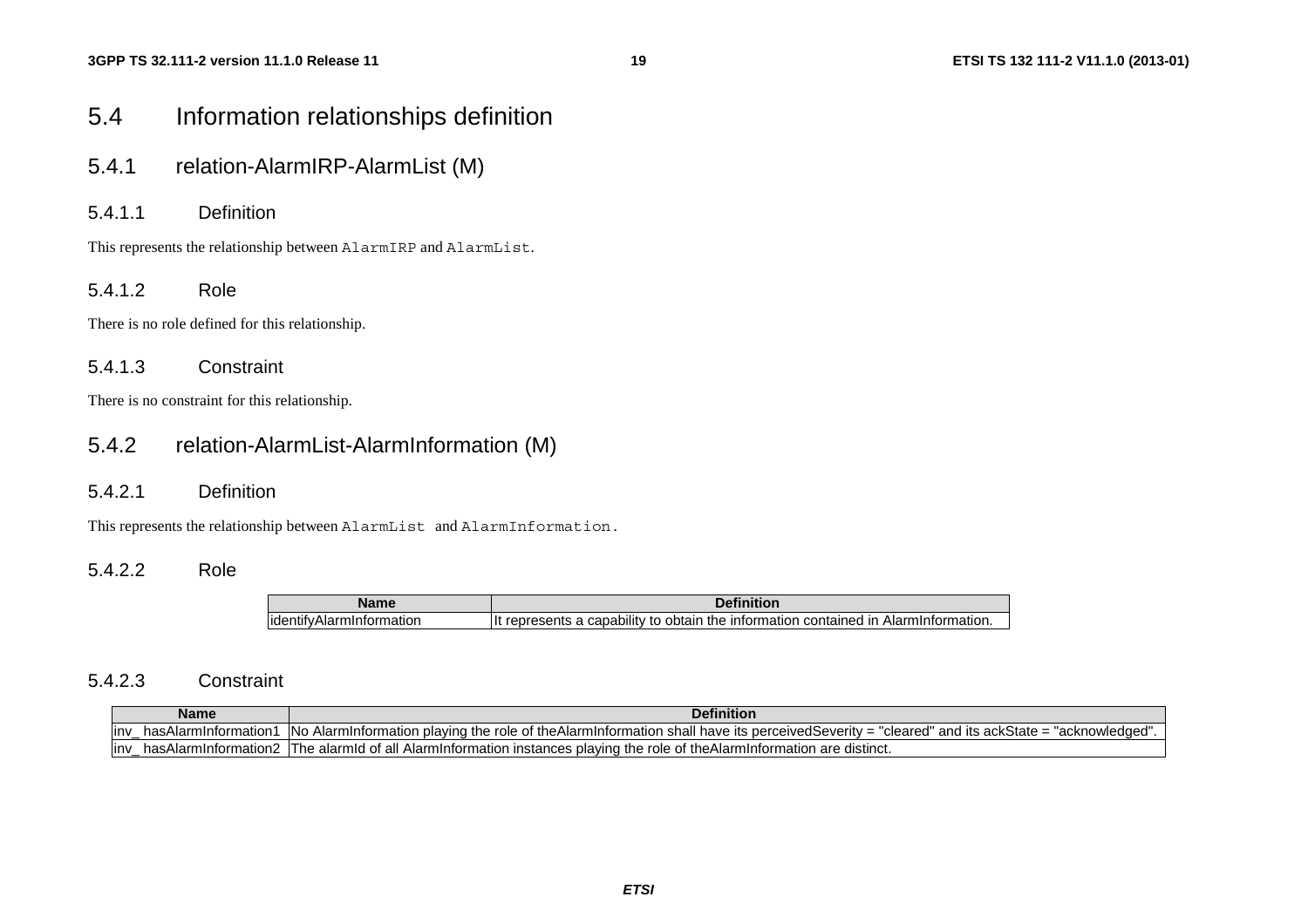# 5.4.3 relation-AlarmInformation-Comment (M)

5.4.3.1 Definition

This represents the relationship between AlarmInformation and Comment.

### 5.4.3.2 Role

| Name    | $D = 0.01$<br>чниот                                                                                               |  |
|---------|-------------------------------------------------------------------------------------------------------------------|--|
| comment | $\cdots$<br>obtain<br>information<br>contained<br>capability<br>∵omment.<br>ın<br>represents a<br>TN <sub>e</sub> |  |

### 5.4.3.3 Constraint

There is no constraint.

# 5.4.4 relation-AlarmInformation-CorrelatedNotification (M)

### 5.4.4.1 Definition

This represents the relationship between AlarmInformation and CorrelatedNotification.

### 5.4.4.2 Role

**Name Definition**correlatedNotification It represents a capability to obtain the information contained in CorrelatedNotification.

### 5.4.4.3 Constraint

There is no constraint.

# 5.4.5 relation-AlarmedObject-AlarmInformation (M)

5.4.5.1 Definition

This represents the relationship between MonitoredEntity and AlarmInformation.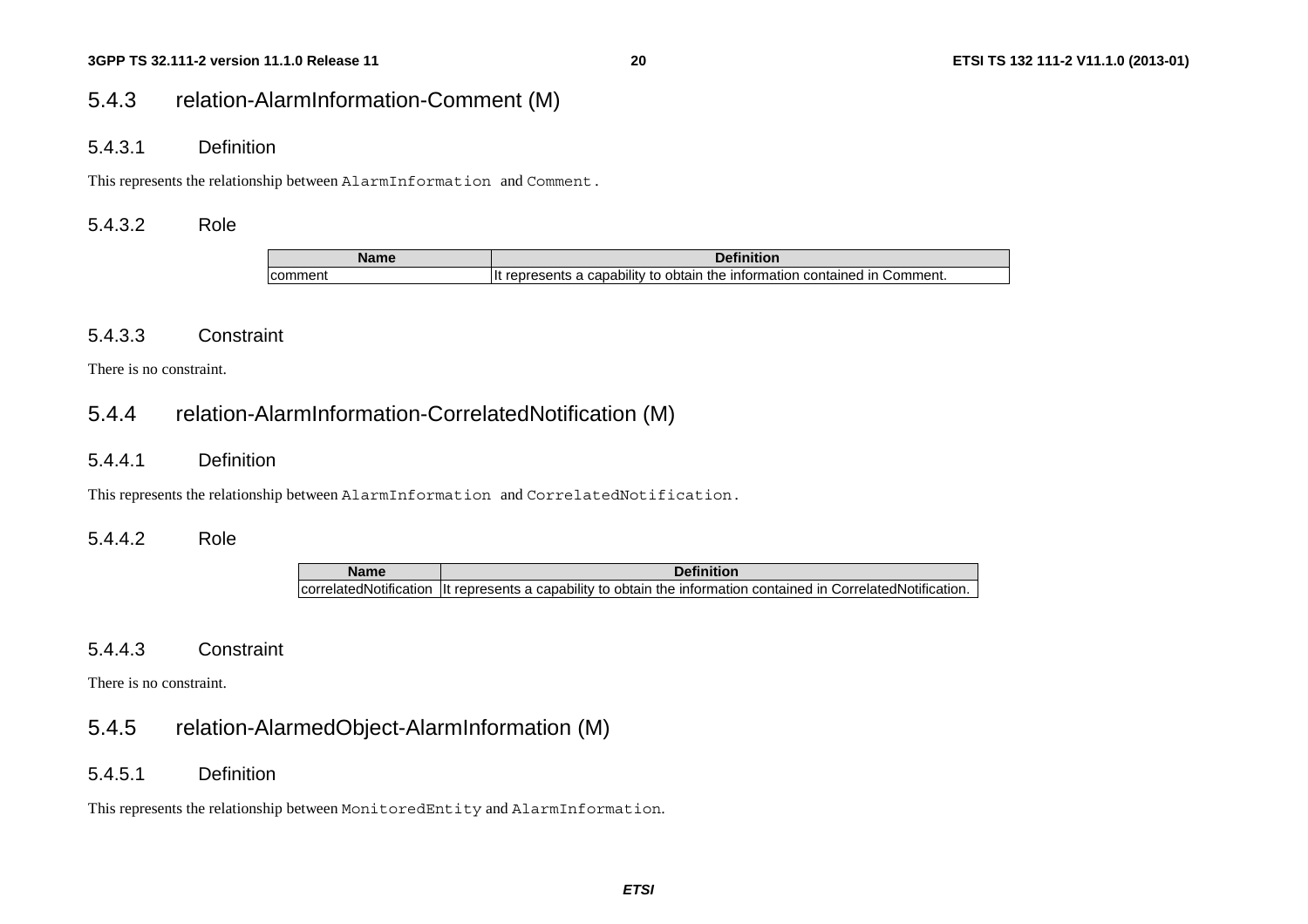#### $5.4.5.2$ Role

| <b>Name</b>                                                  | .<br>Definition                                                                                                                                                                                                                                                                   |  |
|--------------------------------------------------------------|-----------------------------------------------------------------------------------------------------------------------------------------------------------------------------------------------------------------------------------------------------------------------------------|--|
| $\overline{\phantom{a}}$<br>lobiect<br>ass/obiectInstance،ب. | $\cdots$<br>Пt<br>. oonob<br>obta<br>$T = 1$<br>$-11 + 12$<br>i alarmed network resource.<br>$+ -$<br>____<br>™^nraeante …<br>un the identification. In f<br>nna<br>un terms .<br>. rer<br>~<br>wass and dom<br>⊣ונ<br>שט סטרוווס גווי απαγαγαμα<br>.<br>.<br><br>ט שווי<br>انتاد |  |

#### 5.4.5.3 Constraint

| Name              | <b>Definition</b>                                                                                                                                                |
|-------------------|------------------------------------------------------------------------------------------------------------------------------------------------------------------|
| linv relation-AI- | All Alarminformation involved in this relationship with the same MonitoredEntity shall have at least one different value in the following attributes: eventType, |
| <b>ME</b>         | probableCause and specificProblem.                                                                                                                               |

# 5.4.6 relation-backUpObject-AlarmInformation (O)

#### 5.4.6.1 Definition

The relationship represents the relationship between AlarmInformation and the backUpObject.

#### $5.4.6.2$ Role

| <b>Name</b>                          | <b>Definition</b>                                                                                                                                                                                                                                                    |  |
|--------------------------------------|----------------------------------------------------------------------------------------------------------------------------------------------------------------------------------------------------------------------------------------------------------------------|--|
| $\bigcap_{i=1}^{n}$<br>IbackUpObject | .<br>$\overline{\phantom{a}}$<br>* the .<br>…e identificatio‴<br>In<br>`}hi∆∩<br>+h<br>$\sim$ hiooth<br>and<br>a capabili<br>ıtv<br>2000<br>_objectInstance<br>obtain<br>tΩ<br>oresents `<br>terms<br>∙re.<br>wwaaa<br>…ν υαυΝ∪μ∪υισυι.<br>, UUICUII ISIAHUC.<br>. . |  |

#### 5.4.6.3 Constraint

| <b>Name</b>                                       | ™efinition                                                                                                                                                                                                  |
|---------------------------------------------------|-------------------------------------------------------------------------------------------------------------------------------------------------------------------------------------------------------------|
| upObiectہ ہے۔<br>inv<br>$\cdots$<br>iden<br>utvL' | า indicatind true.<br>Alarmintormation<br>.0001<br>nn<br>only<br>` the<br>Status<br>้วute<br>his<br>present<br>t and is<br>оасі<br>s present.<br>- 15<br>аш<br>…snid "<br>, <del>.</del><br>a<br>. .<br>. . |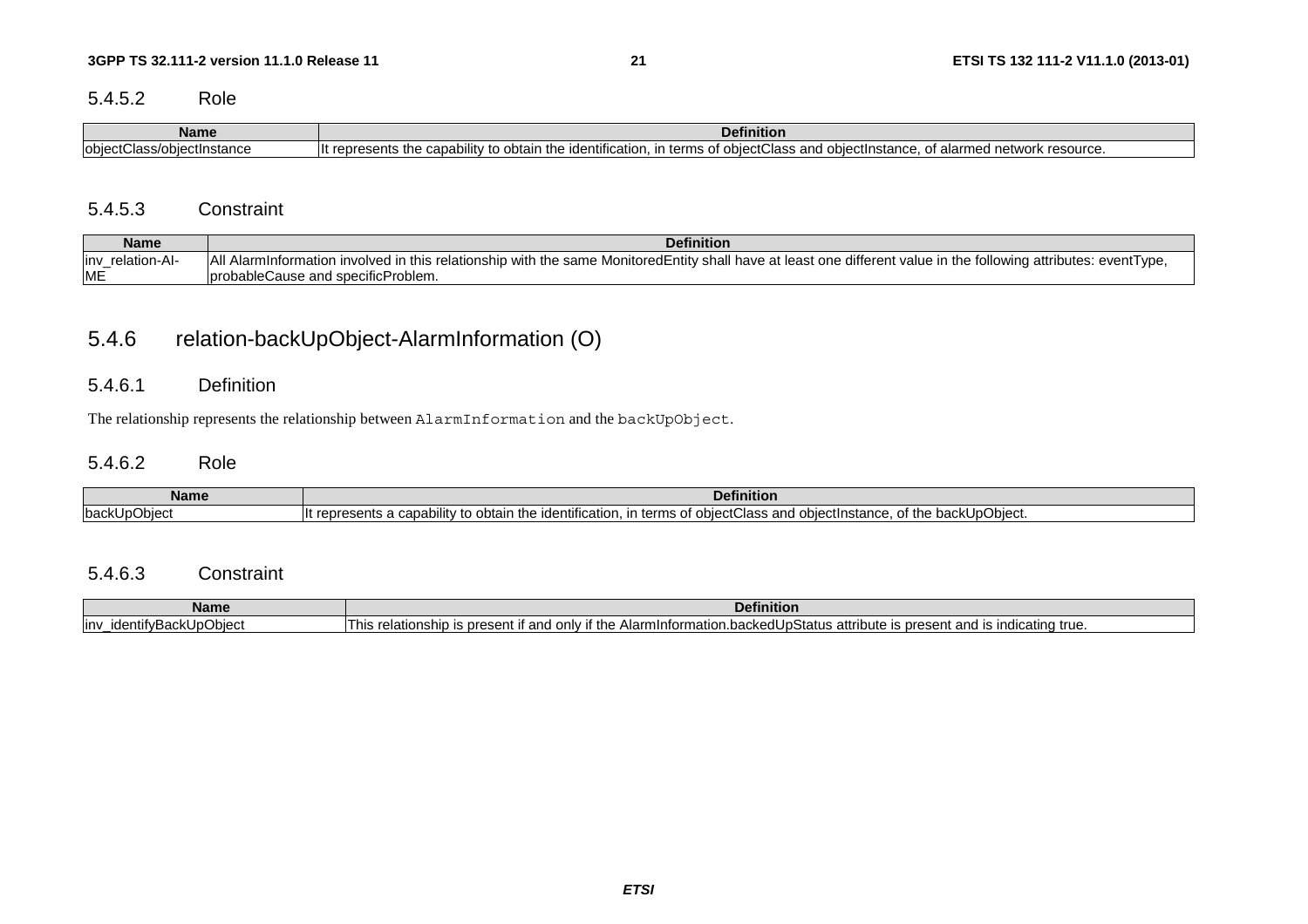# 5.5 Information attribute definition

# 5.5.1 Definition and legal values

| <b>Name</b>         | <b>Definition</b>                                                                                                                                                                                                                                                                                                                                                          | <b>Legal Values</b>                                                                                               |
|---------------------|----------------------------------------------------------------------------------------------------------------------------------------------------------------------------------------------------------------------------------------------------------------------------------------------------------------------------------------------------------------------------|-------------------------------------------------------------------------------------------------------------------|
| alarmId             | It identifies one AlarmInformation in the AlarmList.                                                                                                                                                                                                                                                                                                                       |                                                                                                                   |
| notificationId      | It identifies the notification that carries the AlarmInformation.                                                                                                                                                                                                                                                                                                          |                                                                                                                   |
| alarmRaisedTime     | It indicates the date and time when the alarm is first raised by the alarmed resource.                                                                                                                                                                                                                                                                                     | All values indicating valid time.                                                                                 |
| alarmChangedTime    | It indicates the last date and time when the AlarmInformation is changed by the alarmed resource.<br>Changes to AlarmInformation caused by invocations of the IRPManager would not change this                                                                                                                                                                             | All values indicating valid time.                                                                                 |
|                     | date and time.                                                                                                                                                                                                                                                                                                                                                             |                                                                                                                   |
| alarmClearedTime    | It indicates the date and time when the alarm is Cleared.                                                                                                                                                                                                                                                                                                                  | All values indicating valid time.                                                                                 |
| eventType           | It indicates the type of event. See Annex A for information on event type.                                                                                                                                                                                                                                                                                                 | See Annex A.                                                                                                      |
| probableCause       | It qualifies alarm and provides further information than eventType. See Annex B for a complete<br>listing.                                                                                                                                                                                                                                                                 | See Annex B.                                                                                                      |
| perceivedSeverity   | It indicates the relative level of urgency for operator attention.                                                                                                                                                                                                                                                                                                         | Critical, Major, Minor, Warning, Indeterminate,<br>Cleared: see ITU-T Recommendation X.733 [2]. This              |
|                     |                                                                                                                                                                                                                                                                                                                                                                            | IRP does not recommend the use of indeterminate.                                                                  |
| specificProblem     | It provides further qualification on the alarm than probableCause. This attribute value shall be<br>single-value and of simple type such as integer or string. See definition in ITU-T Recommendation<br>X.733 [2] clause 8.1.2.2.                                                                                                                                         | Provided by vendor.                                                                                               |
| backedUpStatus      | It indicates if an object (the MonitoredEntity) has a back up. See definition in ITU-T<br>Recommendation X.733 [2] clause 8.1.2.4.                                                                                                                                                                                                                                         | All values that carry the semantics of backedUpStatus<br>defined by ITU-T X.733 [2] clause 8.1.2.4.               |
| trendIndication     | It indicates if some observed condition is getting better, worse, or not changing.                                                                                                                                                                                                                                                                                         | 'Less severe", "no change", "more severe": see<br>definition in ITU-T Recommendation X.733 [2] clause<br>8.1.2.6. |
| thresholdInfo       | It indicates the crossed threshold information such as:<br>The identifier of the monitored attribute whose value has crossed a threshold,<br>The threshold settings,<br>The observed value that have crossed a threshold, etc.<br>See definition in ITU-T Recommendation X.733 [2] clause 8.1.2.7. See also for information in<br>TS 32.401 [4] subclause 5.6.             |                                                                                                                   |
|                     | stateChangeDefinition   It indicates MO attribute value changes. See definition in ITU-T Recommendation X.733 [2]<br>clause 8.1.2.10.                                                                                                                                                                                                                                      |                                                                                                                   |
| monitoredAttributes | It indicates MO attributes whose value changes are being monitored. See definition in ITU-T<br>Recommendation X.733 [2] clause 8.1.2.11.                                                                                                                                                                                                                                   |                                                                                                                   |
|                     | proposedRepairActions   It indicates proposed repair actions. See definition in ITU-T Recommendation X.733 [2] clause<br>8.1.2.12.                                                                                                                                                                                                                                         |                                                                                                                   |
| additionalText      | It carries semantics that is outside the scope of this IRP specification. It may provide the identity<br>of the NE (e.g. RNC, Node-B) from which the alarm has been originated. It corresponds to the<br>'user label" attribute of the object class representing the NE in the Generic Network Resource<br>Model [10].<br>It can contain further information on the alarm. | N/A                                                                                                               |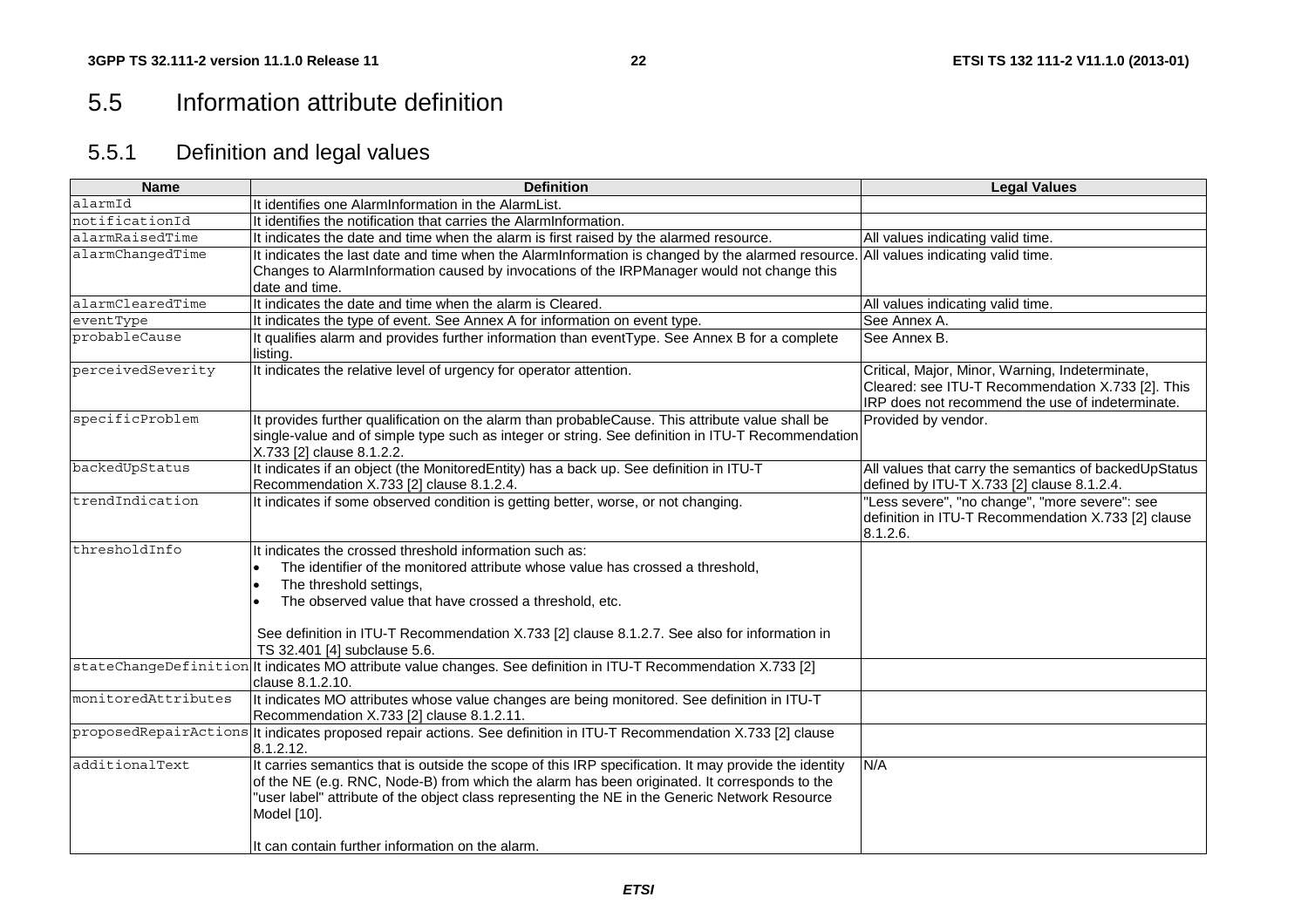#### **23 ETSI TS 132 111-2 V11.1.0 (2013-01)**

| <b>Name</b>           | <b>Definition</b>                                                                                                                                                                                         | <b>Legal Values</b>                                                                                          |  |
|-----------------------|-----------------------------------------------------------------------------------------------------------------------------------------------------------------------------------------------------------|--------------------------------------------------------------------------------------------------------------|--|
| additionalInformation |                                                                                                                                                                                                           | The additional information field is a list of one or more                                                    |  |
|                       | This attribute when present allows the inclusion of a set of vendor specific alarm information in the information parts.                                                                                  |                                                                                                              |  |
|                       | alarm.                                                                                                                                                                                                    |                                                                                                              |  |
|                       |                                                                                                                                                                                                           | This specification allows the support of two such                                                            |  |
|                       | A specific condition for this optional population is when an alarm presented by the EM (e.g. EM                                                                                                           | information parts to carry                                                                                   |  |
|                       | user interface) has different values of perceived severity, and / or alarm type, compared with the                                                                                                        | vendor defined perceived severity<br>$\bullet$                                                               |  |
|                       | values presented to the Itf-N.                                                                                                                                                                            | vendor defined alarm type<br>$\bullet$                                                                       |  |
|                       |                                                                                                                                                                                                           | using defined identification.                                                                                |  |
|                       | Any other uses of additional information on the alarm and its semantics is outside the scope of<br>this IRP.                                                                                              |                                                                                                              |  |
|                       |                                                                                                                                                                                                           | Other vendor specific information parts are allowed by                                                       |  |
| ackTime               |                                                                                                                                                                                                           | using vendor specific identifications.                                                                       |  |
|                       | It identifies the time when the alarm has been acknowledged or unacknowledged the last time, i.e. All values that indicate valid time that are later than<br>it registers the time when ackState changes. | that carried in alarmRaisedTime.                                                                             |  |
| ackUserId             | It identifies the last user who has changed the Acknowledgement State.                                                                                                                                    | It can be used to identify the human operator such as                                                        |  |
|                       |                                                                                                                                                                                                           | 'John Smith" or it can identify a group, such as "Team                                                       |  |
|                       |                                                                                                                                                                                                           | Six", or it can contain no information such as "".                                                           |  |
| ackSystemId           | It identifies the system (EM or NM) that last changed the ackState of an alarm, i.e. acknowledged                                                                                                         | It can be used to identify the system, such as "system                                                       |  |
|                       | or unacknowledged the alarm.                                                                                                                                                                              | 6" or it can contain no information such as "".                                                              |  |
| ackState              | It identifies the Acknowledgement State of the alarm.                                                                                                                                                     | Acknowledged: the alarm has been acknowledged.                                                               |  |
|                       |                                                                                                                                                                                                           |                                                                                                              |  |
|                       |                                                                                                                                                                                                           | Unacknowledged: the alarm has been                                                                           |  |
|                       |                                                                                                                                                                                                           | unacknowledged or the alarm has never been                                                                   |  |
|                       |                                                                                                                                                                                                           | acknowledged.                                                                                                |  |
| commentTime           | It carries the time when the comment has been added to the alarm.                                                                                                                                         |                                                                                                              |  |
| commentText           | It carries the textual comment.                                                                                                                                                                           |                                                                                                              |  |
| commentUserId         | It carries the identification of the user who made the comment.                                                                                                                                           |                                                                                                              |  |
| commentSystemId       | It carries the identification of the system (EM or NM) from which the comment is made. That                                                                                                               |                                                                                                              |  |
|                       | system supports the user that made the comment.                                                                                                                                                           |                                                                                                              |  |
| rootCauseIndicator    | It indicates that this AlarmInformation is the root cause of the events captured by the                                                                                                                   | 'Yes', 'No'                                                                                                  |  |
|                       | notifications whose identifiers are in the related CorrelatedNotification instances.                                                                                                                      |                                                                                                              |  |
|                       |                                                                                                                                                                                                           |                                                                                                              |  |
| source                | It identifies one MonitoredEntity.                                                                                                                                                                        | All values that carry the semantics of DN.                                                                   |  |
| notificationIdSet     | It carries one or more notification identifiers.                                                                                                                                                          |                                                                                                              |  |
| clearUserId           | It carries the identity of the user who invokes the clearAlarms operation.                                                                                                                                | It can be used to identify the human operator such as                                                        |  |
|                       |                                                                                                                                                                                                           | 'John Smith" or it can identify a group, such as "Team                                                       |  |
| clearSystemId         |                                                                                                                                                                                                           | Six", or it can contain no information such as "".<br>It can be used to identify the system, such as "system |  |
|                       | It carries the identity of the system in which the IRPManager runs. That IRPManager supports the<br>user who invokes the clearAlarms().                                                                   | 6" or it can contain no information such as "".                                                              |  |
| serviceUser           | It identifies the service-user whose request for service provided by the serviceProvider led to the                                                                                                       | This attribute may carry no information if the server                                                        |  |
|                       | generation of the security alarm.                                                                                                                                                                         | user is not identifiable.                                                                                    |  |
| serviceProvider       | It identifies the service-provider whose service is requested by the serviceUser and the service                                                                                                          |                                                                                                              |  |
|                       | request provokes the generation of the security alarm.                                                                                                                                                    |                                                                                                              |  |
|                       | securityAlarmDetector It carries the identity of the detector of the security alarm.                                                                                                                      | This attribute may carry no information if the security                                                      |  |
|                       |                                                                                                                                                                                                           | alarm detector is not identifiable.                                                                          |  |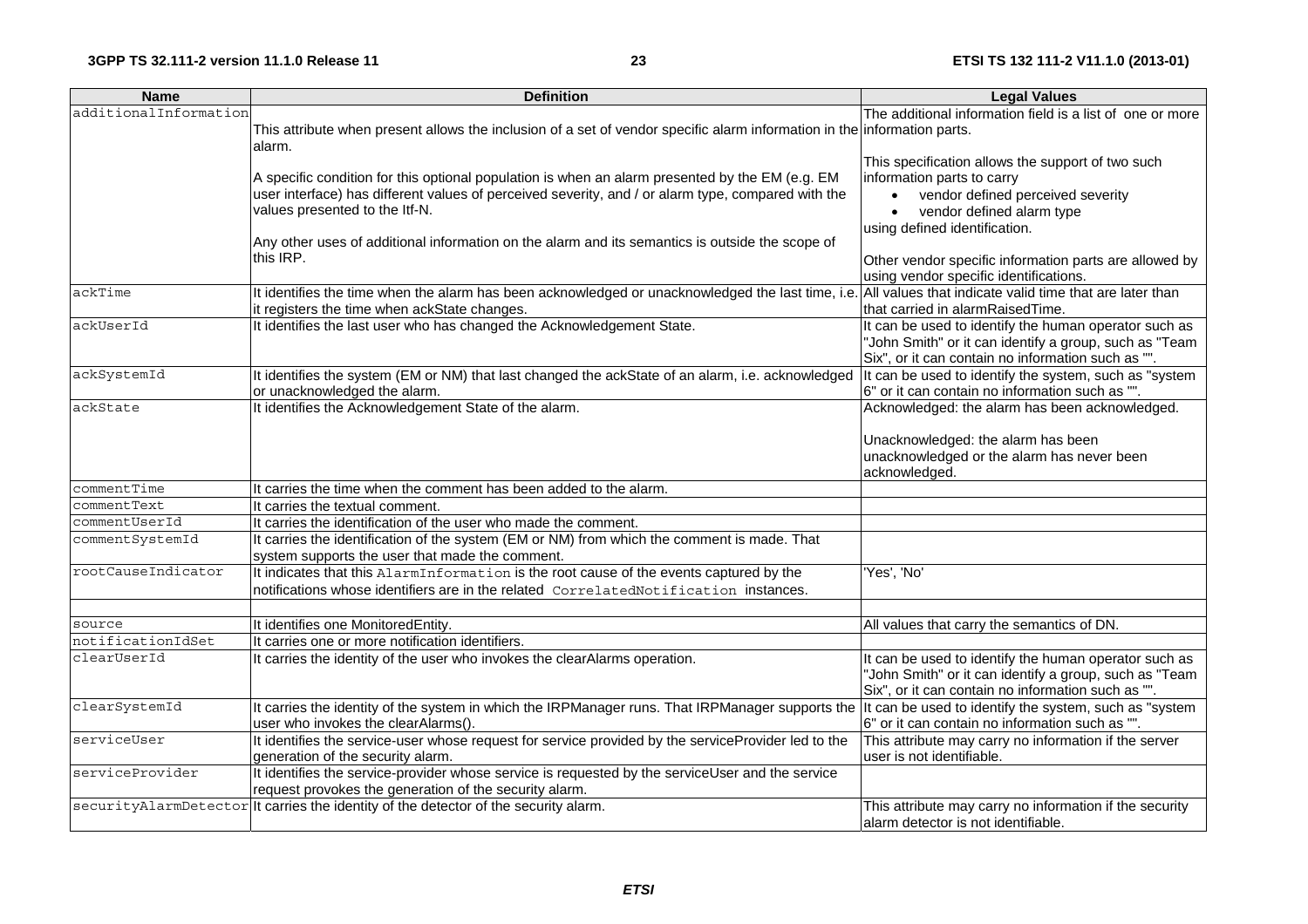# 5.5.2 Constraints

| <b>Name</b>           | <b>Definition</b>                                                                                                                                   |  |  |
|-----------------------|-----------------------------------------------------------------------------------------------------------------------------------------------------|--|--|
|                       | liny alarmChangedTime Time indicated shall be later than that carried in alarmRaisedTime.                                                           |  |  |
| linv alarmClearedTime | Time indicated shall be later than that carried in alarmRaisedTime.                                                                                 |  |  |
| linv ackTime          | Time indicated shall be later than that carried in alarmRaisedTime.                                                                                 |  |  |
| inv notificationId    | NotificationIds shall be chosen to be unique across all notifications of a particular Managed Object (representing the NE) throughout the time that |  |  |
|                       | alarm correlation is significant. The algorithm by which alarm correlation is accomplished is outside the scope of this IRP.                        |  |  |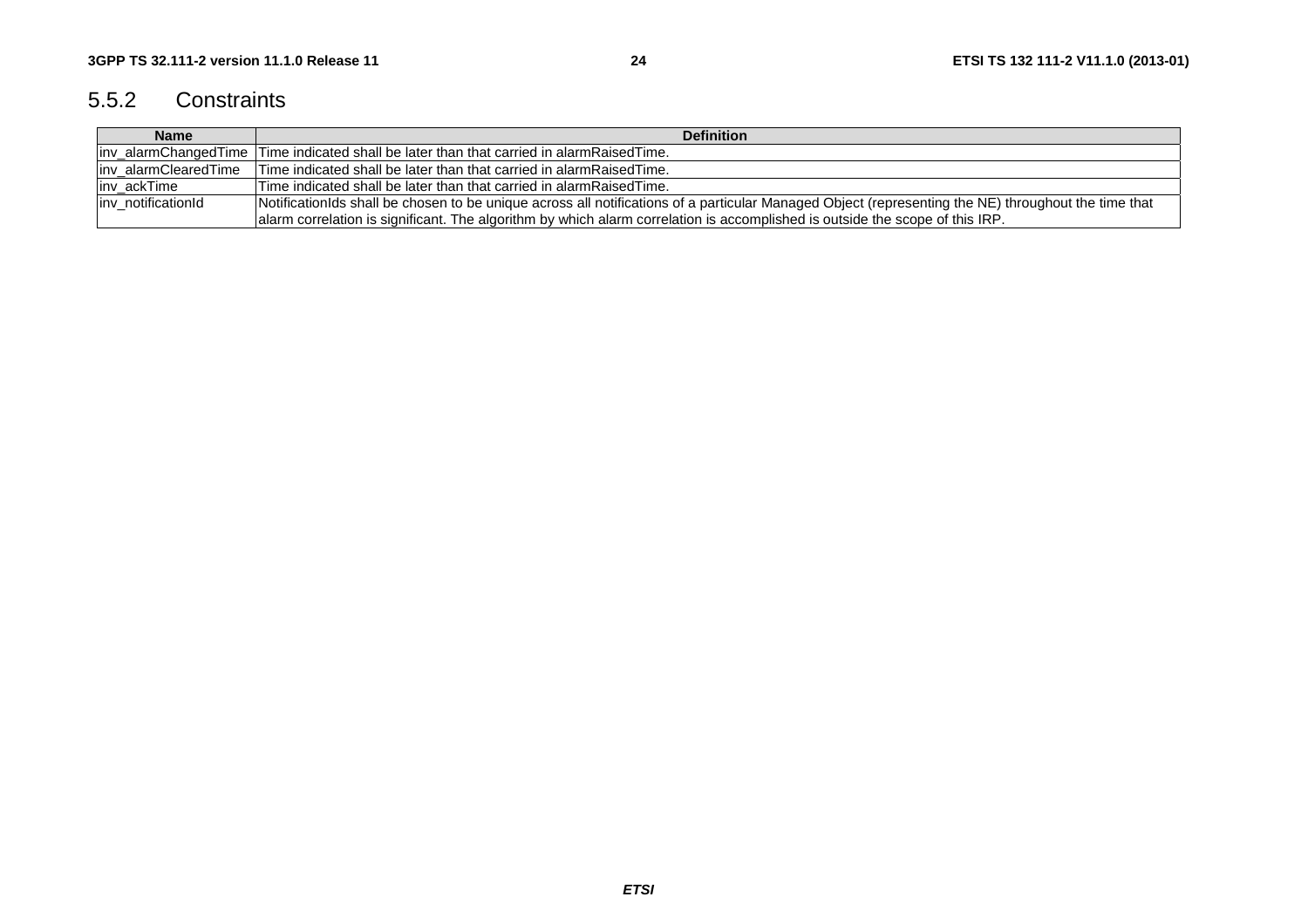# 6 Interface Definition

# 6.1 Class diagram

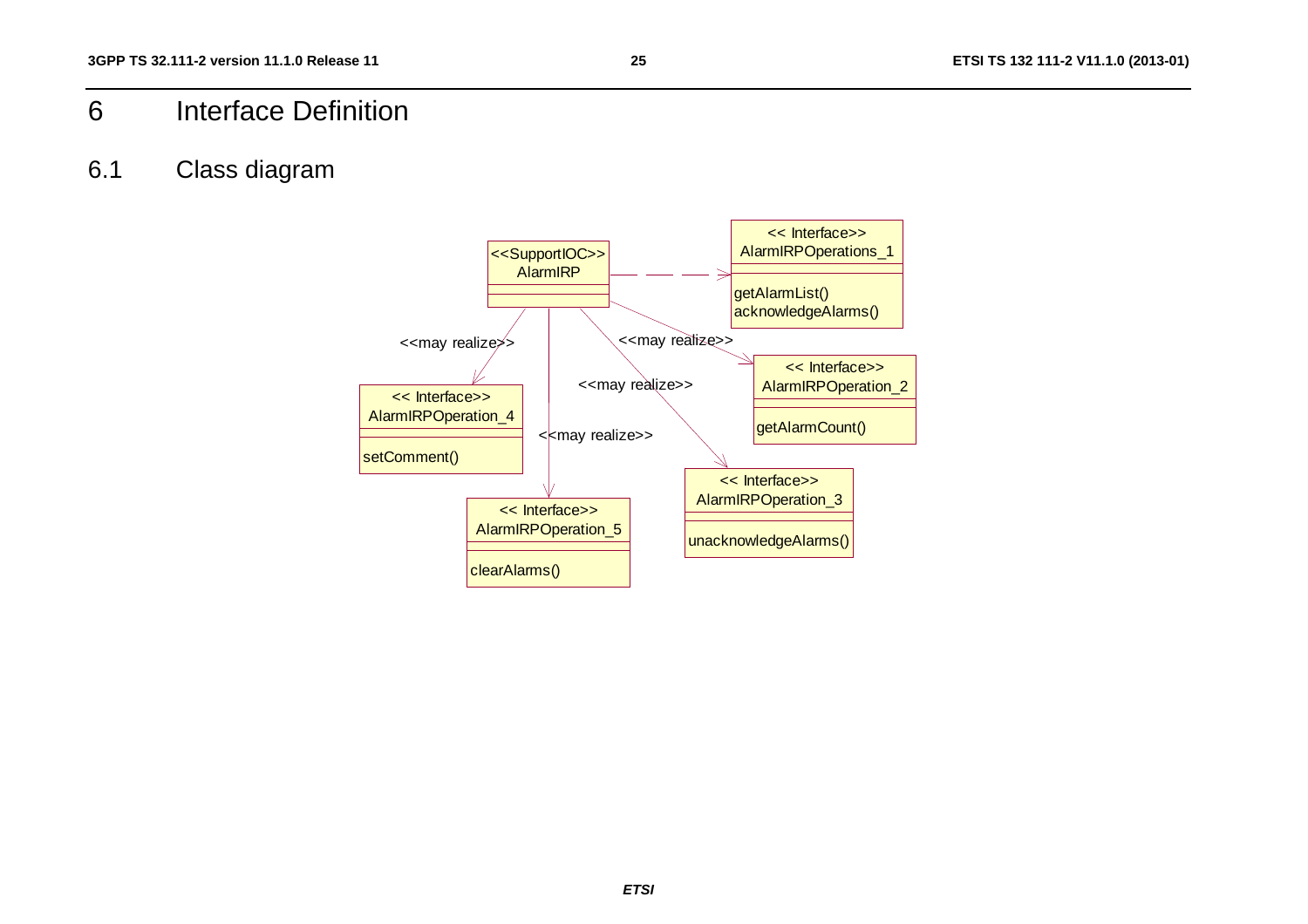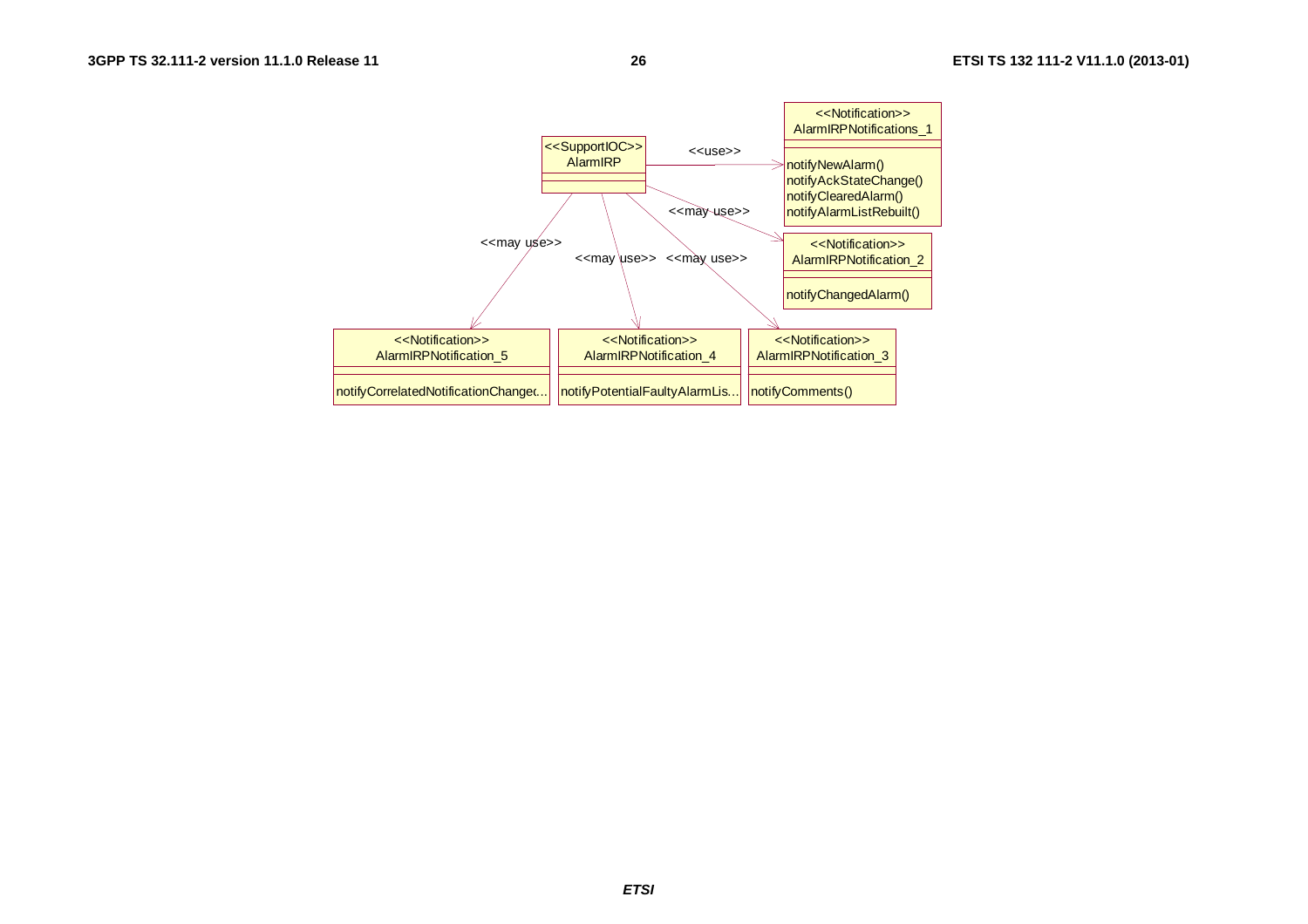# 6.2 Generic rules

Rule 1: each operation with at least one input parameter supports a pre-condition valid\_input\_parameter which indicates that all input parameters shall be valid with regards to their information type. Additionally, each such operation supports an exception operation failed invalid input parameter which is raised when pre-condition valid input parameter is false. The exception has the same entry and exit state.

Rule 2: Each operation with at least one optional input parameter supports a set of pre-conditions supported optional input parameter xxx where "xxx" is the name of the optional input parameter and the pre-condition indicates that the operation supports the named optional input parameter. Additionally, each such operation supports an exception operation\_failed\_unsupported\_optional\_input\_parameter\_xxx which is raised when (a) the pre-condition supported\_optional\_input\_parameter\_xxx is false and (b) the named optional input parameter is carrying information. The exception has the same entry and exit state.

Rule 3: each operation shall support a generic exception operation\_failed\_internal\_problem that is raised when an internal problem occurs and that the operation cannot be completed. The exception has the same entry and exit state.

# 6.3 Interface AlarmIRPOperations\_1 (M)

- 6.3.1 acknowledgeAlarms (M)
- 6.3.1.1 Definition

The IRPManager invokes this operation to acknowledge one or more alarms.

The IRPManager may supply the identifier of the alarm and its perceivedSeverity. The reason for supplying the perceivedSeverity, in addition to the identifier of the alarm, is given in Annex E.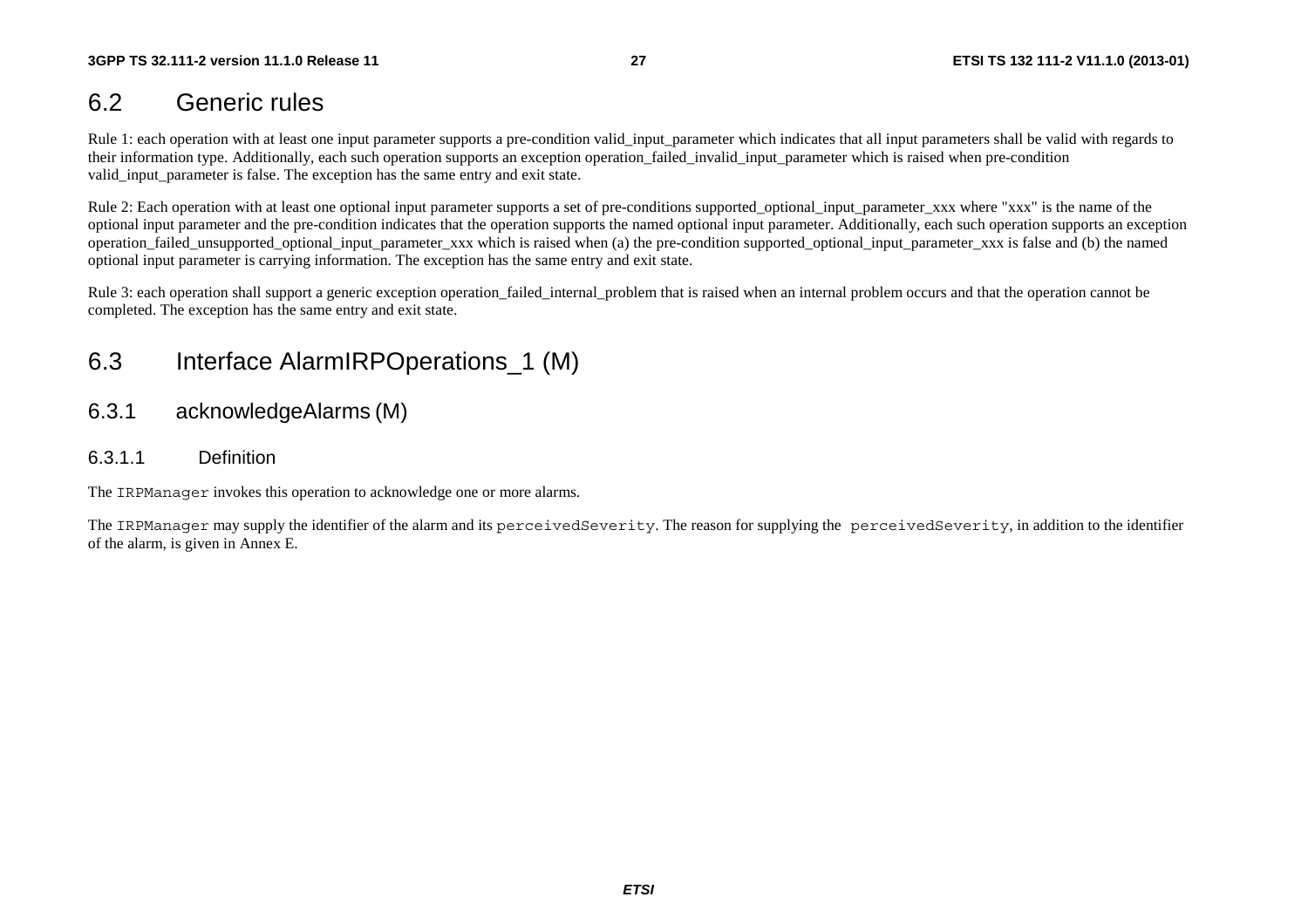# 6.3.1.2 Input Parameters

| <b>Name</b>                              | <b>Qualifier</b> | <b>Information Type</b>              | <b>Comment</b>                                                                                |
|------------------------------------------|------------------|--------------------------------------|-----------------------------------------------------------------------------------------------|
| alarmInformationAndSeverityReferenceList | м                | List of AlarmInformation.alarmId and | It carries one or more identifiers identifying AlarmInformation                               |
|                                          |                  | AlarmInformation.perceivedSeverity   | instances in AlarmList, including optionally the<br>perceivedSeverity of the AlarmInformation |
|                                          |                  |                                      | instance that is going to be acknowledged.<br>alarm InformationAndSeverity ReferenceList      |
|                                          |                  |                                      | {alarmId - Mandatory;                                                                         |
|                                          |                  |                                      | perceivedSeverity - Optional                                                                  |
| ackUserId                                | М                | AlarmInformation.ackUserId           | It identities the user acknowledging the alarm.                                               |
| ackSystemId                              | O                | AlarmInformation.ackSystemId         | It identifies the processing system on which the subject                                      |
|                                          |                  |                                      | IRPManager runs. It may be absent implying that IRPManager                                    |
|                                          |                  |                                      | does not wish this information be kept in AlarmInformation in                                 |
|                                          |                  |                                      | AlarmList.                                                                                    |

### 6.3.1.3 Output Parameters

| <b>Name</b>   | Qualifier | <b>Matching Information</b>                            | Comment                                                                                    |
|---------------|-----------|--------------------------------------------------------|--------------------------------------------------------------------------------------------|
| badAlarm      | М         | List of pair of AlarmInformation.alarmId,<br>ENUM      | If allAlarmsAcknowledged is true, it contains no information.                              |
| Information   |           | (UnknownAlarmId, AcknowledgmentFailed,                 | If someAlarmAcknowledged is true, then it contains identifications of                      |
| ReferenceList |           | WrongPerceivedSeverity) and additional failure reason. | AlarmInformation that are (a) present in input parameter                                   |
|               |           |                                                        | $\Delta$ larmInformationReferenceList but are absent in the $\Delta$ larmList =            |
|               |           |                                                        | UnknownAlarmId: or                                                                         |
|               |           |                                                        | $(6)$ present in input parameter $\text{AlarmInformationReferenceList}$ and are present in |
|               |           |                                                        | the AlarmList but the Acknowledgement Information (see note below table) has not           |
|               |           |                                                        | changed, in contrast to IRPManager's request = Acknowledgment Failed; or                   |
|               |           |                                                        | (c) present in input parameter AlarmInformationReferenceList and are present in            |
|               |           |                                                        | the AlarmList but the perceivedSeverity to be acknowledged has changed and/or is           |
|               |           |                                                        | different within the Alarm List = WrongPerceivedSeverity (applicable only if               |
|               |           |                                                        | perceivedSeverity was provided).                                                           |
| status        | M         | ENUM (OperationSucceeded, OperationFailed,             | If someAlarmAcknowledged is true, status = OperationPartiallySuceeded.                     |
|               |           | OperationPartiallySucceeded)                           | If allAlarmsAcknowledged is true, status = OperationSucceeded.                             |
|               |           |                                                        | If operation failed is true, status = Operation Failed.                                    |

#### NOTE: Acknowledgement Information is defined as the information contained in AlarmInformation.ackTime, AlarmInformation.ackUserId, AlarmInformaton.ackSystemId, AlarmInformation.ackState.

### 6.3.1.4 Pre-condition

atLeastOneValidId.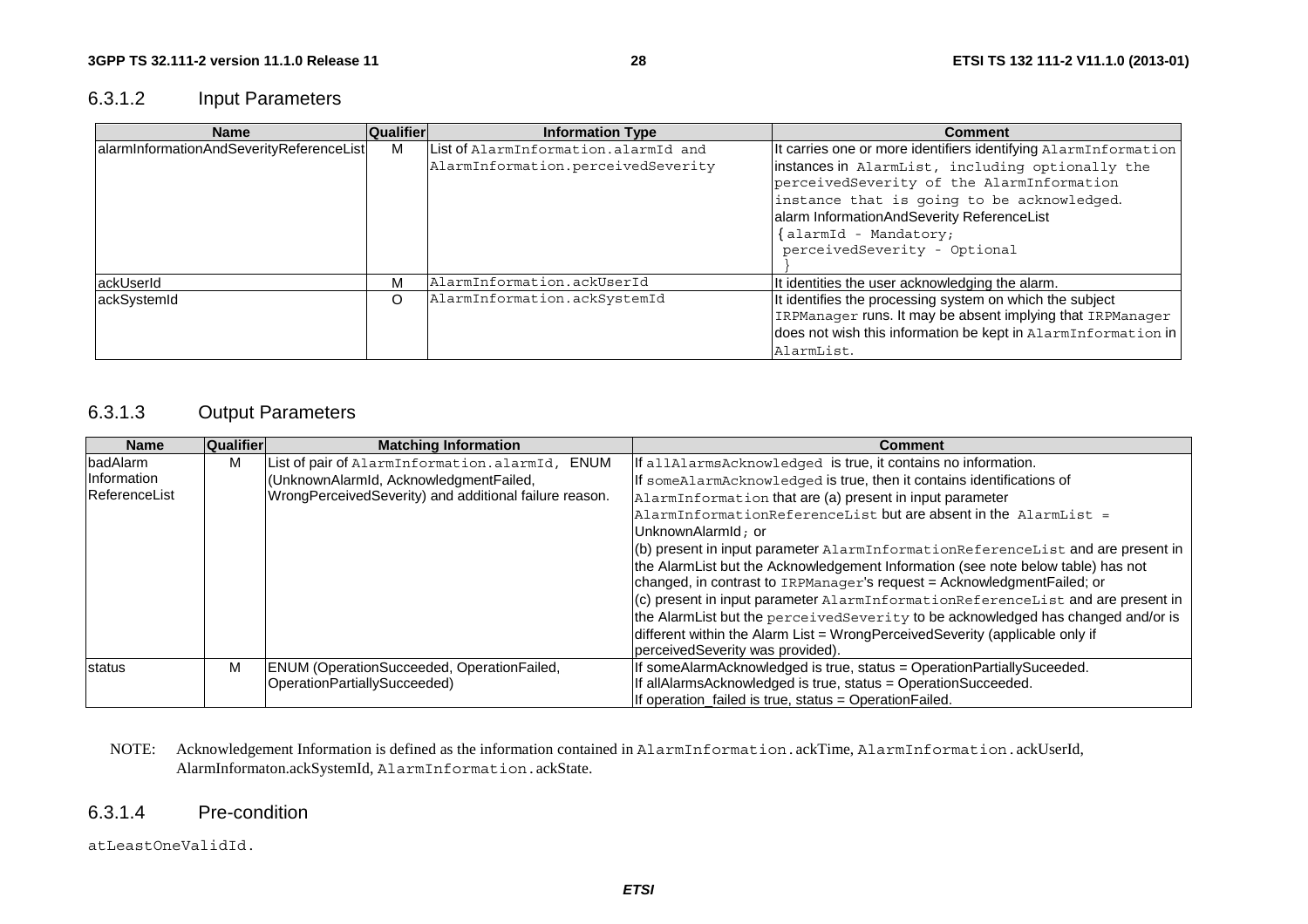| <b>Assertion Name</b> | <b>Definition</b>                                                                                                                                               |
|-----------------------|-----------------------------------------------------------------------------------------------------------------------------------------------------------------|
|                       | atLeastOneValidId The AlarmInformationReferenceList contains at least one identifier that identifies one AlarmInformation in AlarmList and that this identified |
|                       | Alarminformation shall have its ackState indicating "unacknowledged" and, if provided, an equal perceivedSeverity,                                              |

### 6.3.1.5 Post-condition

someAlarmAcknowledged OR allAlarmsAcknowledged.

| <b>Assertion Name</b>  | <b>Definition</b>                                                                                                                                   |
|------------------------|-----------------------------------------------------------------------------------------------------------------------------------------------------|
|                        | someAlarmAcknowledged  At least one but not all AlarmInformation identified in input parameter AlarmInformationReferenceList has been acknowledged. |
|                        | Acknowledgement of an Alarminformation means that the ackState attribute has been set to "acknowledged", that ackUserId, ackSystemId                |
|                        | attributes of this AlarmInformation have been set to the values provided as input parameter and that the time of acknowledgeAlarms operation        |
|                        | has been registered in ackTime attribute.                                                                                                           |
| lallAlarmsAcknowledged | All AlarmInformation identified in input parameter have been acknowledged. Acknowledgement of an AlarmInformation means that the ackState           |
|                        | attribute has been set to "acknowledged", that ackUserId, ackSystemId attributes of this AlarmInformation have been set to the values provided      |
|                        | as input parameter and that the time of acknowledgeAlarms operation has been registered in ackTime attribute.                                       |

### 6.3.1.6 Exceptions

| <b>Name</b>      | <b>Definition</b>                                                    |
|------------------|----------------------------------------------------------------------|
| operation failed | <b>Condition:</b> Pre-condition is false or post-condition is false. |
|                  | <b>Returned Information:</b> The output parameter status.            |
|                  | <b>Exit state:</b> Entry state.                                      |

# 6.3.2 getAlarmList (M)

### 6.3.2.1 Definition

The IRPManager invokes this operation to request the AlarmIRP to provide either the complete list of AlarmInformation instances in the AlarmList or only a part of this list (partial alarm alignment).

The parameters baseObjectClass and baseObjectInstance are used to identify the part of the alarm list to be returned. If they are absent, then the complete alarm list shall be provided (full alarm alignment). If they identify a particular class instance, then only a) the AlarmInformation instances related to this class instance and b) the AlarmInformation instances related to the subordinate class instances of this class instance shall be provided (partial alarm alignment). An instance-a is said to be subordinate to instance-b if the DN of the latter is part of the DN of the former.

There are two modes of operation. One mode is synchronous. In this mode, the list of AlarmInformation instances in AlarmList is returned synchronously with the operation. The other mode is asynchronous. In this mode, the list of AlarmInformation instances is returned via notifications. In asynchronous mode of operation, the only information returned synchronously is the status of the operation. A method allowing to abort an ongoing alarm alignment process shall be available in the asynchronous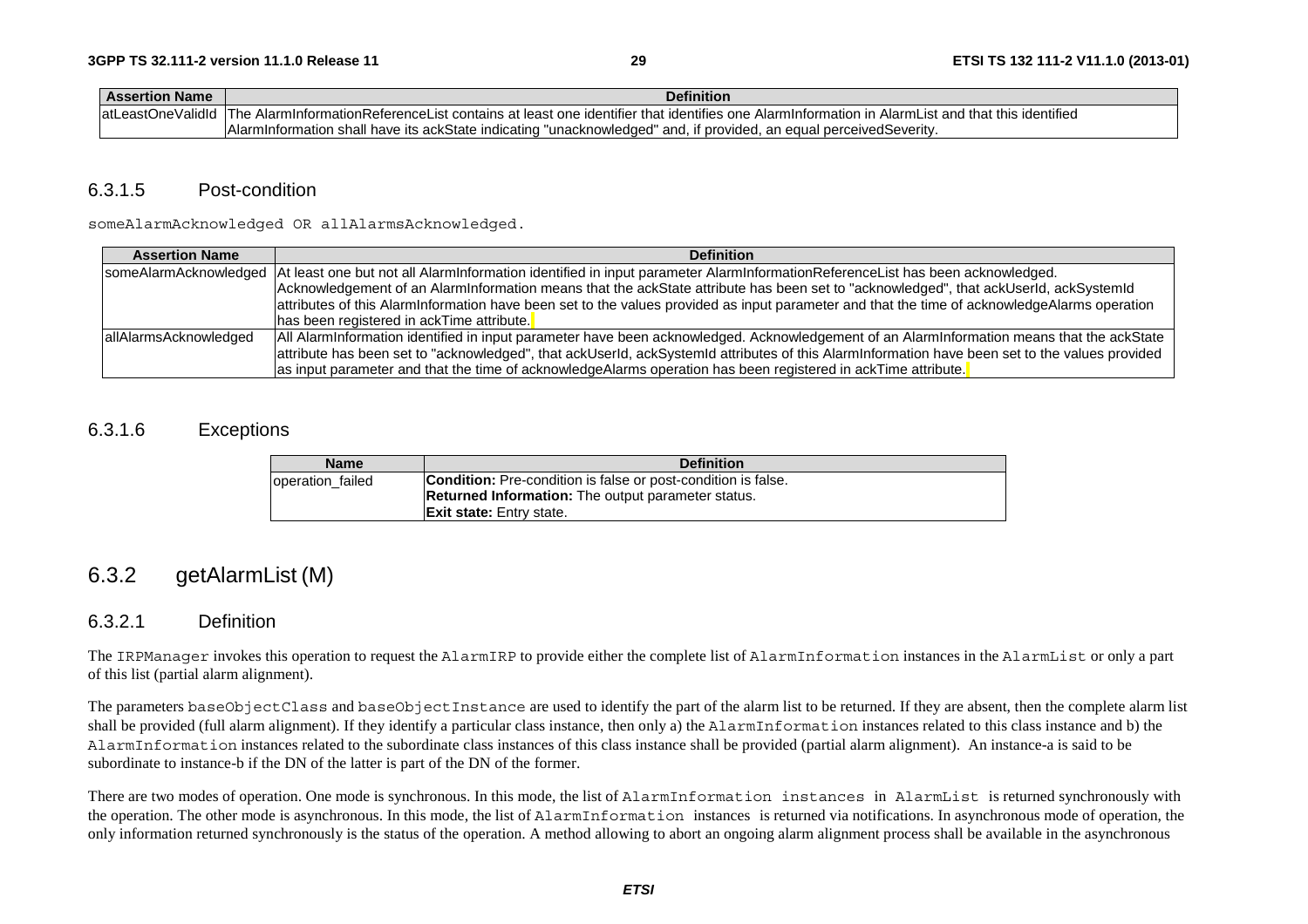#### **3GPP TS 32.111-2 version 11.1.0 Release 11**

mode. The mode of operation to be used is determined by means outside the scope of specification. To use asynchronous mode, the IRPManager must have established a subscription with the NotificationIRP via the subscribe operation specified in 3GPP TS 32.302 [5].

# 6.3.2.2 Input Parameters

| <b>Name</b>                                                                                                                                                                                             | Qualifier                                                                                                                                                                                                                                                               | <b>Information Type</b>                                                                                                                                                  | Comment                                                                                                                                                                                                                                                                                                               |  |
|---------------------------------------------------------------------------------------------------------------------------------------------------------------------------------------------------------|-------------------------------------------------------------------------------------------------------------------------------------------------------------------------------------------------------------------------------------------------------------------------|--------------------------------------------------------------------------------------------------------------------------------------------------------------------------|-----------------------------------------------------------------------------------------------------------------------------------------------------------------------------------------------------------------------------------------------------------------------------------------------------------------------|--|
| lalarmAckState                                                                                                                                                                                          | O                                                                                                                                                                                                                                                                       | ENUM (all alarms, all active alarms, all active and acknowledged<br>alarms, all active and unacknowledged, all Cleared and<br>unacknowledged alarms, all unacknowledged) | It carries a constraint. The AlarmIRP shall apply it on AlarmInformation<br>instances in AlarmList when constructing its output parameter<br>AlarmInformationList.                                                                                                                                                    |  |
| baseObjectClass                                                                                                                                                                                         | O, see<br>note 1                                                                                                                                                                                                                                                        | This parameter is either absent or carries the object class of a<br>certain class.                                                                                       | See how this attribute is used to support full alarm alignment and partial<br>alarm alignment in 6.3.2.1.<br>See note 2.                                                                                                                                                                                              |  |
| baseObjectInstance                                                                                                                                                                                      | O, see<br>note 1                                                                                                                                                                                                                                                        | This parameter is either absent or carries the DN of a certain class<br>linstance.                                                                                       | See how this attribute is used to support full alarm alignment and partial<br>alarm alignment in 6.3.2.1.<br>See note 2.                                                                                                                                                                                              |  |
| N/A<br>$\Omega$<br>filter                                                                                                                                                                               |                                                                                                                                                                                                                                                                         |                                                                                                                                                                          | IIt carries a filter constraint.<br>If the filter is present, the AlarmIRP shall apply it on<br>AlarmInformation instances in AlarmList when constructing its output<br>Darameter AlarmInformationList.<br>If the filter is not present, all of the AlarmInformation instances<br>included by the scope are selected. |  |
| If the notification notifyAlarmListRebuilt supports indicating that only a part of the alarm list has been rebuilt then the operation getAlarmList shall<br>NOTE 1:<br>support partial alarm alignment. |                                                                                                                                                                                                                                                                         |                                                                                                                                                                          |                                                                                                                                                                                                                                                                                                                       |  |
| NOTE 2:                                                                                                                                                                                                 | The legal values of the parameters baseObjectClass and baseObjectInstance are restricted to those carried by the parameters baseObjectClass and<br>baseObjectInstance in the recent notifyAlarmListRebuilt notifications. The timeline for 'recent' is vendor-specific. |                                                                                                                                                                          |                                                                                                                                                                                                                                                                                                                       |  |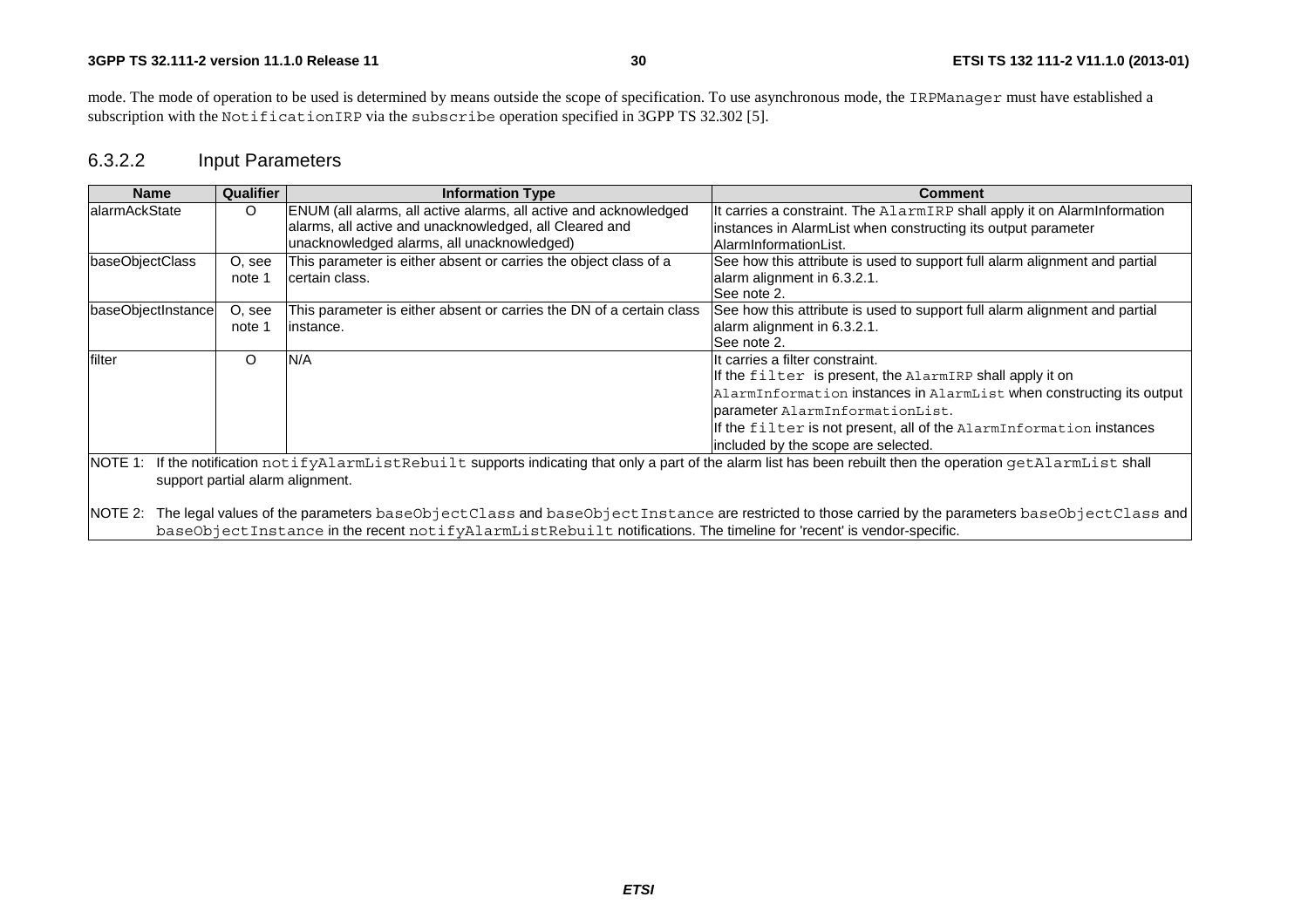# 6.3.2.3 Output Parameters

| <b>Name</b>          | Qualifier                                                                      | <b>Matching Information</b>                             | <b>Comment</b>                                                                                                                                                                                                                                                                                                                                                                                |
|----------------------|--------------------------------------------------------------------------------|---------------------------------------------------------|-----------------------------------------------------------------------------------------------------------------------------------------------------------------------------------------------------------------------------------------------------------------------------------------------------------------------------------------------------------------------------------------------|
| alarmInformationList | M                                                                              | List of AlarmInformation.                               | It carries the requested AlarmInformation instances.                                                                                                                                                                                                                                                                                                                                          |
|                      | For the Qualifier of the<br>parameters in each list<br>entry see the following |                                                         | Case when synchronous mode of operation is used:<br>(a) The AlarmIRP shall apply the constraints expressed in alarmAckState and filter to<br>AlarmInformation instances when constructing this output parameter.                                                                                                                                                                              |
|                      | table                                                                          |                                                         | Case when asynchronous mode of operation is used (i.e. this output parameter is conveyed via<br>notifications):                                                                                                                                                                                                                                                                               |
|                      |                                                                                |                                                         | $(a)$ If the filter parameter is present, the IRPAgent shall apply the constraint when constructing this<br>output parameter. Furthermore, if the alarmAckState constraint is present, the IRPAgent shall apply<br>that constraint as well. The filter constraint, if any, that is currently active in the notification channel is<br>not used for the construction of this output parameter. |
|                      |                                                                                |                                                         | $(6)$ If the filter parameter is absent, the IRPAgent shall apply the filter constraint currently active in the<br>notification channel when constructing this output parameter. If the alarmAckState constraint is<br>present, the IRPAgent shall apply that constraint as well.                                                                                                             |
| status               | M                                                                              | <b>ENUM</b><br>(OperationSucceeded,<br>OperationFailed) | If allAlarmInformationReturned is true, status = OperationSucceeded.<br>If operation failed is true, status = Operation Failed.                                                                                                                                                                                                                                                               |

The following table lists the set of sub-elements of the alarmInformationList attribute, and alarmInformationList forms a list of such sets.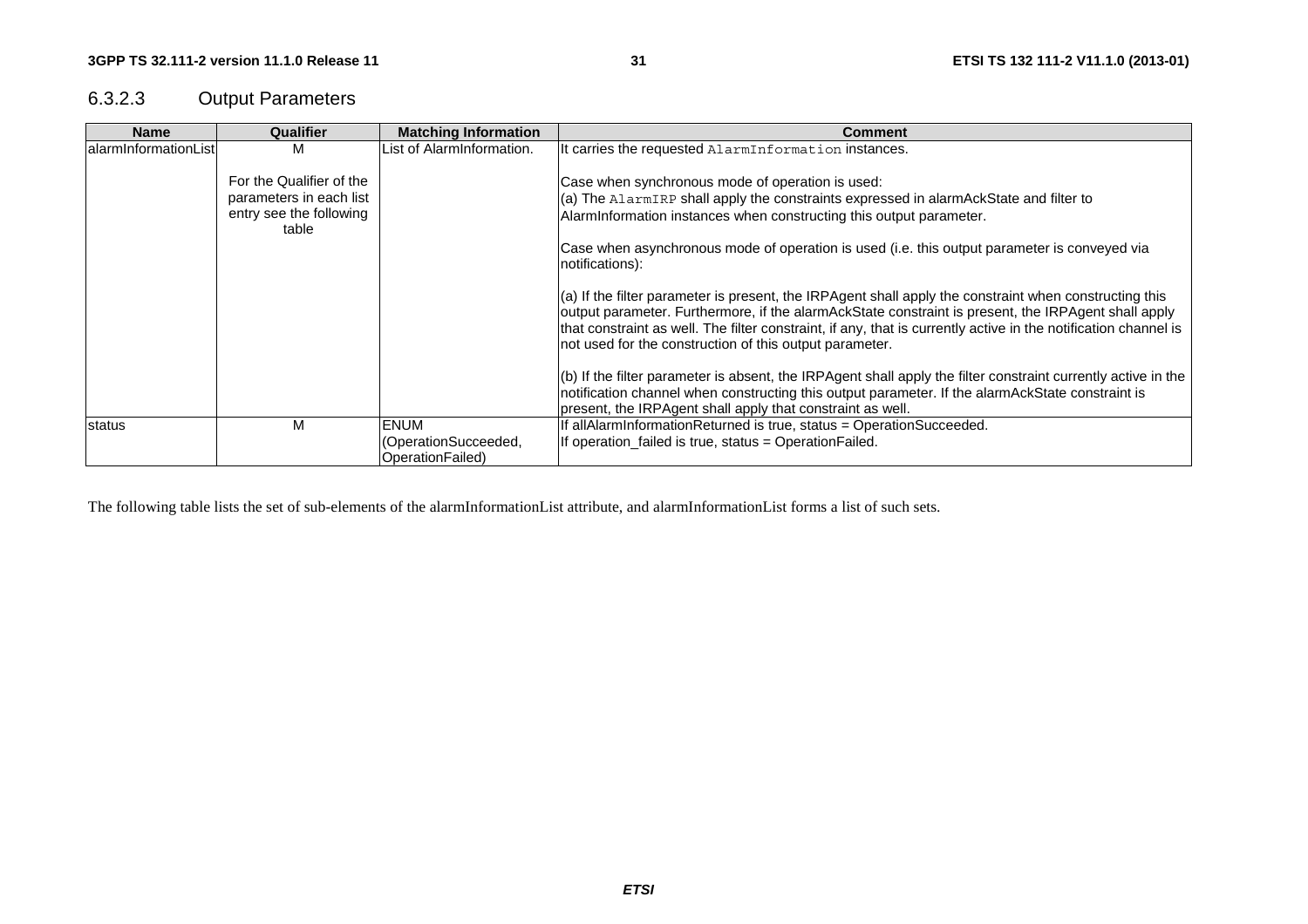| <b>Name</b>                    | <b>Qualifier</b> | <b>Matching Information</b>                                                                                                                                                                                                                                                                                             | <b>Comment</b>                                                                                                                                                                                                                                                                                                                                                                                                                                                                                                                                                                                                                                                                                                                                                                |
|--------------------------------|------------------|-------------------------------------------------------------------------------------------------------------------------------------------------------------------------------------------------------------------------------------------------------------------------------------------------------------------------|-------------------------------------------------------------------------------------------------------------------------------------------------------------------------------------------------------------------------------------------------------------------------------------------------------------------------------------------------------------------------------------------------------------------------------------------------------------------------------------------------------------------------------------------------------------------------------------------------------------------------------------------------------------------------------------------------------------------------------------------------------------------------------|
| notificationType               | M                | "notifyNewAlarm"<br>or<br>'notifyChangedAlarm'                                                                                                                                                                                                                                                                          | The parameter carries<br>notifyNewAlarm in case the alarm has not yet changed and has not yet been cleared.                                                                                                                                                                                                                                                                                                                                                                                                                                                                                                                                                                                                                                                                   |
|                                |                  | or<br>'notifyClearedAlarm'                                                                                                                                                                                                                                                                                              | notifyChangedAlarm in case the alarm has changed but has not yet been cleared.<br>notifyClearedAlarm in case the alarm has been cleared but not yet acknowledged.                                                                                                                                                                                                                                                                                                                                                                                                                                                                                                                                                                                                             |
| alarmType                      | M                | AlarmInformation.eventType                                                                                                                                                                                                                                                                                              | This parameter indicates "Communications Alarm", "Processing Error Alarm", "Environmental Alarm".<br>"Quality Of Service Alarm" or "Equipment Alarm" for non-security-related alarms.<br>It indicates "Integrity Violation", "Operational Violation", "Physical Violation", "Security Service or<br>Mechanism Violation" or "Time Domain Violation' for security alarms.                                                                                                                                                                                                                                                                                                                                                                                                      |
| objectClass,<br>objectInstance | M                | MonitoredEntity.objectClass where the<br>MonitoredEntity is identified by the<br>relation-AlarmedObject-AlarmInformation<br>of the new AlarmInformation.<br>MonitoredEntity.objectInstance where<br>the MonitoredEntity is identified by the<br>relation-AlarmedObject-AlarmInformation<br>of the new AlarmInformation. |                                                                                                                                                                                                                                                                                                                                                                                                                                                                                                                                                                                                                                                                                                                                                                               |
| notificationId                 | м                | This carries the semantics of notification<br>identifier.                                                                                                                                                                                                                                                               |                                                                                                                                                                                                                                                                                                                                                                                                                                                                                                                                                                                                                                                                                                                                                                               |
| eventTime                      | $\circ$          | AlarmInformation.alarmRaisedTime or<br>AlarmInformation.alarmChangedTime or<br>AlarmInformation.alarmClearedTime                                                                                                                                                                                                        | The parameter carries the<br>alarmRaisedTime in case notificationType carries notifyNewAlarm<br>alarmChangedTime in case notificationType carries notifyChangedAlarm<br>alarmClearedTime in case notificationType carries notifyClearedAlarm<br>The availability and accuracy of time carried by the time parameters in individual entries of the list (i.e.<br>eventTime, alarmRaisedTime, alarmClearedTime and ackTime) shall be "best effort".<br>Reason: An EMS is not required to persistently store these times or other alarm information (as in<br>case of synchronization information may be provided by the NE), while also some NE's do not keep<br>these times (and a later attempt to retrieve the alarm data from the NEs will not deliver these time<br>data). |
| systemDN                       | $\mathbf C$      | See usage of this attribute in Notification<br>header - see [5].                                                                                                                                                                                                                                                        | Presence dependent on solution set.<br>See usage of this attribute in Notification header - see [5].                                                                                                                                                                                                                                                                                                                                                                                                                                                                                                                                                                                                                                                                          |
| alarmid                        | M                | AlarmInformation.alarmId                                                                                                                                                                                                                                                                                                |                                                                                                                                                                                                                                                                                                                                                                                                                                                                                                                                                                                                                                                                                                                                                                               |
| alarmRaisedTime                | M                | AlarmInformation.alarmRaisedTime                                                                                                                                                                                                                                                                                        | The availability and accuracy of time carried by the time parameters in individual entries of the list (i.e.<br>eventTime, alarmRaisedTime, alarmClearedTime and ackTime) shall be "best effort".<br>Reason: An EMS is not required to persistently store these times or other alarm information (as in<br>case of synchronization information may be provided by the NE), while also some NE's do not keep<br>these times (and a later attempt to retrieve the alarm data from the NEs will not deliver these time<br>data).                                                                                                                                                                                                                                                 |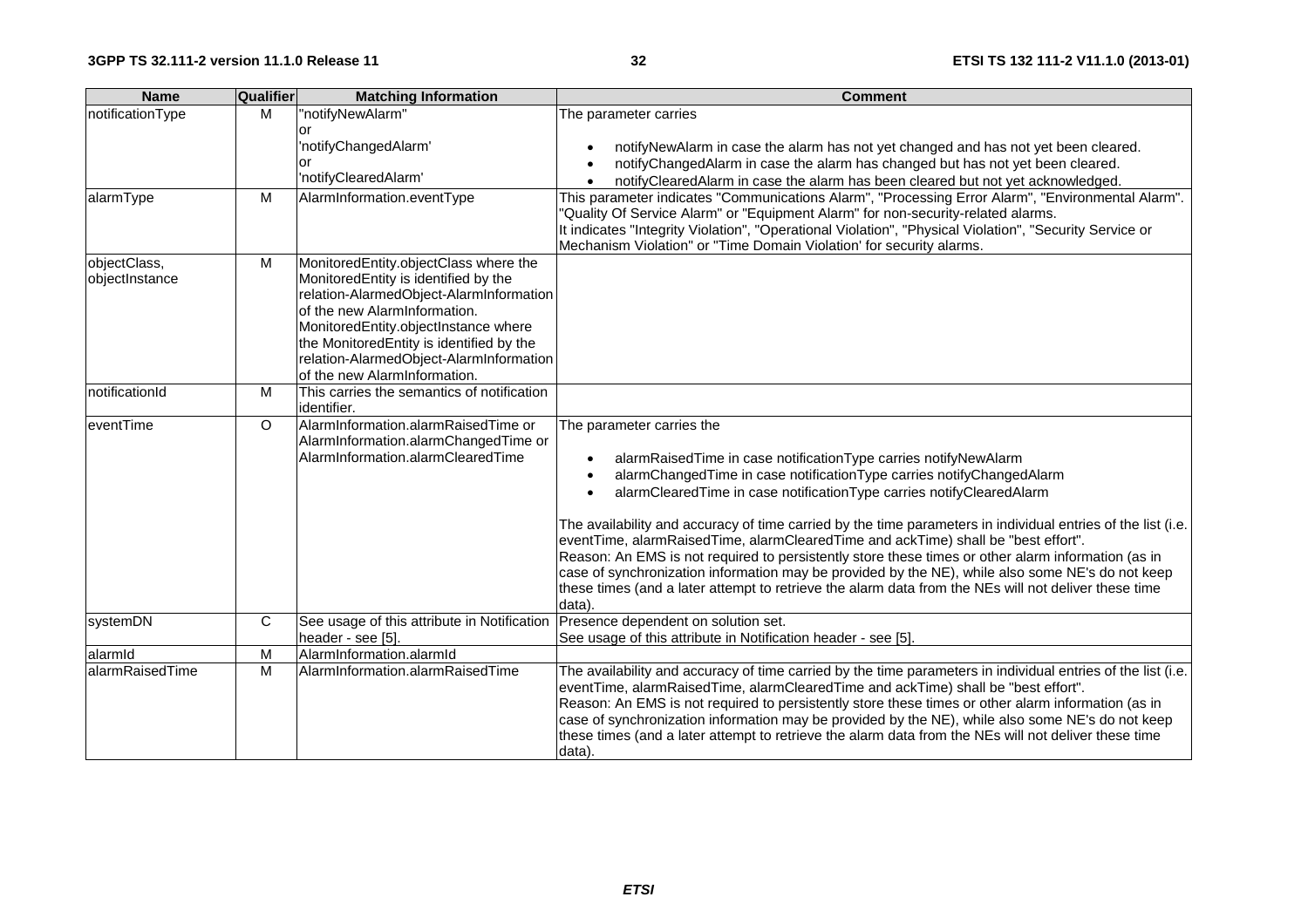| alarmChangedTime           | $\circ$        | AlarmInformation.alarmChangedTime                                                                                                                      | not applicable if the severity of related alarm was not changed                                                                                                                                                                                                                                                                                                                                                                                                                                                                              |
|----------------------------|----------------|--------------------------------------------------------------------------------------------------------------------------------------------------------|----------------------------------------------------------------------------------------------------------------------------------------------------------------------------------------------------------------------------------------------------------------------------------------------------------------------------------------------------------------------------------------------------------------------------------------------------------------------------------------------------------------------------------------------|
|                            |                |                                                                                                                                                        | The availability and accuracy of time carried by the time parameters in individual entries of the list (i.e. eventTime,<br>alarmRaisedTime, alarmChangedTime, alarmClearedTime and ackTime) shall be "best effort".<br>Reason: An EMS is not required to persistently store these times or other alarm information (as in case of<br>synchronization information may be provided by the NE), while also some NE's do not keep these times (and a<br>later attempt to retrieve the alarm data from the NEs will not deliver these time data). |
| alarmClearedTime           | M              | AlarmInformation.alarmClearedTime                                                                                                                      | not applicable if related alarm was not cleared                                                                                                                                                                                                                                                                                                                                                                                                                                                                                              |
|                            |                |                                                                                                                                                        | The availability and accuracy of time carried by the time parameters in individual entries of the list (i.e.<br>eventTime, alarmRaisedTime, alarmClearedTime and ackTime) shall be "best effort".<br>Reason: An EMS is not required to persistently store these times or other alarm information (as in<br>case of synchronization information may be provided by the NE), while also some NE's do not keep<br>these times (and a later attempt to retrieve the alarm data from the NEs will not deliver these time<br>data).                |
| probableCause              | M              | AlarmInformation.probableCause                                                                                                                         |                                                                                                                                                                                                                                                                                                                                                                                                                                                                                                                                              |
| perceivedSeverity          | M              | AlarmInformation.perceivedSeverity                                                                                                                     |                                                                                                                                                                                                                                                                                                                                                                                                                                                                                                                                              |
| rootCauseIndicator         | $\circ$        | AlarmInformation.rootCauseIndicator                                                                                                                    |                                                                                                                                                                                                                                                                                                                                                                                                                                                                                                                                              |
| specificProblem            | $\circ$        | AlarmInformation.specificProblem                                                                                                                       |                                                                                                                                                                                                                                                                                                                                                                                                                                                                                                                                              |
| backedUpStatus             | $\overline{O}$ | AlarmInformation.backedUpStatus                                                                                                                        | not applicable if related alarm is a security alarm                                                                                                                                                                                                                                                                                                                                                                                                                                                                                          |
| trendIndication            | $\circ$        | AlarmInformation.trendIndication                                                                                                                       | not applicable if related alarm is a security alarm                                                                                                                                                                                                                                                                                                                                                                                                                                                                                          |
| thresholdInfo              | $\circ$        | AlarmInformation.thresholdInfo                                                                                                                         | not applicable if related alarm is a security alarm                                                                                                                                                                                                                                                                                                                                                                                                                                                                                          |
| stateChangeDefinition      | $\circ$        | AlarmInformation.stateChange                                                                                                                           | not applicable if related alarm is a security alarm                                                                                                                                                                                                                                                                                                                                                                                                                                                                                          |
| <b>monitoredAttributes</b> | $\overline{O}$ | AlarmInformation.monitoredAttributes                                                                                                                   | not applicable if related alarm is a security alarm                                                                                                                                                                                                                                                                                                                                                                                                                                                                                          |
| proposedRepairActions      | $\circ$        |                                                                                                                                                        | AlarmInformation.proposedRepairActions not applicable if related alarm is a security alarm                                                                                                                                                                                                                                                                                                                                                                                                                                                   |
| additionalText             | $\circ$        | AlarmInformation.additionalText                                                                                                                        |                                                                                                                                                                                                                                                                                                                                                                                                                                                                                                                                              |
| additionalInformation      | $\overline{O}$ | AlarmInformation.additionalInformation                                                                                                                 |                                                                                                                                                                                                                                                                                                                                                                                                                                                                                                                                              |
| ackTime                    | $\overline{M}$ | AlarmInformation.ackTime                                                                                                                               | not applicable if related alarm was not acknowledged nor unacknowledged                                                                                                                                                                                                                                                                                                                                                                                                                                                                      |
|                            |                |                                                                                                                                                        | The availability and accuracy of time carried by the time parameters in individual entries of the list (i.e.<br>eventTime, alarmRaisedTime, alarmClearedTime and ackTime) shall be "best effort".<br>Reason: An EMS is not required to persistently store these times or other alarm information (as in<br>case of synchronization information may be provided by the NE), while also some NE's do not keep<br>these times (and a later attempt to retrieve the alarm data from the NEs will not deliver these time<br>data).                |
| ackUserId                  | M              | AlarmInformation.ackUserId                                                                                                                             | not applicable if related alarm was not acknowledged nor unacknowledged                                                                                                                                                                                                                                                                                                                                                                                                                                                                      |
| ackSystemId                | O              | AlarmInformation.ackSystemId                                                                                                                           | not applicable if related alarm was not acknowledged nor unacknowledged                                                                                                                                                                                                                                                                                                                                                                                                                                                                      |
| ackState                   | M              | AlarmInformation.ackState                                                                                                                              | not applicable if related alarm was not acknowledged nor unacknowledged                                                                                                                                                                                                                                                                                                                                                                                                                                                                      |
| clearUserId                | $\circ$        | AlarmInformation.clearUserId                                                                                                                           | not applicable if related alarm was not cleared                                                                                                                                                                                                                                                                                                                                                                                                                                                                                              |
| clearSystemId              | O              | AlarmInformation.clearSystemId                                                                                                                         | not applicable if related alarm was not cleared                                                                                                                                                                                                                                                                                                                                                                                                                                                                                              |
| backUpObject               | $\Omega$       | MonitoredEntity.objectInstance where<br>the MonitoredEntity is identified by<br>relation-BackUpObject-AlarmInformation<br>of the new AlarmInformation. | not applicable if related alarm is a security alarm                                                                                                                                                                                                                                                                                                                                                                                                                                                                                          |
| correlatedNotifications    | $\Omega$       | The set of CorrelatedNotification related<br>to this AlarmInformation.                                                                                 |                                                                                                                                                                                                                                                                                                                                                                                                                                                                                                                                              |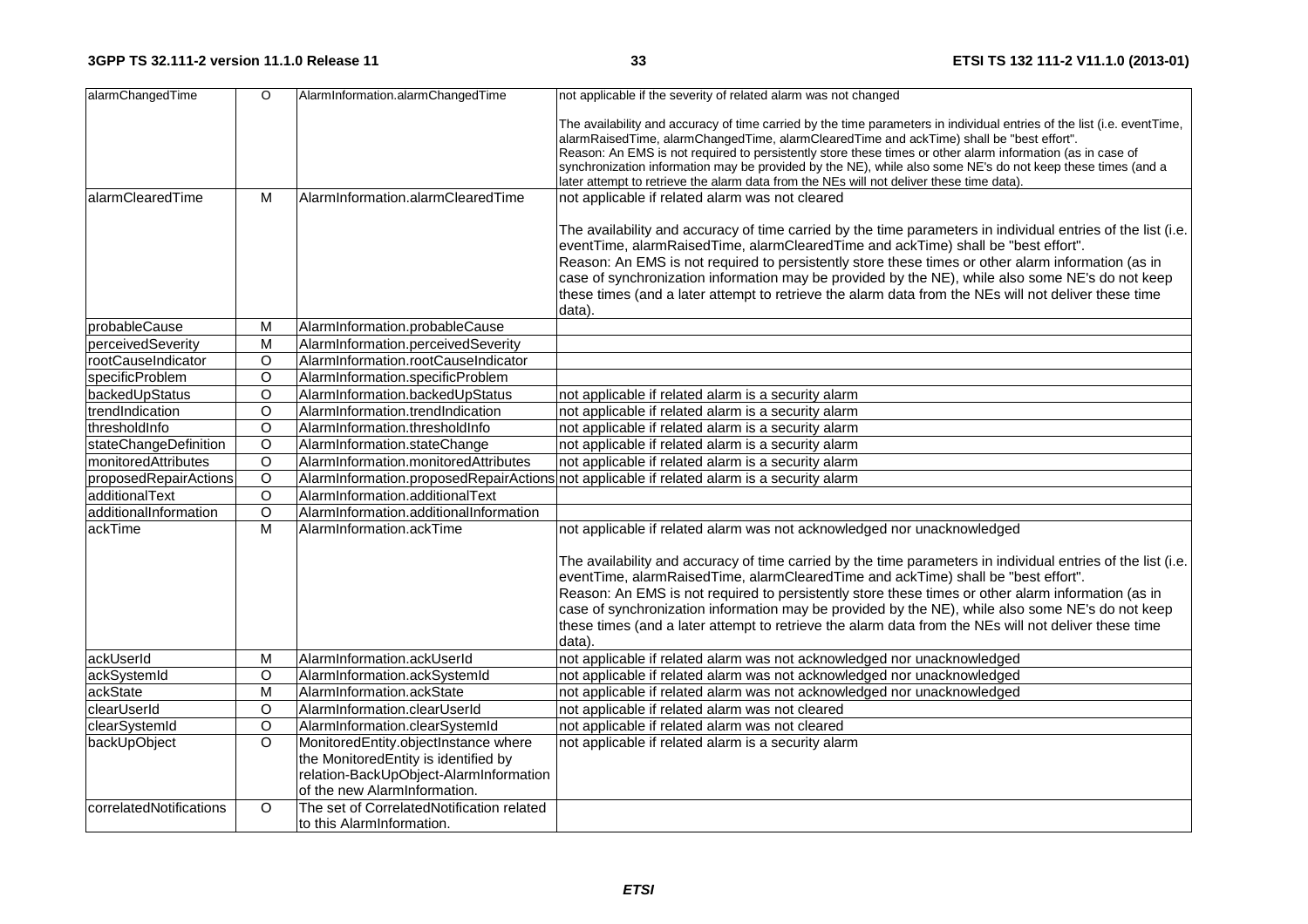| comments                | M |                                   | The set of Comment instances involved   not applicable if the related alarm has no appended comments |
|-------------------------|---|-----------------------------------|------------------------------------------------------------------------------------------------------|
|                         |   | in a relationship with this       |                                                                                                      |
|                         |   | <b>AlarmInformation.</b>          |                                                                                                      |
| serviceUser             | м | lAlarmInformation.serviceUser     | Inot applicable if related alarm is not a security alarm                                             |
| <b>IserviceProvider</b> | м | IAlarmInformation.serviceProvider | Inot applicable if related alarm is not a security alarm                                             |
| securityAlarmDetector   | M |                                   | Alarminformation.securityAlarmDetector   not applicable if related alarm is not a security alarm     |

### 6.3.2.4 Pre-condition

### baseObjectExists

| <b>Assertion Name</b> | <b>Definition</b>                                                                                                 |  |
|-----------------------|-------------------------------------------------------------------------------------------------------------------|--|
| baseObjectExists      | If the parameters baseObjectClass and baseObjectInstance are provided the object identified by them has to exist. |  |
|                       | If they are not provided this pre-condition is not applicable.                                                    |  |

## 6.3.2.5 Post-condition

#### allAlarmInformationReturned.

| <b>Assertion Name</b>            | Definition                                                                                                                                            |
|----------------------------------|-------------------------------------------------------------------------------------------------------------------------------------------------------|
| lallAlarm<br>InformationReturned | All<br>d AlarmInformation that satisfy the constraints expressed in input parameters filter and alarmAckState and are present in the AlarmList at the |
|                                  | Imoment of this operation invocation are returned. All Alarminformation in AlarmList remains unchanged as the result of this operation.               |

# 6.3.2.6 Exceptions

| <b>Assertion Name</b> | <b>Definition</b>                                                                                                          |
|-----------------------|----------------------------------------------------------------------------------------------------------------------------|
| operation failed      | <b>Condition:</b> At least one input parameter is invalid or the pre-condition is false or the post-condition is not true. |
|                       | Returned Information: The output parameter status.                                                                         |
|                       | <b>Exit state:</b> Entry state.                                                                                            |
|                       | filter complexity limit <b>Condition:</b> Operation not performed because the filter parameter was too complex.            |
|                       | <b>Returned Information:</b> The output parameter status.                                                                  |
|                       | <b>Exit state:</b> Entry state.                                                                                            |
|                       |                                                                                                                            |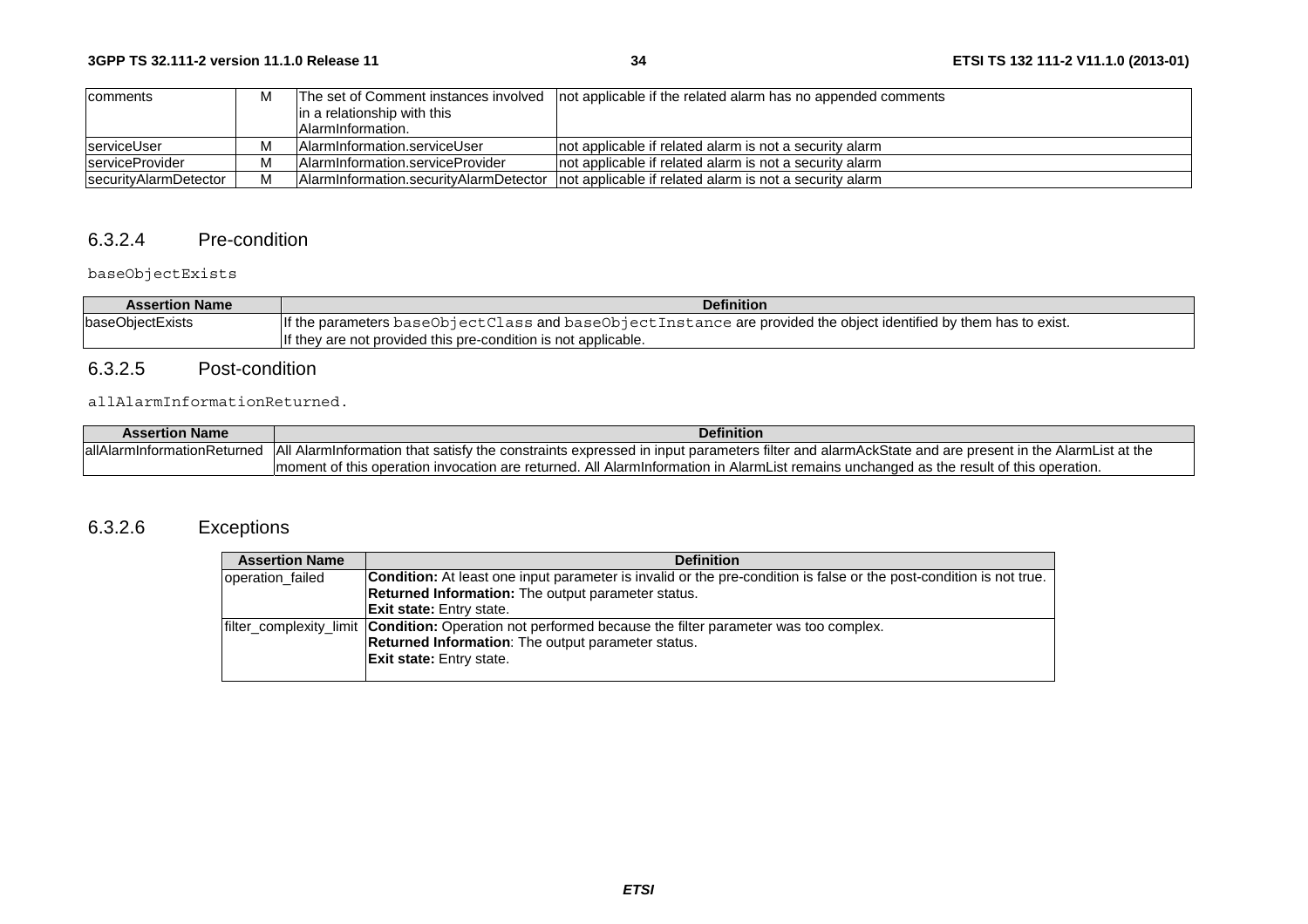# 6.4 Interface AlarmIRPOperation\_2 (O)

# 6.4.1 getAlarmCount (M)

### 6.4.1.1 Definition

An IRPManager wishes to know the amount of AlarmInformation kept in the AlarmList. The IRPManager requests the counts via this operation. Possible usage is for IRPManager to find out the number of AlarmInformation in AlarmList before invoking getAlarmList operation.

### 6.4.1.2 Input Parameters

| <b>Name</b>   | Qualifier | <b>Information Type</b>                                                                                                                                                     | Comment                                                                                                                                                                                                                                                                                                                                                                                                                                                                                                                                                                                                                                                                                                                                                                                                                                                                                                                                                                                                                                                                                                                                                                                                        |
|---------------|-----------|-----------------------------------------------------------------------------------------------------------------------------------------------------------------------------|----------------------------------------------------------------------------------------------------------------------------------------------------------------------------------------------------------------------------------------------------------------------------------------------------------------------------------------------------------------------------------------------------------------------------------------------------------------------------------------------------------------------------------------------------------------------------------------------------------------------------------------------------------------------------------------------------------------------------------------------------------------------------------------------------------------------------------------------------------------------------------------------------------------------------------------------------------------------------------------------------------------------------------------------------------------------------------------------------------------------------------------------------------------------------------------------------------------|
| filter        | $\circ$   | N/A                                                                                                                                                                         | It carries a filter constraint. The operation shall apply it when counting the AlarmInformation<br>linstances in AlarmList.<br>Case when synchronous mode of operation is used for getAlarmList:<br>(a) If this parameter is present, the operation shall count the AlarmInformation instances which<br>satisfy both (a) this filter constraint and (b) the condition set by input parameter alarmAckState.<br>$(b)$ If this parameter is absent, the operation shall count all Alarminformation instances that<br>satisfy the condition set by input parameter alarmAckState.<br>Case when asynchronous mode of operation is used for getAlarmList:<br>$(a)$ If this parameter is present, the operation shall count all Alarminformation instances that<br>satisfy this filter constraint and the condition set by input parameter alarmAckState.<br>(b) If this parameter is absent, the operation shall count AlarmInformation instances that satisfy<br>$(a)$ the filter constraint currently active in the notification channel established between the<br>IRPManager and the IRPAgent that is equipped with NotificationIRP capabilities and (b) the<br>condition set by input parameter alarmAckState. |
| alarmAckState | $\circ$   | ENUM (all alarms, all active alarms, all active and<br>acknowledged alarms, all active and unacknowledged,<br>all cleared and unacknowledged alarms, all<br>unacknowledged) | It carries a constraint. The operation shall apply it on AlarmInformation instances in AlarmList<br>when counting.                                                                                                                                                                                                                                                                                                                                                                                                                                                                                                                                                                                                                                                                                                                                                                                                                                                                                                                                                                                                                                                                                             |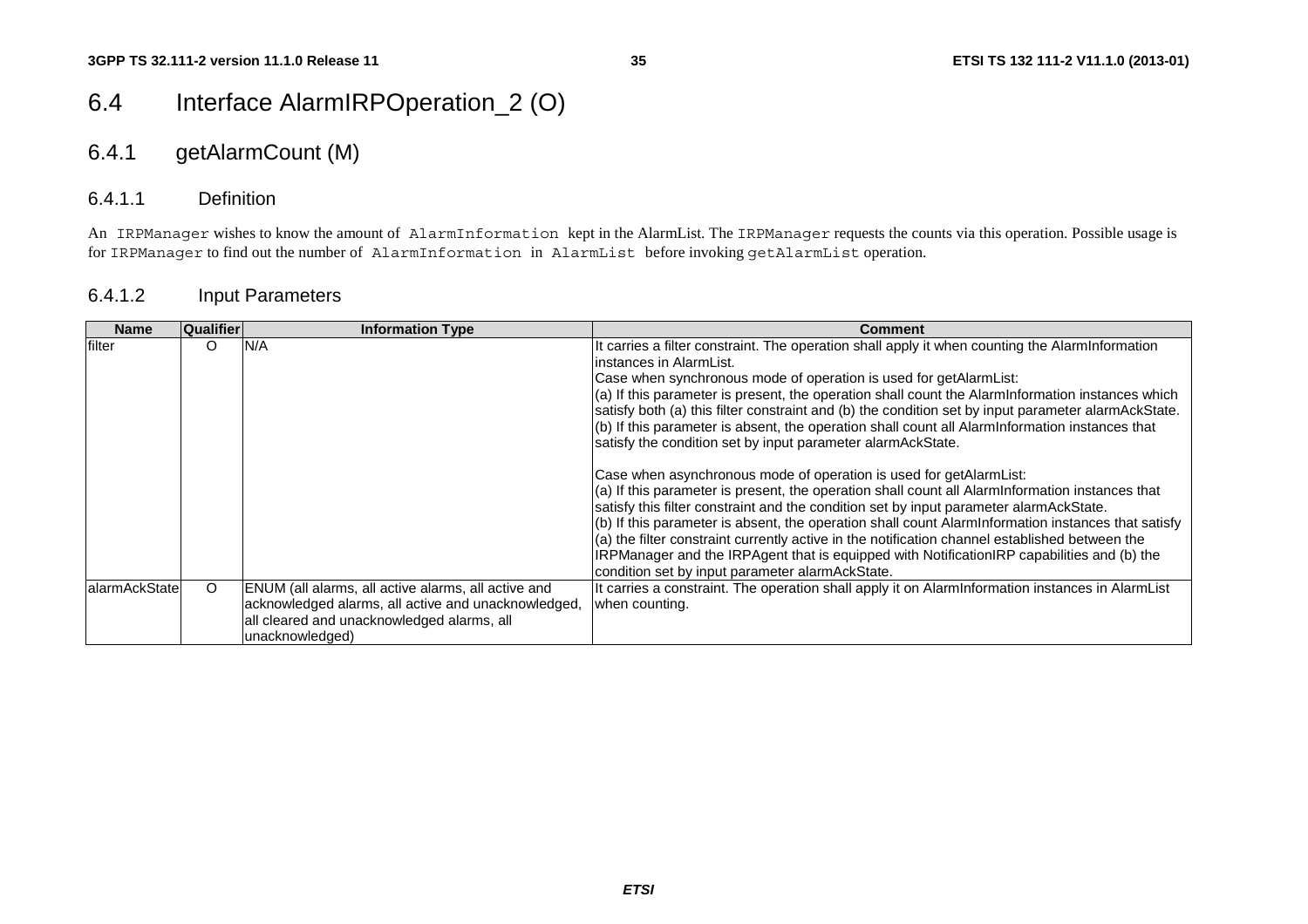# 6.4.1.3 Output Parameters

| <b>Name</b>                                                                                 | <b>Qualifier</b> | <b>Matching Information</b>                                                                                                                                                                                                                                                                     | <b>Comment</b>                                                                                                                                                                                                                                                                                                                                                                                                                                              |
|---------------------------------------------------------------------------------------------|------------------|-------------------------------------------------------------------------------------------------------------------------------------------------------------------------------------------------------------------------------------------------------------------------------------------------|-------------------------------------------------------------------------------------------------------------------------------------------------------------------------------------------------------------------------------------------------------------------------------------------------------------------------------------------------------------------------------------------------------------------------------------------------------------|
| criticalCount, majorCount,<br>minorCount, warningCount,<br>indeterminateCount, clearedCount | м                | They carry the number of AlarmInformation in AlarmList that has the following properties.<br>N/A<br>Case when synchronous mode of operation is used:<br>$(a)$ The operation shall apply the constraints expressed in alarm Ack State and filter to<br>AlarmInformation instances when counting. |                                                                                                                                                                                                                                                                                                                                                                                                                                                             |
|                                                                                             |                  |                                                                                                                                                                                                                                                                                                 | Case when asynchronous mode of operation is used (i.e. this output parameter is conveyed via<br>notifications):<br>$(a)$ If the filter parameter is present, the operation shall apply the constraint when counting.<br>Furthermore, if the alarmAckState constraint is present, the operation shall apply that constraint as<br>well. The filter constraint, if any, that is currently active in the notification channel is not used for the<br>counting. |
|                                                                                             |                  |                                                                                                                                                                                                                                                                                                 | $(6)$ If the filter parameter is absent, the operation shall apply the filter constraint currently active in<br>the notification channel when counting. If the alarmAckState constraint is present, the operation<br>shall apply that constraint as well.                                                                                                                                                                                                   |
| status                                                                                      | м                | <b>ENUM</b><br>(OperationSucceeded,<br>OperationFailed)                                                                                                                                                                                                                                         | If allAlarmInformationCounted is true, status = OperationSucceeded.<br>If operation failed is true, status = Operation Failed.                                                                                                                                                                                                                                                                                                                              |

#### 6.4.1.4 Pre-condition

There are no pre-conditions.

### 6.4.1.5 Post-condition

#### allAlarmInformationCounted.

| <b>Assertion Name</b> | <b>Definition</b>                                                                                                                                                            |
|-----------------------|------------------------------------------------------------------------------------------------------------------------------------------------------------------------------|
|                       | allAlarmInformationCounted  All AlarmInformation that satisfy the constraints expressed in input parameters filter and alarmAckState and are present in the AlarmList at the |
|                       | Imoment of this operation invocation are counted and the result returned.                                                                                                    |
|                       | All AlarmInformation in AlarmList remains unchanged as the result of this operation.                                                                                         |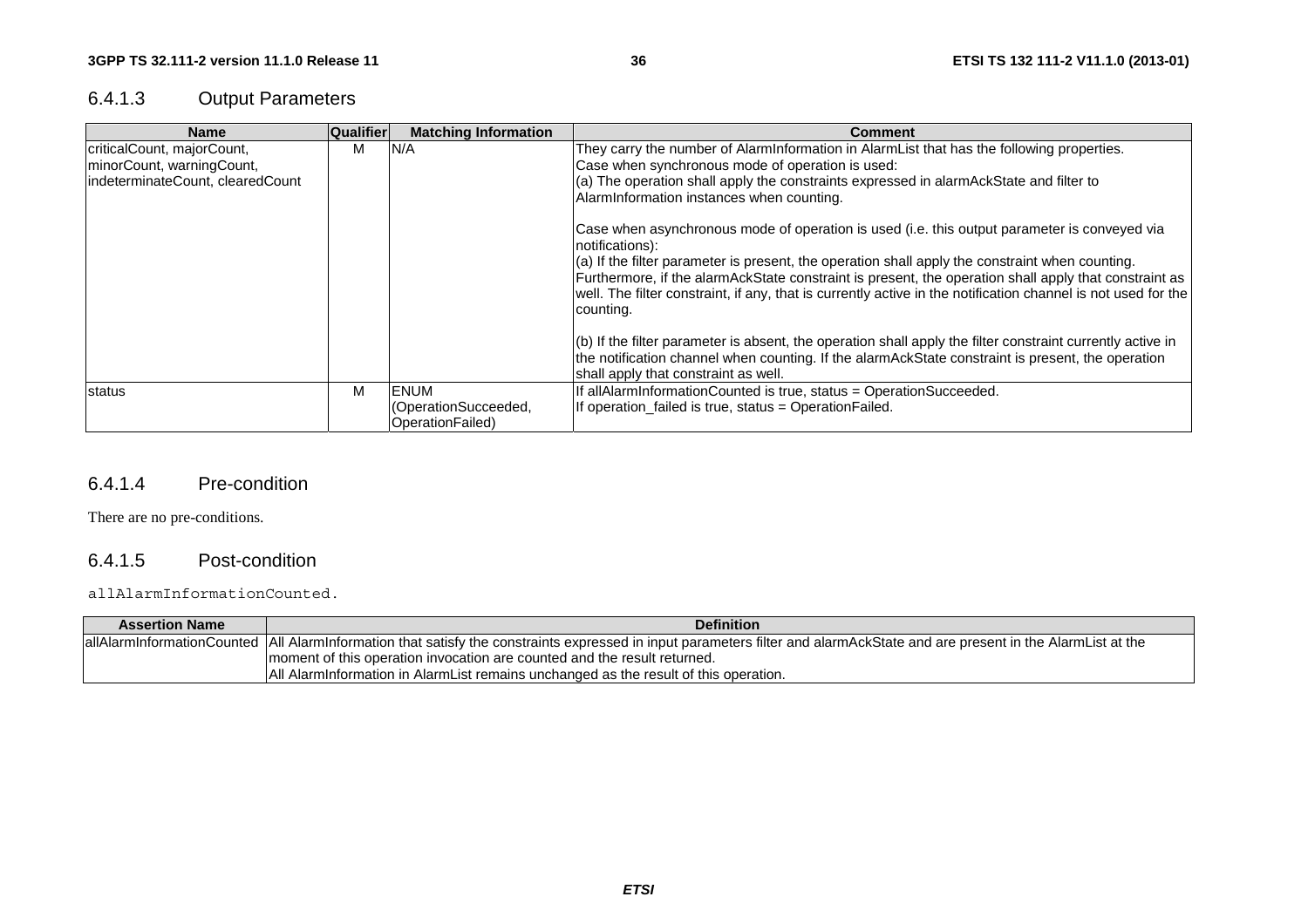# 6.4.1.6 Exceptions

| <b>Name</b>             | <b>Definition</b>                                                               |
|-------------------------|---------------------------------------------------------------------------------|
| operation failed        | <b>Condition:</b> the pre-condition is false or the post-condition is true.     |
|                         | Returned Information: The output parameter status.                              |
|                         | <b>Exit state:</b> Entry state.                                                 |
| filter_complexity_limit | Condition: Operation not performed because the filter parameter is too complex. |
|                         | Returned Information: The output parameter status.                              |
|                         | <b>Exit state:</b> Entry state.                                                 |

# 6.5 Interface AlarmIRPOperation\_3 (O)

# 6.5.1 unacknowledgeAlarms (M)

#### 6.5.1.1 Definition

IRPManager invokes this operation to remove acknowledgement information kept in one or more AlarmInformation instances.

# 6.5.1.2 Input Parameters

| <b>Name</b>                    | <b>Qualifier</b> | <b>Information Type</b>     | Comment                                                                                                         |
|--------------------------------|------------------|-----------------------------|-----------------------------------------------------------------------------------------------------------------|
| lalarmInformationReferenceList | М                |                             | [List of AlarmInformation.alarmId It carries one or more identifiers identifying AlarmInformation in AlarmList. |
| lackUserId                     | M                | IAlarmInformation.ackUserId | It identities the user that invokes this operation.                                                             |
| lackSystemId                   |                  |                             | AlarmInformation.ackSystemId   It identifies the processing system on which the subject IRPManager runs.        |

# 6.5.1.3 Output Parameters

| <b>Name</b>                               | Qualifier | <b>Matching Information</b>                  | Comment                                                                             |
|-------------------------------------------|-----------|----------------------------------------------|-------------------------------------------------------------------------------------|
| <b>IbadAlarmInformationReferenceListI</b> | М         | List of pair of AlarmInformation.alarmId and | If allAlarmsUnacknowledged is true, it contains no information.                     |
|                                           |           | the failure reason.                          | If someAlarmUnacknowledged is true, then it contains identifications of             |
|                                           |           |                                              | AlarmInformation that are                                                           |
|                                           |           |                                              | (a) present in input parameter AlarmInformationReferenceList but are absent in the  |
|                                           |           |                                              | AlarmList: or                                                                       |
|                                           |           |                                              | (b) present in input parameter AlarmInformationReferenceList and are present in the |
|                                           |           |                                              | AlarmList but the Acknowledgement Information (see note below table) has not        |
|                                           |           |                                              | changed, in contrast to IRPManager's request.                                       |
| status                                    | М         | <b>ENUM</b> (OperationSucceeded,             | If someAlarmUnacknowledged is true, status = OperationPartiallySucceeded.           |
|                                           |           | OperationFailed,                             | If allAlarmsUnacknowledged is true, status = OperationSucceeded.                    |
|                                           |           | OperationPartiallySucceeded)                 | If operation failed is true, status = Operation Failed.                             |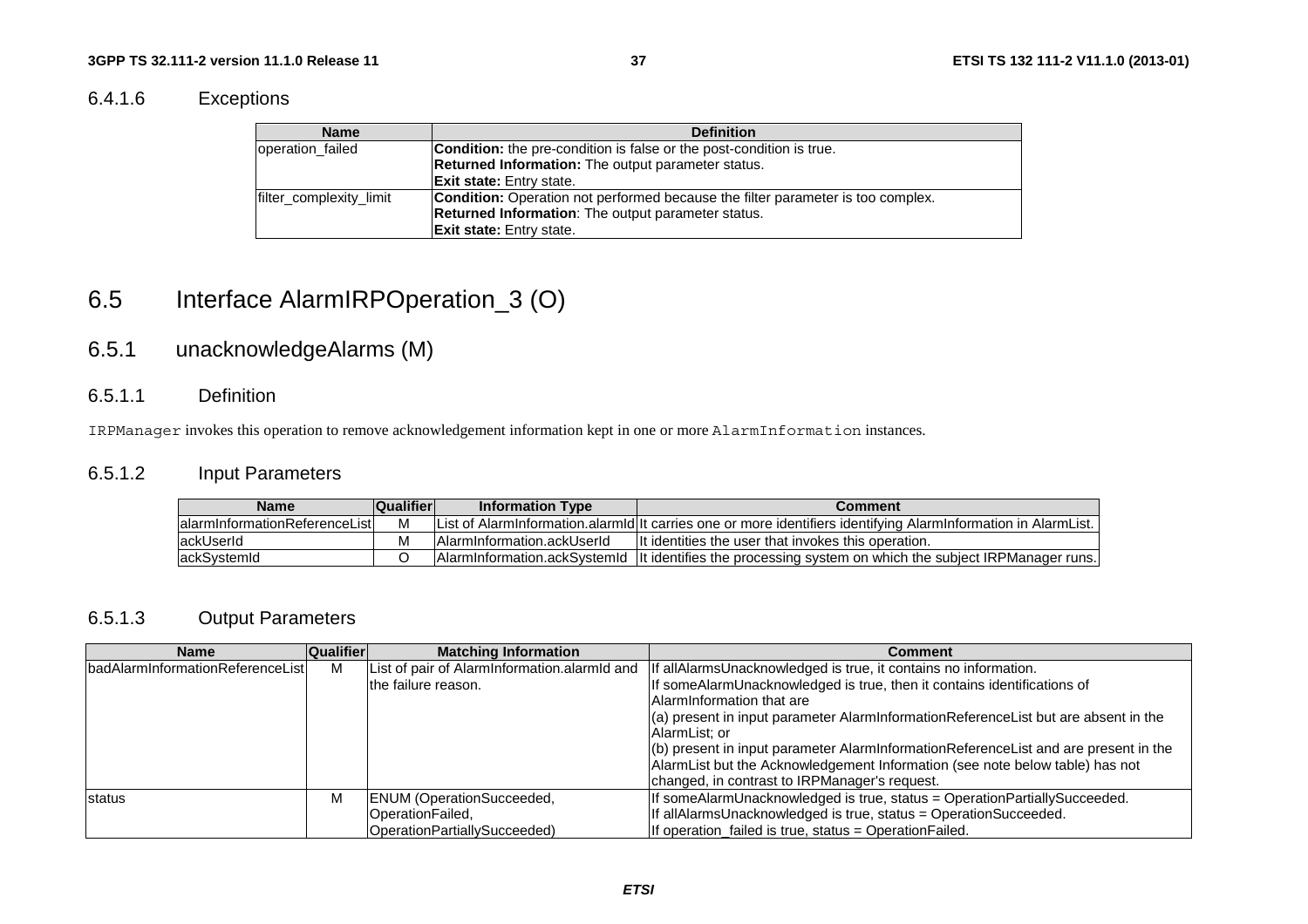NOTE: Acknowledgement Information is defined as the information contained in AlarmInformation.ackTime, AlarmInformation.ackUserId, AlarmInformaton.ackSystemId and AlarmInformation.ackState.

### 6.5.1.4 Pre-condition

atLeastOneValidId AND validUserId&SystemId.

| <b>Assertion Name</b> | <b>Definition</b>                                                                                                                                               |
|-----------------------|-----------------------------------------------------------------------------------------------------------------------------------------------------------------|
| latLeastOneValidId    | The AlarmInformationReferenceList contains at least one identifier that identifies one AlarmInformation in AlarmList and that this identified                   |
|                       | Alarminformation shall have its ackState indicating "acknowledged".                                                                                             |
|                       | validUserId&SystemId  The values of ackUserId and ackSystemId attributes of the AlarmInformation must be the same as the ones provided as input parameters. The |
|                       | AlarmInformation is identified by the input parameter AlarmInformationReferenceList.                                                                            |

### 6.5.1.5 Post-condition

someAlarmUnacknowledged OR allAlarmsUnacknowledged.

| <b>Assertion Name</b>   | <b>Definition</b>                                                                                                                                                     |
|-------------------------|-----------------------------------------------------------------------------------------------------------------------------------------------------------------------|
|                         | someAlarmUnacknowledged   At least one but not all AlarmInformation identified in input parameter alarmListReferenceList has been unacknowledged. This means that the |
|                         | ackState attribute has been set to "unacknowledged", that ackTime, ackUserId, ackSystemId attributes of this AlarmInformation have been set to                        |
|                         | containing no information.                                                                                                                                            |
| allAlarmsUnacknowledged | All AlarmInformation identified in input parameter have been unacknowledged. This means that the ackState attribute has been set to                                   |
|                         | l"unacknowledged", that ackTime, ackUserId, ackSystemId attributes of this AlarmInformation have been set to contain no information.                                  |

### 6.5.1.6 Exceptions

| <b>Name</b>      | <b>Definition</b>                                                    |
|------------------|----------------------------------------------------------------------|
| operation failed | <b>Condition:</b> Pre-condition is false or post-condition is false. |
|                  | <b>Returned Information:</b> The output parameter status.            |
|                  | <b>Exit state:</b> Entry state.                                      |

# 6.6 Interface AlarmIRPOperation\_4 (O)

# 6.6.1 setComment (M)

### 6.6.1.1 Definition

The IRPManager invokes this operation to record a comment in one or more AlarmInformation instances in AlarmList.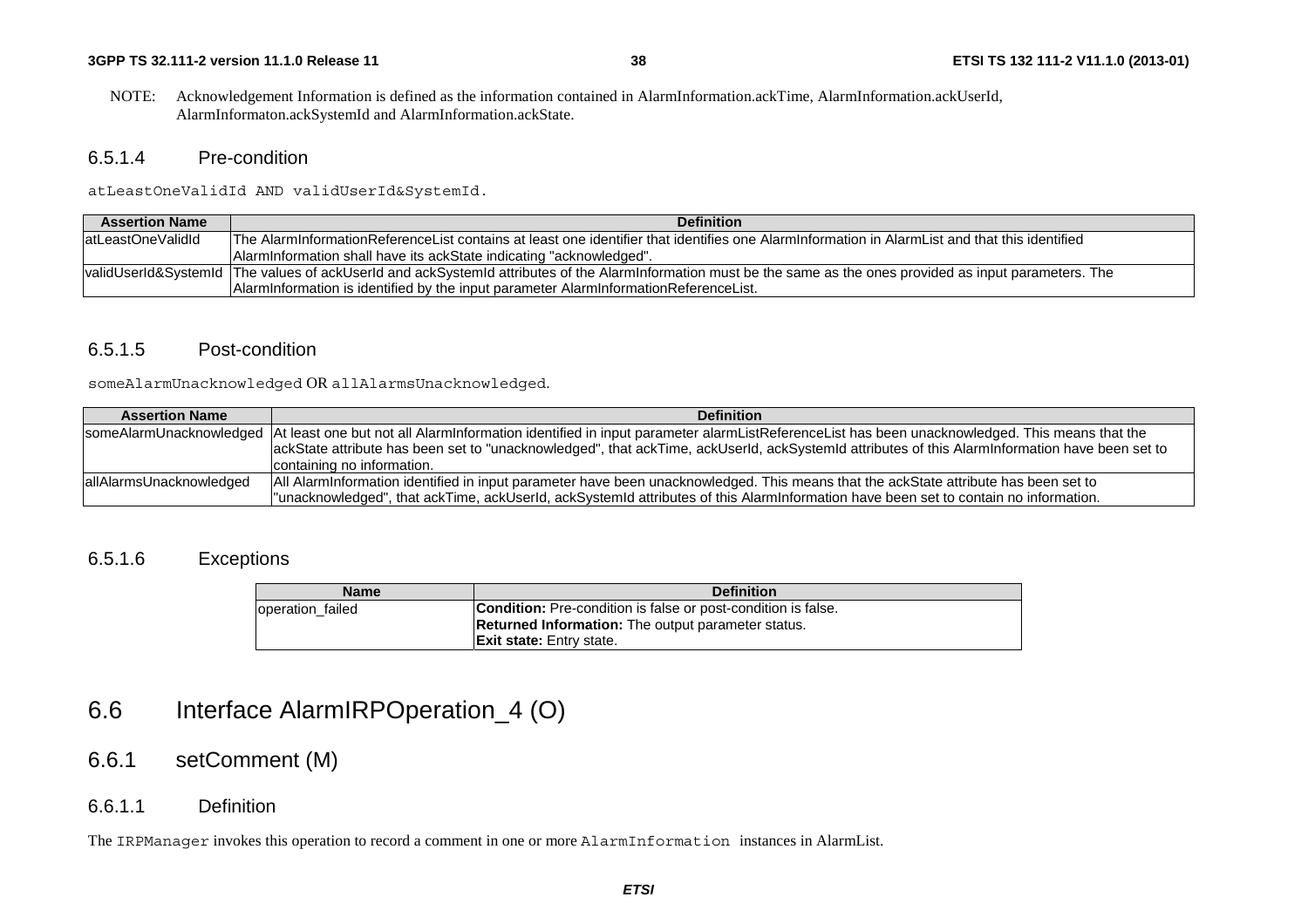# 6.6.1.2 Input Parameters

| <b>Name</b>                    | Qualifier | <b>Information Type</b>                                                                                                  | <b>Comment</b>                                                                                 |
|--------------------------------|-----------|--------------------------------------------------------------------------------------------------------------------------|------------------------------------------------------------------------------------------------|
| alarminformation ReferenceList | м         | List of AlarmInformation.alarmId                                                                                         | It carries one or more identifiers identifying<br>AlarmInformation instances in the AlarmList. |
| <b>commentUserId</b>           | M         | The Comment.commentUserId where Comment is involved in relation-<br>AlarmInformation-Comment with an AlarmInformation.   |                                                                                                |
| commentSystemId                |           | The Comment.commentSystemId where Comment is involved in relation-<br>AlarmInformation-Comment with an AlarmInformation. |                                                                                                |
| <b>commentText</b>             | M         | The comment.commentText where Comment is involved in relation-AlarmInformation-<br>Comment with an AlarmInformation.     |                                                                                                |

# 6.6.1.3 Output Parameter

| <b>Name</b>          | <b>Qualifier</b> | <b>Matching Information</b> | Comment                                                                                              |
|----------------------|------------------|-----------------------------|------------------------------------------------------------------------------------------------------|
| badAlarm Information | м                |                             | List of pair of Alarminformation.alarmid   If all Updated is true, it contains no information.       |
| ReferenceList        |                  | land the failure reason.    | If someUpdated is true, then it contains identifications of AlarmInformation that are not present in |
|                      |                  |                             | AlarmList or that they are present, but AlarmInformation.comments has not changed, in contrast to    |
|                      |                  |                             | <b>IRPManager's request.</b>                                                                         |
| Status               |                  | <b>IENUM</b>                | If allUpdated is true, then status = OperationSucceeded.                                             |
|                      |                  | Operation succeeded,        | If someUpdated is true, then status = OperationPartiallyFailed.                                      |
|                      |                  | Operation failed,           | If exception operation Failed is raised, then status = Operation Failed.                             |
|                      |                  | Operation partially failed) |                                                                                                      |

### 6.6.1.4 Pre-condition

atLeastOneValidId.

| <b>Assertion Name</b> | <b>Properties</b>                                                                                                                         |
|-----------------------|-------------------------------------------------------------------------------------------------------------------------------------------|
|                       | latLeastOneValidId IThe AlarmInformationReferenceList contains at least one identifier that identifies one AlarmInformation in AlarmList. |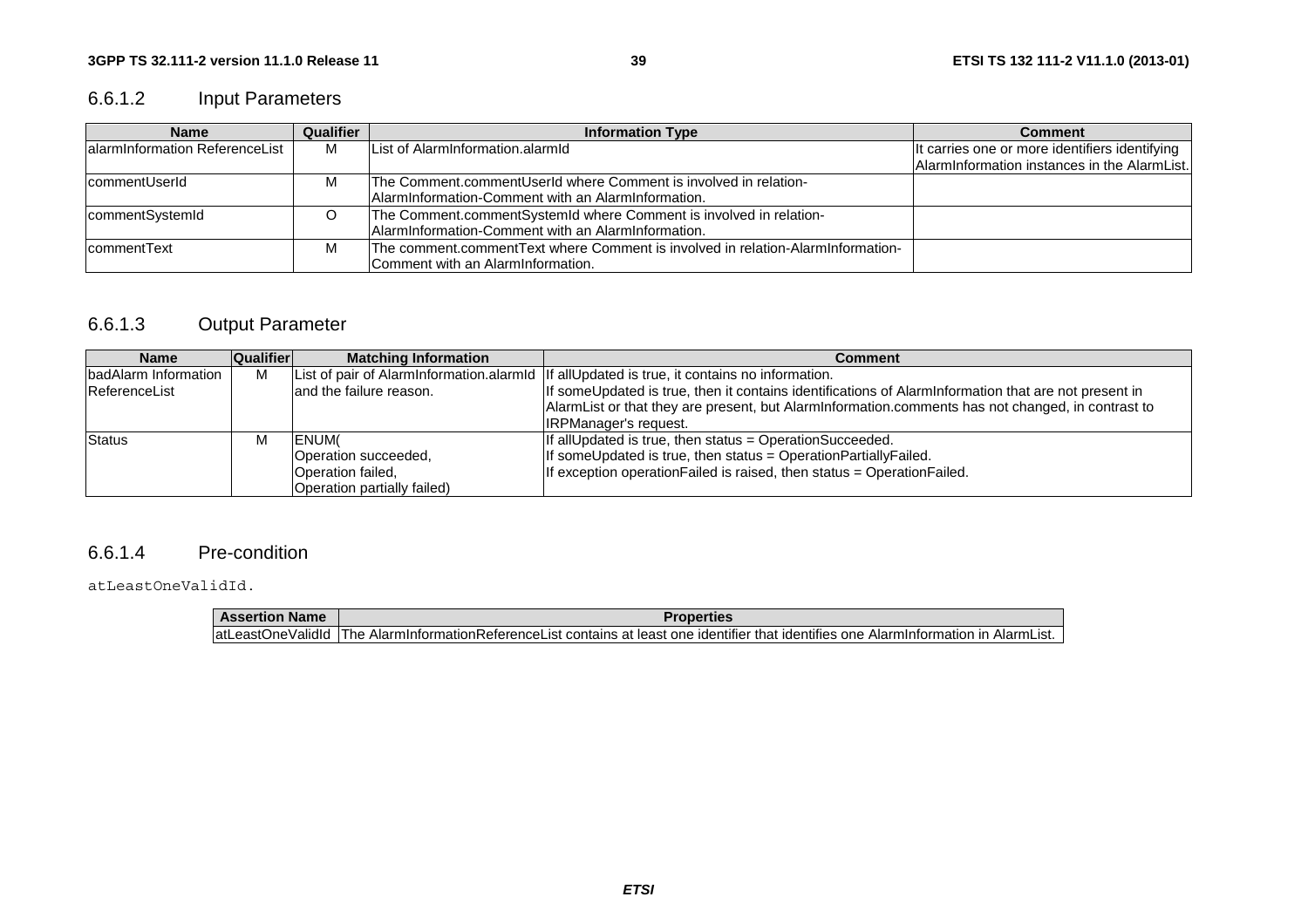#### 6.6.1.5 Post-condition

allUpdated OR someUpdated.

| <b>Assertion</b> | <b>Properties</b>                                                                                                                                           |
|------------------|-------------------------------------------------------------------------------------------------------------------------------------------------------------|
| <b>Name</b>      |                                                                                                                                                             |
| allUpdated       | The AlarmInformation.comment of all alarms identified by the input parameter AlarmInformationReferenceList has been updated.                                |
|                  | The input parameter commentText, commentUserId and commentSystemId are added to the AlarmInformation.comment. The time of the operation invocation is       |
|                  | captured in the AlarmInformation.comment as well.                                                                                                           |
|                  | To make it possible to add the new comment, the IRPAgent may remove one or more old comment previously held by AlarmInformation.comments.                   |
| someUpdated      | The AlarmInformation.comment attribute of at least one but not all alarms identified by the input parameter AlarmInformationReferenceList has been updated. |
|                  | The input parameter commentText, commentUserId and commentSystemId are added to the AlarmInformation.comment. The time of the operation invocation is       |
|                  | captured in the AlarmInformation.comment as well.                                                                                                           |
|                  | To add a new Comment, it may be necessary to remove one or more old Comment instances being held. The commentTime of the removed Comment                    |
|                  | instances shall be older than that of the remaining Comment instances.                                                                                      |

## 6.6.1.6 Exceptions

| <b>Name</b>      | <b>Properties</b>                                                            |
|------------------|------------------------------------------------------------------------------|
| operation failed | <b>Condition:</b> the pre-condition is false or the post-condition is false. |
|                  | <b>Returned Information:</b> The output parameter status.                    |
|                  | <b>Exit state:</b> Entry state.                                              |

# 6.7 Interface AlarmIRPOperation\_5 (O)

# 6.7.1 clearAlarms (M)

## 6.7.1.1 Definition

The IRPManager invokes this operation to clear one or more AlarmInformation instances in AlarmList. For example, this operation can be used to support the manual clearing of the ADMC (automatic detection and manual clearing, see also 3GPP TS 32.111-1 [9]) alarms.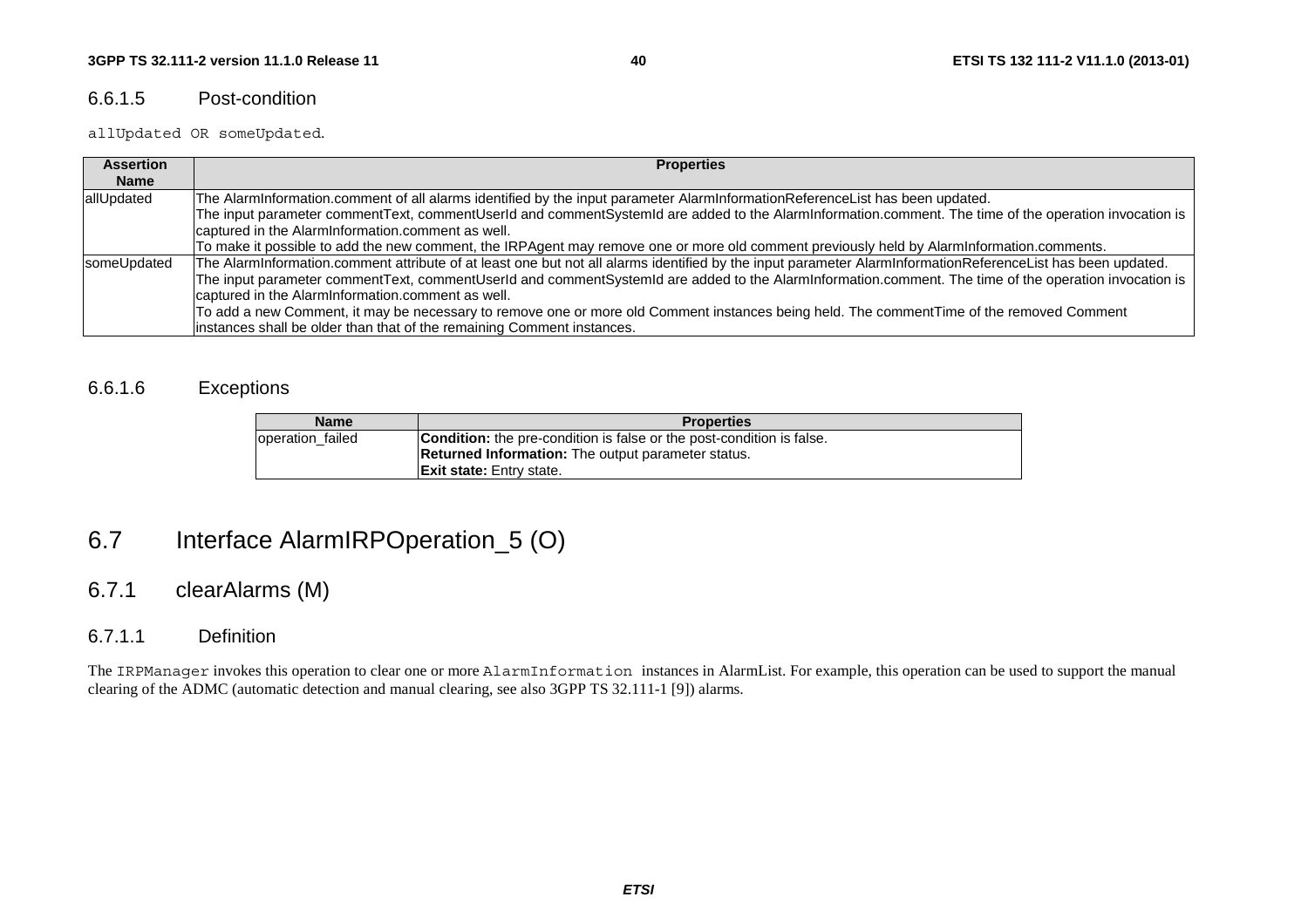# 6.7.1.2 Input Parameter

| <b>Name</b>          | Qualifier | <b>Information Type</b>                                                                                                    | <b>Comment</b>                                                                                                                 |
|----------------------|-----------|----------------------------------------------------------------------------------------------------------------------------|--------------------------------------------------------------------------------------------------------------------------------|
| lalarmInformation    |           |                                                                                                                            | List of Alarminformation.alarmid   It carries one or more identifiers identifying Alarminformation instances in the AlarmList. |
| <b>ReferenceList</b> |           |                                                                                                                            |                                                                                                                                |
| <b>clearUserId</b>   |           | AlarmInformation.clearUserId                                                                                               | It identities the user clearing the alarm.                                                                                     |
| clearSystemId        |           | AlarmInformation.clearSystemId  It identifies the processing system on which the subject IRPManager runs. It may be absent |                                                                                                                                |
|                      |           |                                                                                                                            | implying that IRPManager does not wish this information be known to the IRPAgent.                                              |

# 6.7.1.3 Output Parameter

| <b>Name</b>                | <b>Qualifier</b> | <b>Matching Information</b>              | Comment                                                                                              |
|----------------------------|------------------|------------------------------------------|------------------------------------------------------------------------------------------------------|
| <b>badAlarmInformation</b> | M                | List of pair of AlarmInformation.alarmId | If allCleared is true, it contains no information.                                                   |
| ReferenceList              |                  | land the failure reason.                 |                                                                                                      |
|                            |                  |                                          | If someCleared is true, then it contains identifications of AlarmInformation that are not present in |
|                            |                  |                                          | AlarmList or that are present in AlarmList but remain unchanged, in contrast to IRPManager's         |
|                            |                  |                                          | request.                                                                                             |
| status                     | ΙVΙ              | <b>IENUM</b>                             | If allCleared is true, then status = OperationSucceeded.                                             |
|                            |                  | OperationSucceeded,                      | If someCleared is true, then status = OperationPartiallySucceeded.                                   |
|                            |                  | OperationFailed,                         | If exception operation Failed is raised, then status = Operation Failed.                             |
|                            |                  | OperationPartiallySucceeded)             |                                                                                                      |

#### 6.7.1.4 Pre-condition

atLeastOneValidId.

| <b>Assertion Name</b> | Properties                                                                                                                                               |
|-----------------------|----------------------------------------------------------------------------------------------------------------------------------------------------------|
|                       | atLeastOneValidId  The input parameter alarmInformationReferenceList contains at least one identifier that identifies one AlarmInformation in AlarmList. |

#### 6.7.1.5 Post-condition

allCleared OR someCleared.

| <b>Assertion</b> | <b>Properties</b>                                                                                                                                           |
|------------------|-------------------------------------------------------------------------------------------------------------------------------------------------------------|
| <b>Name</b>      |                                                                                                                                                             |
| lallCleared      | The AlarmInformation.perceivedSeverity of all instances identified by the input parameter alarmInformationReferenceList are set to 'cleared'. The           |
|                  | AlarmInformation.clearUserId and AlarmInformation.clearSystemId of all instances identified are set with values carried by input parameters clearUserId and |
|                  | clearSystemId respectively.                                                                                                                                 |
| someCleared      | It has the same properties as allCleared except that it is applicable to one or more but not all instances identified by the input parameter                |
|                  | lalarminformationReferenceList.                                                                                                                             |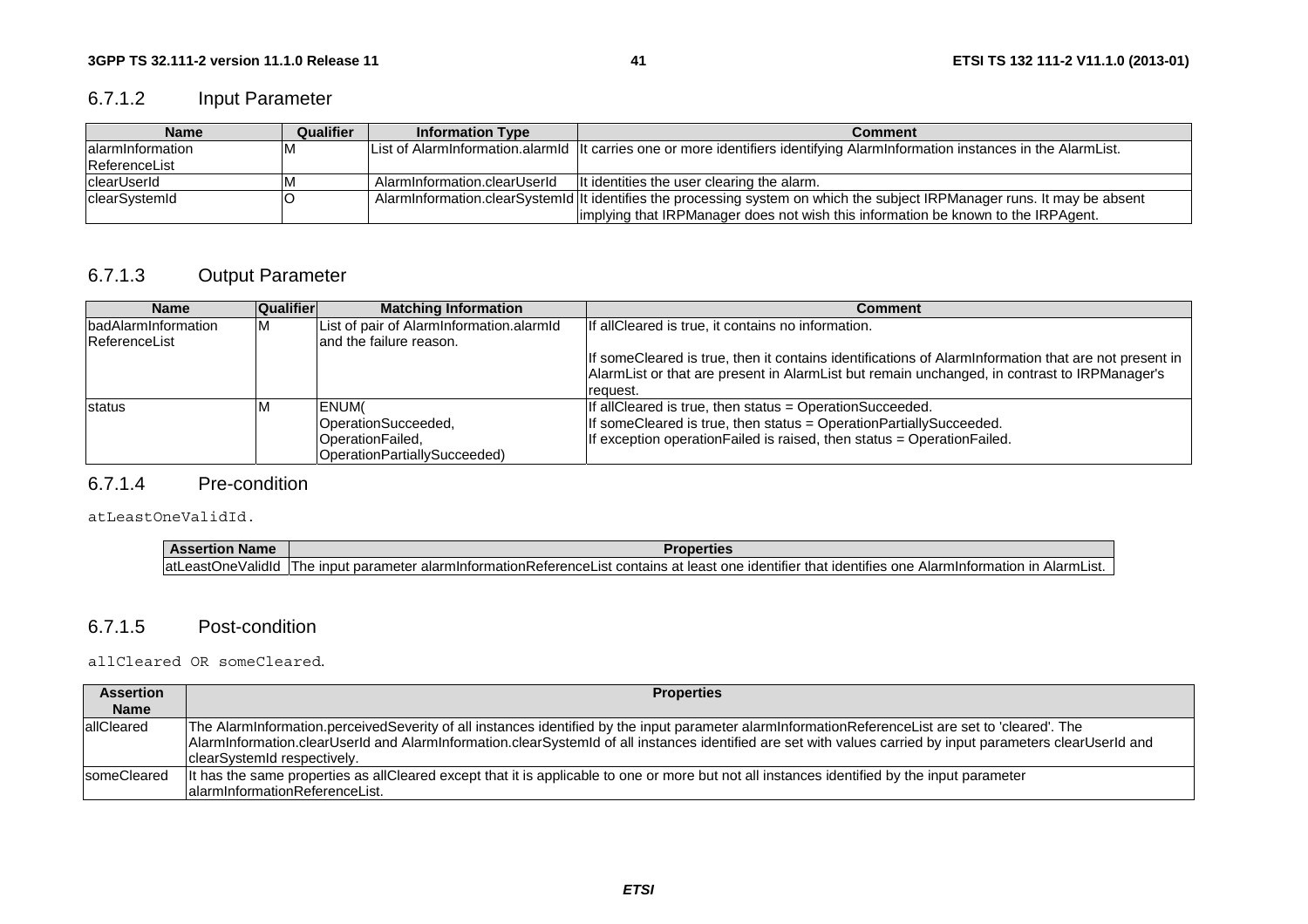6.7.1.6 Exceptions

| <b>Name</b>      | <b>Properties</b>                                                                                                                         |
|------------------|-------------------------------------------------------------------------------------------------------------------------------------------|
| operation failed | <b>Condition:</b> the pre-condition is false or the post-condition is false.<br><b>Returned Information:</b> The output parameter status. |
|                  | <b>Exit state:</b> Entry state.                                                                                                           |

# 6.8 Notification AlarmIRPNotifications\_1 (M)

The present document does not specify methods for IRPManager to detect alarm loss. The use of alarmId to detect alarm loss is an arrangement made between IRPAgent and IRPManager. The use of such arrangement is outside the scope of the present document. For example, IRPAgent may use integer sequence (e.g. 1, 2, 3, 4, 5, ...) as alarmId instances for its alarms. Based on this knowledge, IRPManager can detect alarm loss. This kind of arrangement may not be possible for all SS.

The present document does not specify how IRPAgent can determine if IRPManager has received alarms correctly. Not all SSs provide such capability.

The present document does not specify methods for IRPManager and IRPAgent to recover alarm loss. The only mechanism recommended to deal with alarm loss is the use of getAlarmList operation. The present document does not specify conditions under which IRPManager should invoke this operation.

The filter qualifiers in tables listing input parameters of notifications only refer to applying a filter constraint to that notification. In other words: The filter qualifiers  $Y(\epsilon s)/N(o)$ specify if the input parameter can be used or not when constructing the input parameter filter of operations subscribe or changeSubscriptionFilter defined in 3GPP TS 32.302 [5].

# 6.8.1 notifyNewAlarm (M)

### 6.8.1.1 Definition

A new AlarmInformation has been added in the AlarmList. The subscribed IRPManager instances are notified of this fact if the added AlarmInformation satisfies the current filter constraint of their subscription.

There are two tables for Input Parameters. If alarmType parameter indicates "Communications Alarm", "Processing Error Alarm", "Environmental Alarm". "Quality Of Service Alarm" or "Equipment Alarm", the first table (see clause 6.8.1.2) shall be applicable for this notifyNewAlarm. If alarmType parameter indicates "Integrity Violation", "Operational Violation", "Physical Violation", "Security Service or Mechanism Violation" or "Time Domain Violation", the second table (see clause 6.8.1.3) shall be applicable.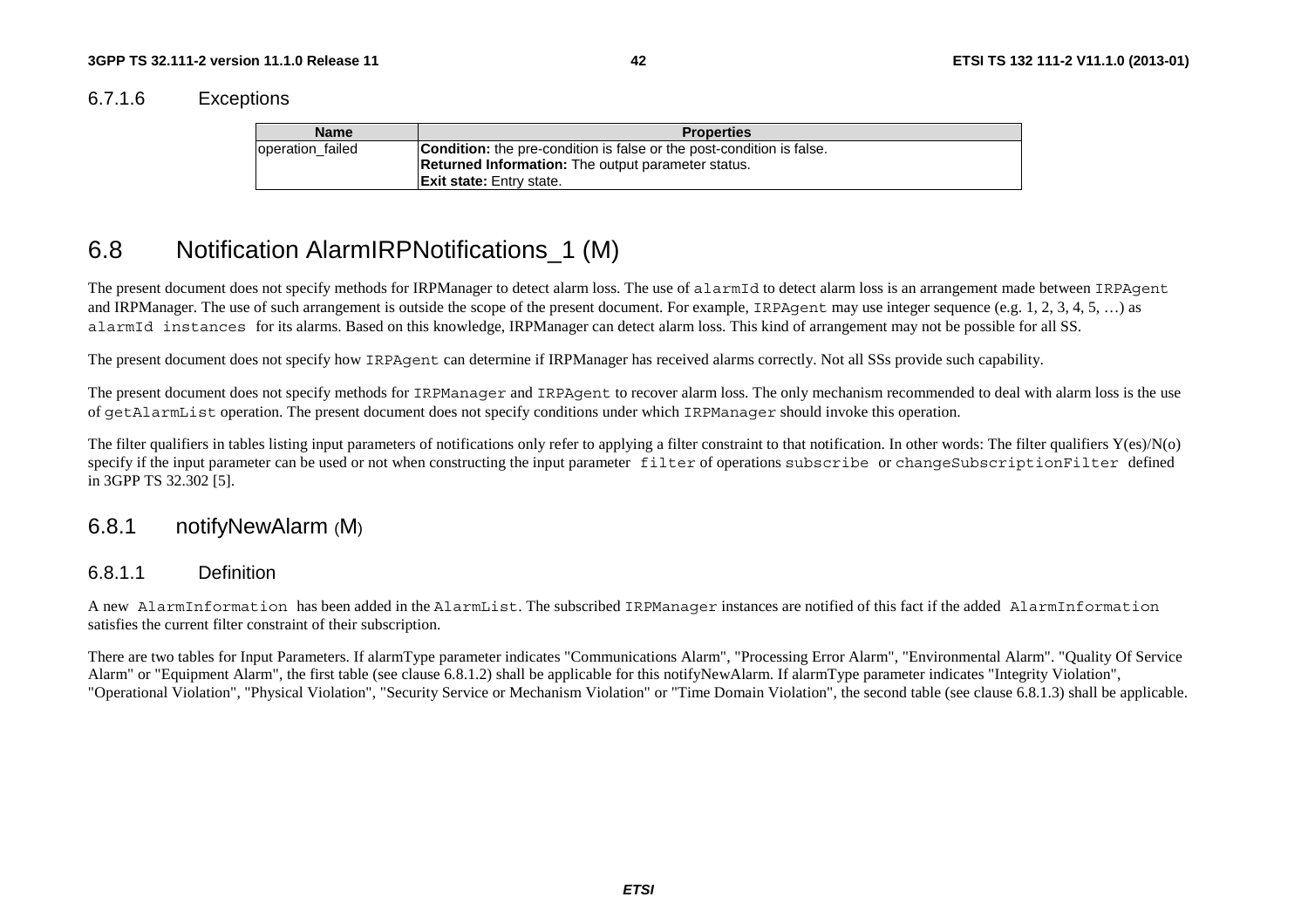# 6.8.1.2 Input Parameters

| <b>Parameter Name</b>     | <b>Qualifier</b> | <b>Matching Information</b>                                             | <b>Comment</b>                                                                                                                                                                                                                |
|---------------------------|------------------|-------------------------------------------------------------------------|-------------------------------------------------------------------------------------------------------------------------------------------------------------------------------------------------------------------------------|
| objectClass               | M, Y             | MonitoredEntity.objectClass                                             | Notification header - see [5]. It shall carry the MonitoredEntity                                                                                                                                                             |
|                           |                  |                                                                         | class name. The MonitoredEntity is identified by the relation-                                                                                                                                                                |
|                           |                  |                                                                         | AlarmedObject-AlarmInformation of the new AlarmInformation.                                                                                                                                                                   |
| objectInstance            | M, Y             | MonitoredEntity.objectInstance                                          | Notification header - see [5]. It shall carry the DN of the                                                                                                                                                                   |
|                           |                  |                                                                         | MonitoredEntity. The MonitoredEntity is identified by the relation-                                                                                                                                                           |
|                           |                  |                                                                         | AlarmedObject-AlarmInformation of the new AlarmInformation.                                                                                                                                                                   |
| InotificationId           | M, N             |                                                                         | Notification header - see [5]                                                                                                                                                                                                 |
| leventTime                | M, Y             | AlarmInformation.alarmRaisedTime                                        | Notification header - see [5].                                                                                                                                                                                                |
| systemDN                  | C, Y             |                                                                         | Notification header - see [5]                                                                                                                                                                                                 |
| notificationType          | M, Y             | "notifyNewAlarm".                                                       |                                                                                                                                                                                                                               |
| IprobableCause            | M, Y             | AlarmInformation.probableCause                                          |                                                                                                                                                                                                                               |
| perceivedSeverity         | M, Y             | AlarmInformation.perceivedSeverity                                      |                                                                                                                                                                                                                               |
| rootCauseIndicator        | O, N             | It indicates that this AlarmInformation is the root cause of the events | 'Yes', 'No'                                                                                                                                                                                                                   |
|                           |                  | captured by the notifications whose identifiers are in the related      |                                                                                                                                                                                                                               |
|                           |                  | CorrelatedNotification instances.                                       |                                                                                                                                                                                                                               |
| alarmType                 | M, Y             | AlarmInformation.eventType                                              | The notification structure defined by this table is applicable if this<br>parameter indicates "Communications Alarm", "Processing Error<br>Alarm", "Environmental Alarm". "Quality Of Service Alarm" or<br>'Equipment Alarm". |
| specificProblem           | O, N             | AlarmInformation.specificProblem                                        |                                                                                                                                                                                                                               |
| correlatedNotifications   | O, N             | The set of CorrelatedNotification related to this AlarmInformation.     |                                                                                                                                                                                                                               |
| backedUpStatus            | O, N             | AlarmInformation.backedUpStatus                                         |                                                                                                                                                                                                                               |
| backUpObject              | O, N             | MonitoredEntity.objectInstance                                          | It carries the DN of the back up object. The object is identified by<br>relation-BackUpObject-AlarmInformation of the new<br>AlarmInformation.                                                                                |
| trendIndication           | O, N             | AlarmInformation.trendIndication                                        |                                                                                                                                                                                                                               |
| thresholdInfo             | O, N             | AlarmInformation.thresholdInfo                                          |                                                                                                                                                                                                                               |
| stateChangeDefinition     | O, N             | AlarmInformation.stateChange                                            |                                                                                                                                                                                                                               |
| monitoredAttributes       | O, N             | AlarmInformation.monitoredAttributes                                    |                                                                                                                                                                                                                               |
| proposedRepairActions O,N |                  | AlarmInformaton.proposedRepairActions                                   |                                                                                                                                                                                                                               |
| ladditionalText           | O, N             | AlarmInformation.additionalText                                         |                                                                                                                                                                                                                               |
| additionalInformation     | O, N             | AlarmInformation.additionalInformation                                  |                                                                                                                                                                                                                               |
| alarmid                   | M.N              | AlarmInformation.alarmId                                                |                                                                                                                                                                                                                               |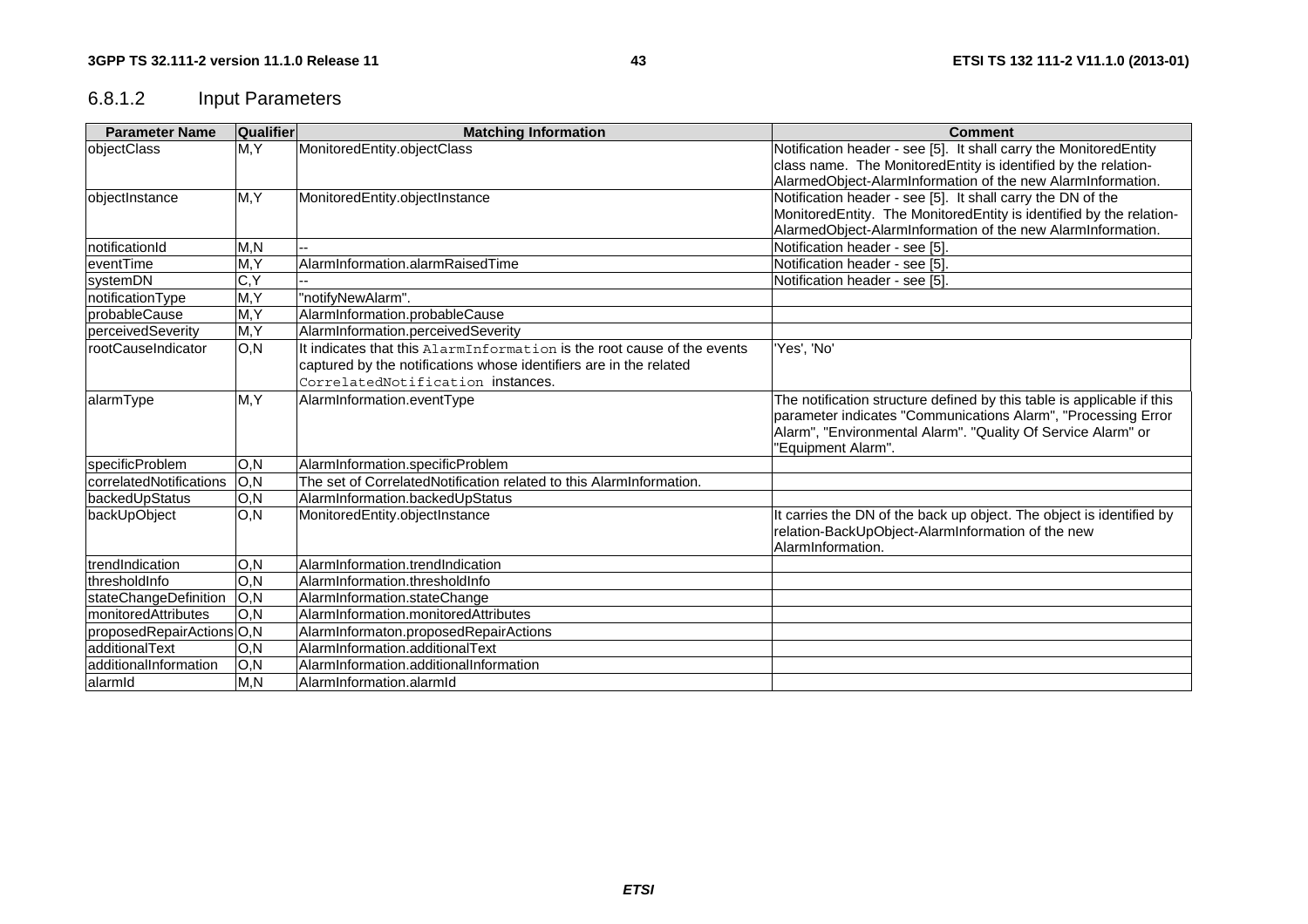# 6.8.1.3 Input Parameters for notification related to security alarm

| <b>Parameter Name</b>       | <b>Qualifier</b>   | <b>Matching Information</b>                                                                                                                                                        | <b>Comment</b>                                                                                                                                                                                                                       |
|-----------------------------|--------------------|------------------------------------------------------------------------------------------------------------------------------------------------------------------------------------|--------------------------------------------------------------------------------------------------------------------------------------------------------------------------------------------------------------------------------------|
| <b>objectClass</b>          | M, Y               | MonitoredEntity.objectClass                                                                                                                                                        | See Table 6.8.1.2.                                                                                                                                                                                                                   |
| objectInstance              | M, Y               | MonitoredEntity.objectInstance                                                                                                                                                     | lSee Table 6.8.1.2.                                                                                                                                                                                                                  |
| notificationId              | M, N               | --                                                                                                                                                                                 | See Table 6.8.1.2.                                                                                                                                                                                                                   |
| eventTime                   | M, Y               | AlarmInformation.alarmRaisedTime                                                                                                                                                   | See Table 6.8.1.2.                                                                                                                                                                                                                   |
| systemDN                    | $\overline{C}$ , Y |                                                                                                                                                                                    | See Table 6.8.1.2.                                                                                                                                                                                                                   |
| notificationType            | $\overline{M}$ , Y | "notifyNewAlarm".                                                                                                                                                                  |                                                                                                                                                                                                                                      |
| IprobableCause              | M, Y               | AlarmInformation.probableCause                                                                                                                                                     |                                                                                                                                                                                                                                      |
| perceivedSeverity           | M, Y               | AlarmInformation.perceivedSeverity                                                                                                                                                 |                                                                                                                                                                                                                                      |
| <b>rootCauseIndicator</b>   | O,N                | It indicates that this AlarmInformation is the root cause of the events<br>captured by the notifications whose identifiers are in the related<br>CorrelatedNotification instances. | 'Yes', 'No'                                                                                                                                                                                                                          |
| alarmType                   | M, Y               | AlarmInformation.eventType                                                                                                                                                         | The notification structure of this table is applicable if this parameter<br>indicates "Integrity Violation", "Operational Violation", "Physical<br>Violation", "Security Service or Mechanism Violation", "Time<br>Domain Violation" |
| correlatedNotifications O,N |                    | The set of CorrelatedNotification related to this AlarmInformation.                                                                                                                |                                                                                                                                                                                                                                      |
| ladditionalText             | IO,N               | AlarmInformation.additionalText                                                                                                                                                    |                                                                                                                                                                                                                                      |
| ladditionalInformation      | O,N                | AlarmInformation.additionalInformation                                                                                                                                             |                                                                                                                                                                                                                                      |
| <b>IserviceUser</b>         | M,N                | AlarmInformation.serviceUser                                                                                                                                                       | This may contain no information if the identify of the service-user<br>(requesting the service) is not known.                                                                                                                        |
| IserviceProvider            | M, N               | AlarmInformation.serviceProvider                                                                                                                                                   | This shall always identify the service-provider receiving a service<br>request, from serviceUser, that provokes the security alarm.                                                                                                  |
| securityAlarmDetector M,N   |                    | AlarmInformation.securityAlarmDetector                                                                                                                                             | This may contain no information if the detector of the security alarm<br>is the serviceProvider.                                                                                                                                     |
| alarmid                     | M, N               | AlarmInformation.alarmId                                                                                                                                                           |                                                                                                                                                                                                                                      |

# 6.8.1.4 Triggering Event

#### 6.8.1.4.1 From-state

#### noMatchedAlarm.

| <b>Assertion</b> | <b>Definition</b>                                                                                                                                                   |
|------------------|---------------------------------------------------------------------------------------------------------------------------------------------------------------------|
| <b>Name</b>      |                                                                                                                                                                     |
|                  | noMatchedAlarm   AlarmList does not contain an AlarmInformation that has the following properties:                                                                  |
|                  | Its matching-criteria-attributes values are identical to that of the newly generated network alarm and it is involved in relation-AlarmObject-AlarmInformation with |
|                  | the same Monitored Entity as the one identified by the newly generated network alarm.                                                                               |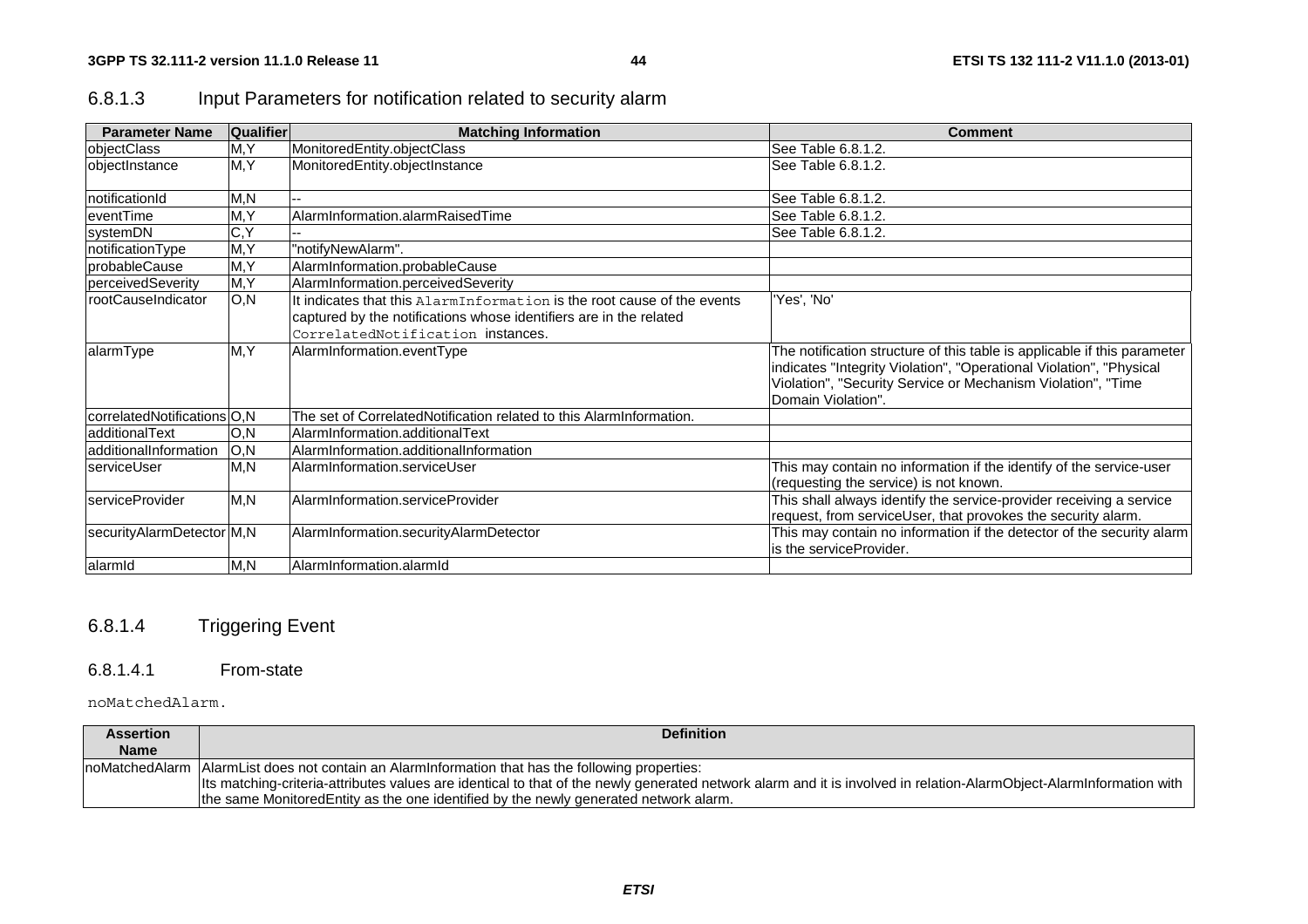### 6.8.1.4.2 To-state

newAlarmInAlarmList.

| <b>Assertion Name</b> | <b>Definition</b>                                                                                                                                                             |
|-----------------------|-------------------------------------------------------------------------------------------------------------------------------------------------------------------------------|
|                       | newAlarmInAlarmList  AlarmList contains an AlarmInformation holding information conveyed by the newly generated network alarm. This AlarmInformation is involved in relation- |
|                       | AlarmObject-AlarmInformation with the same MonitoredEntity as the one identified by the newly generated network alarm.                                                        |
|                       | The following attributes of the AlarmInformation shall be populated with information in the newly generated alarm.                                                            |
|                       | alarmid, notificationid, alarmRaisedTime, eventType, probableCause, perceivedSeverity.                                                                                        |
|                       | The following attributes of the same AlarmInformation shall be populated with information in the newly generated alarm if the information is present (in the                  |
|                       | newly generated alarm) and if the attribute is supported:                                                                                                                     |
|                       | specificProblem, backedUpStatus, trendIndication, thresholdInfo, stateChangeDefinition, monitoredAttributes, proposedRepairActions, additionalText,                           |
|                       | ladditionalInformation.                                                                                                                                                       |

# 6.8.2 notifyAckStateChanged (M)

## 6.8.2.1 Definition

The subscribed IRPManager instances are notified regarding changes in alarm Acknowledgement State. The AlarmInformation carried in the notification shall satisfy the current filter constraint of the subscription.

The notification shall contain all parameters that are filterable and are present in the original (related) notifyNewAlarm notification.

The IRPManager and the EM can acknowledge and unacknowledge alarms as defined by 3GPP TS 32.111-1 [9]. Specifically, the AlarmIRP itself can acknowledge alarms.

The capability that IRPAgent itself acknowledges alarms is optional. The trigger, of such capability, is vendor defined. For example, it runs once a day, once every 4 hours, or always. The algorithm for determining which cleared alarm should be acknowledged is vendor specific. For example: acknowledge alarm records that have been cleared more than 24 hours or acknowledge alarm records whose highest perceived severity level has been MINOR. When acknowledged, the alarm ackState changes and the AlarmIRP shall emit the corresponding notifyAckStateChanged.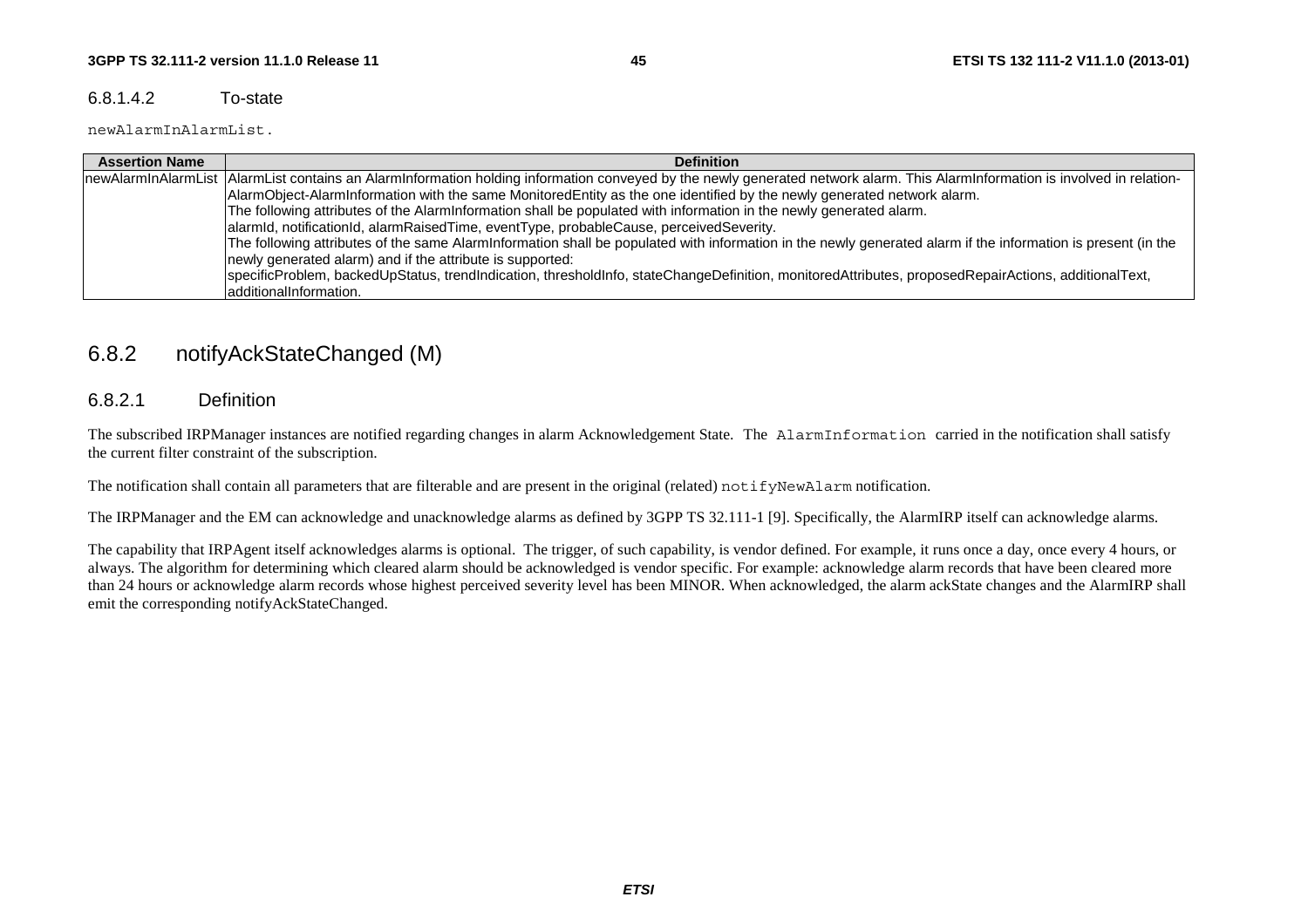# 6.8.2.2 Input Parameters

| <b>Parameter</b> | Qualifier | <b>Matching Information</b>        | <b>Comment</b>                                                                                                     |
|------------------|-----------|------------------------------------|--------------------------------------------------------------------------------------------------------------------|
| <b>Name</b>      |           |                                    |                                                                                                                    |
| objectClass      | M, Y      | MonitoredEntity.objectClass        | See Table 6.8.1.2.                                                                                                 |
| objectInstance   | M, Y      | MonitoredEntity.objectInstance     | See Table 6.8.1.2.                                                                                                 |
| InotificationId  | M, N      |                                    | See Table 6.8.1.2.                                                                                                 |
| eventTime        | M, Y      | AlarmInformation.ackTime           | See Table 6.8.1.2.                                                                                                 |
| systemDN         | C, Y      |                                    | See Table 6.8.1.2.                                                                                                 |
| notificationType | M.Y       | "notifyAckStateChanged"            |                                                                                                                    |
| probableCause    | M, Y      | AlarmInformation.probableCause     |                                                                                                                    |
| perceived        | M, Y      | AlarmInformation.perceivedSeverity |                                                                                                                    |
| Severity         |           |                                    |                                                                                                                    |
| alarmType        | M, Y      | AlarmInformation.eventType         |                                                                                                                    |
| alarmid          | M, N      | AlarmInformation.alarmId           |                                                                                                                    |
| ackState         | M,N       | AlarmInformation.ackState          |                                                                                                                    |
| ackUserId        | M, N      | AlarmInformation.ackUserId         | If this AlarmInformation has been acknowledged by a human operator, than this parameter contains the operator      |
|                  |           |                                    | identifier. If it has been acknowledged by a System (EM or NM), than this parameter contains the identifier of the |
|                  |           |                                    | System.                                                                                                            |
| ackSystemId      | O, N      | AlarmInformation.ackSystemId       | This parameter always contains the identifier of the System (EM or NM) where the acknowledgement request was       |
|                  |           |                                    | originated.                                                                                                        |

# 6.8.2.3 Triggering Event

#### 6.8.2.3.1 From-state

ackedByIRPManager OR ackedByIRPAgent AND alarmInformationExists.

| <b>Assertion Name</b>  | <b>Definition</b>                                                                                                    |
|------------------------|----------------------------------------------------------------------------------------------------------------------|
| ackedByIRPManager      | - Reception of a acknowledge Alarms operation and a subsequent operation success return.                             |
| ackedByIRPAgent        | Reception of a local (non-standard) acknowlegeAlarms equivalent operation and a subsequent operation success return. |
| alarmInformationExists | The AlarmInformation exists in AlarmList.                                                                            |

#### $6.8.2.3.2$ To-state

#### alarmAckStateHasChanged.

| <b>Assertion Name</b> | <b>Definition</b>                                                                                                                                                         |
|-----------------------|---------------------------------------------------------------------------------------------------------------------------------------------------------------------------|
|                       | alarmAckStateHasChanged  The AlarmInformation.ackState of the AlarmInformation identified by from-state assertion alarmInformationExists have been updated. Specifically, |
|                       | the following attributes of the subject Alarminformation are updated:                                                                                                     |
|                       | - notificationId. ackTime. ackUserId. ackState. ackSvstemId.                                                                                                              |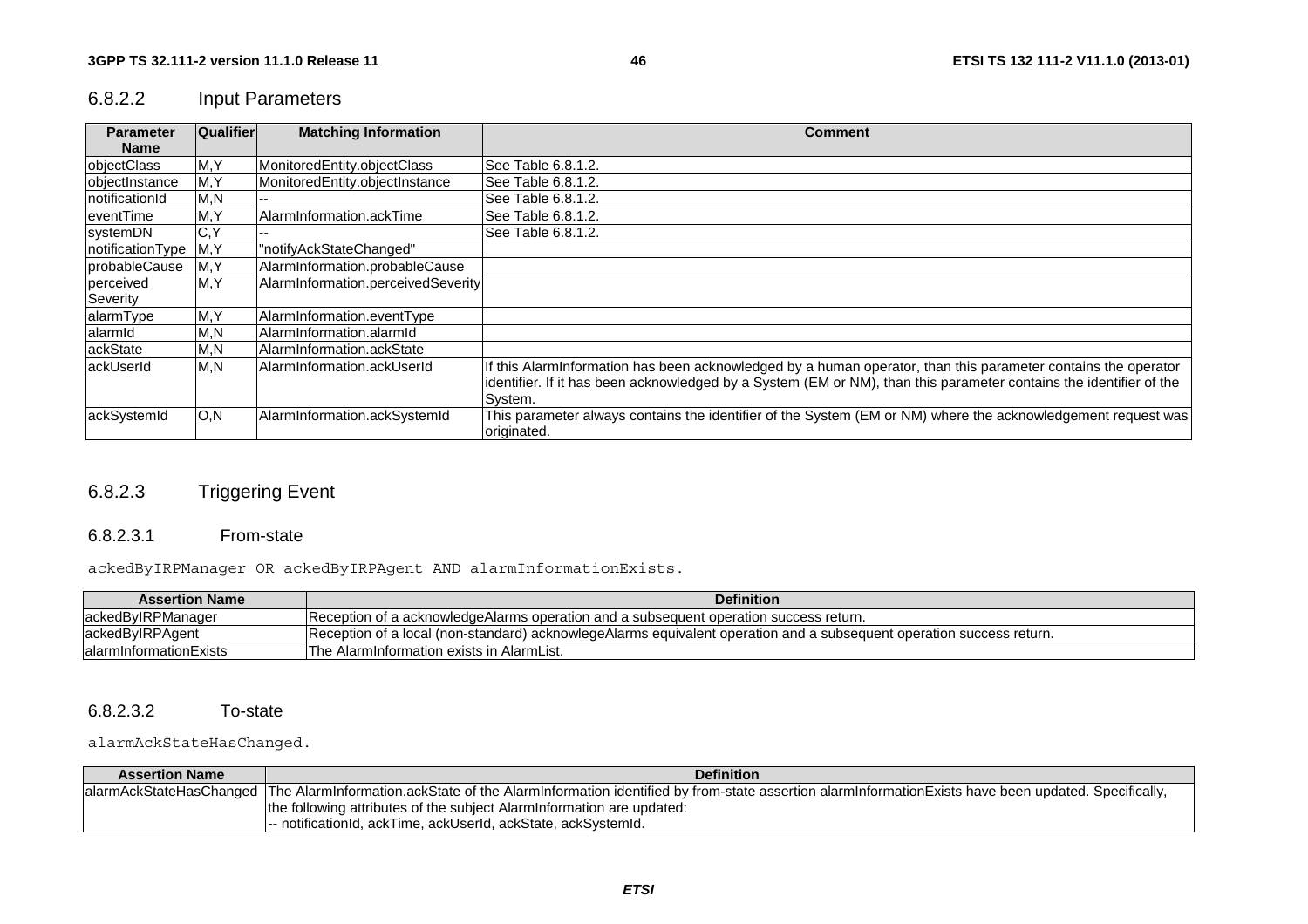# 6.8.3 notifyClearedAlarm (M)

#### 6.8.3.1 Definition

IRPAgent notifies the subscribed IRPManager of alarm clearing if the subject AlarmInformation satisfies the optional filter constraint expressed in the subscribe operation.

The notification shall contain all parameters that are filterable and are present in the original (related) notifyNewAlarm notification.

### 6.8.3.2 Input Parameters

| <b>Parameter Name</b> | <b>Qualifier</b> | <b>Matching Information</b>        | <b>Comment</b>                                                                                                                                  |
|-----------------------|------------------|------------------------------------|-------------------------------------------------------------------------------------------------------------------------------------------------|
| objectClass           | M, Y             | MonitoredEntity.objectClass        | See Table 6.8.1.2.                                                                                                                              |
| objectInstance        | M, Y             | MonitoredEntity.objectInstance     | See Table 6.8.1.2.                                                                                                                              |
| notificationId        | M, Y             |                                    | See Table 6.8.1.2.                                                                                                                              |
| eventTime             | M, Y             | AlarmInformation.alarmClearedTime  | See Table 6.8.1.2.                                                                                                                              |
| systemDN              | C,Y              |                                    | See Table 6.8.1.2.                                                                                                                              |
| notificationType      | M, Y             | "notifyClearedAlarm"               |                                                                                                                                                 |
| probableCause         | M, Y             | AlarmInformation.probableCause     |                                                                                                                                                 |
| perceivedSeverity     | M, Y             | AlarmInformation.perceivedSeverity | Its value shall indicate Cleared.                                                                                                               |
| alarmType             | M, Y             | AlarmInformation.eventType         |                                                                                                                                                 |
| correlated            | O, N             |                                    | The set of CorrelatedNotification related to this It contains references to other AlarmInformation instances whose perceivedSeverity levels are |
| <b>Notifications</b>  |                  | AlarmInformation.                  | Cleared as well. In this way, perceivedSeverity level of multiple AlarmInformation instances can be                                             |
|                       |                  |                                    | Cleared by one notification.                                                                                                                    |
| <b>IclearUserId</b>   | O, N             | AlarmInformation.clearUserId       | It is present if the AlarmInformation is cleared by the IRPManager using clearAlarms.                                                           |
| <b>clearSystemId</b>  | O, N             | AlarmInformation.clearSystemId     | It is present if clearUserId is present and if AlarmInformation.clearSystemId contains information.                                             |
| alarmid               | M.N              | AlarmInformation.alarmId           |                                                                                                                                                 |

## 6.8.3.3 Triggering Event

#### 6.8.3.3.1 From-state

alarmMatchedAndCleared OR clearedByIRPManager.

| <b>Assertion Name</b> | <b>Definition</b>                                                                                                                                                           |
|-----------------------|-----------------------------------------------------------------------------------------------------------------------------------------------------------------------------|
|                       | alarmMatchedAndCleared  The matching-criteria-attributes of the newly generated network alarm have values that are identical (matched) with ones in one AlarmInformation in |
|                       | AlarmList and the perceived Severity of the matched AlarmInformation is not Cleared                                                                                         |
|                       | <b>AND</b>                                                                                                                                                                  |
|                       | The perceivedSeverity of the newly generated network alarm is cleared.                                                                                                      |
| clearedByIRPManager   | Reception of a valid clearAlarms operation that identifies the subject AlarmInformation instances. This triggering event shall occur regardless of the                      |
|                       | perceived Severity state of the identified Alarm Information instances.                                                                                                     |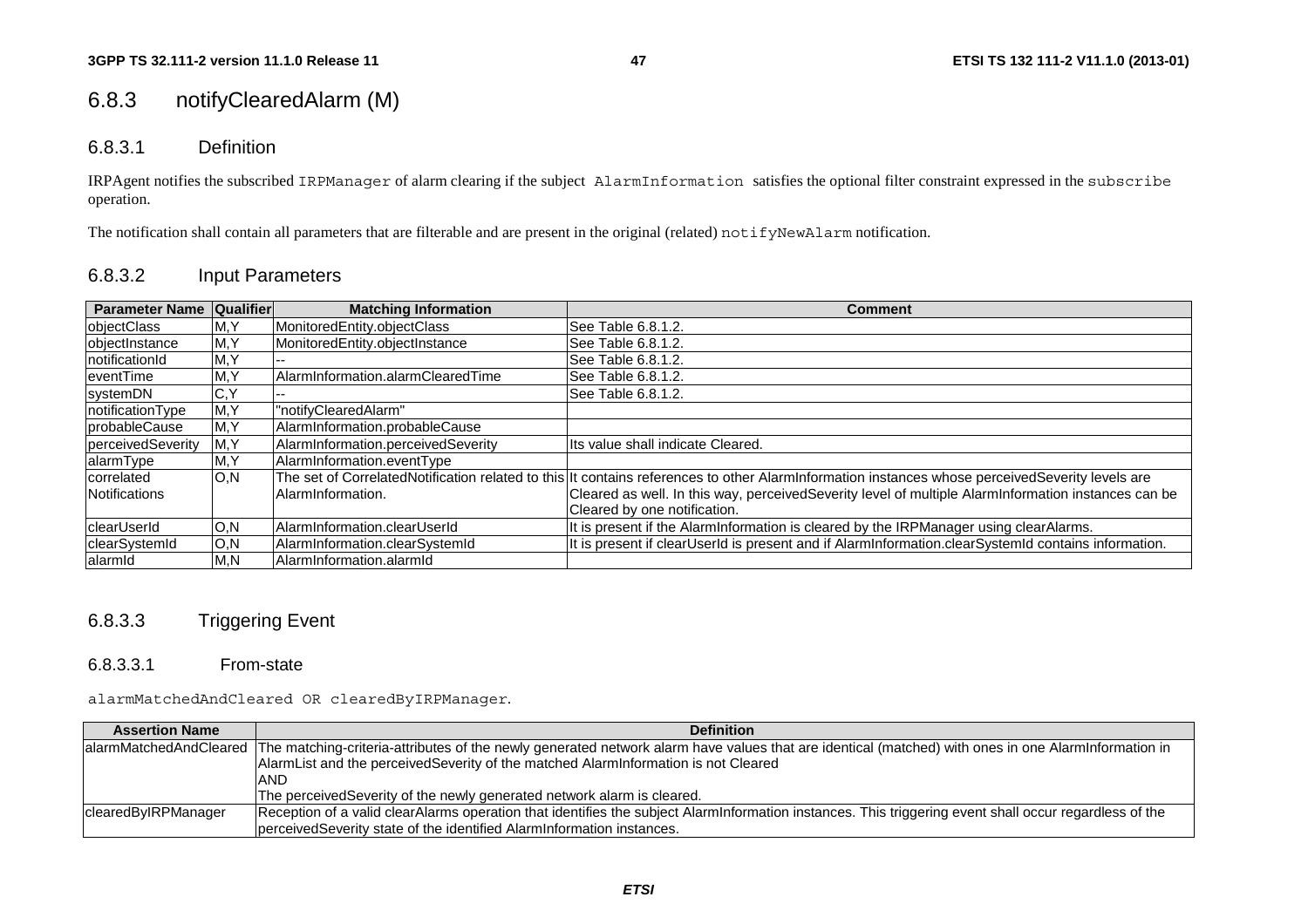#### 6.8.3.3.2 To-state

alarmInformationCleared\_1 OR alarmInformationCleared\_2.

| <b>Assertion Name</b> | <b>Definition</b>                                                                                                   |
|-----------------------|---------------------------------------------------------------------------------------------------------------------|
|                       | alarminformationCleared 1 Case if From-state is alarmMatchedAndCleared:                                             |
|                       | The following attributes of the subject AlarmInformation are updated:                                               |
|                       | notificationId, perceivedSeverity (updated to Cleared), alarmClearedTime.                                           |
|                       | alarmInformationCleared_2 Case if From-state is clearedByIRPManager:                                                |
|                       | The following attributes of the subject Alarminformation are updated:                                               |
|                       | notificationId, perceivedSeverity (updated to Cleared), alarmClearedTime, alarmClearedUserId, alarmClearedSystemId. |

# 6.8.4 notifyAlarmListRebuilt (M)

### 6.8.4.1 Definition

The IRPAgent or its related AlarmIRP maintains an AlarmList. They can lose confidence in the integrity of its AlarmList. Under this condition, IRPAgent or its related AlarmIRP shall invoke notifyAlarmListRebuilt notification after the AlarmList has been rebuilt.

The AlarmIRP can also invoke notifyAlarmListRebuilt notification indicating that part of the AlarmList has been rebuilt. In this case, the notification carries the class instance indicating that the AlarmList only have been rebuilt for alarms concerning this class instance and its subordinate class instances. Furthermore, this notification indicates that there is no rebuilt going on for superior class instances of this class instance.

6.8.4.2 Input Parameters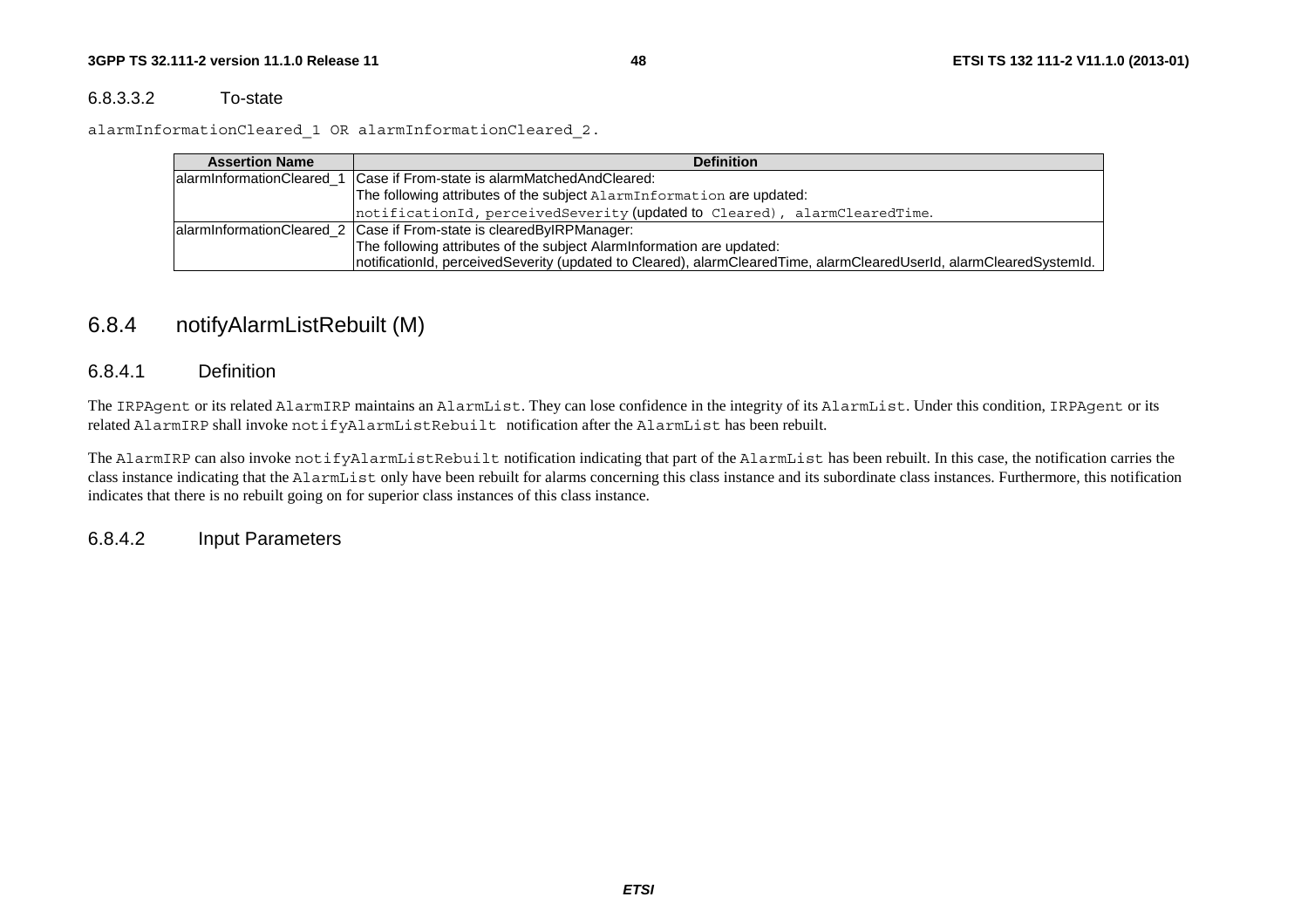| <b>Parameter Name</b>                   | Qualifier | <b>Matching Information</b>         | <b>Comment</b>                                                                                         |
|-----------------------------------------|-----------|-------------------------------------|--------------------------------------------------------------------------------------------------------|
| objectClass                             | M, Y      | It identifies                       | Notification header - see [5].                                                                         |
|                                         |           | the class of the instance<br>a)     |                                                                                                        |
|                                         |           | identified by systemDN or           | If it identifies the class of the instance identified in systemDN, then all AlarmInformation           |
|                                         |           | the class of MonitoredEntity.<br>b) | instances in the AlarmList may have been rebuilt.                                                      |
|                                         |           |                                     |                                                                                                        |
|                                         |           |                                     | If it identifies the class of MonitoredEntity, then some or all AlarmInformation instances             |
|                                         |           |                                     | in the AlarmList may have been rebuilt. See next parameter for the identification of the set           |
|                                         |           |                                     | of AlarmInformation that have been rebuilt.                                                            |
| objectInstance                          | M, Y      | It identifies                       | Notification header - see [5].                                                                         |
|                                         |           | the instance identified by<br>a)    |                                                                                                        |
|                                         |           | systemDN or                         | If it identifies the instance identified by systemDN, then all AlarmInformation instances in           |
|                                         |           | an instance of<br>b)                | the AlarmList may have been rebuilt.                                                                   |
|                                         |           | MonitoredEntity.                    |                                                                                                        |
|                                         |           |                                     | If it identifies an instance of MonitoredENtity, then the AlarmList only have been rebuilt             |
|                                         |           |                                     | for AlarmInformation of this instance and AlarmInformation of its subordinate instances.               |
| notificationId                          | M,N       |                                     | See Table 6.8.1.2.                                                                                     |
| eventTime                               | M, Y      |                                     | Notification header - see [5]. It carries the time when the AlarmList is rebuilt.                      |
| systemDN                                | C, Y      |                                     | See Table 6.8.1.2.                                                                                     |
| notificationType                        | M, Y      | "notifyAlarmListRebuilt".           |                                                                                                        |
| reason                                  | M.N       | "Agent-NE communication error",     | It carries the reason why the IRPAgent has rebuilt the AlarmList. This may carry different             |
|                                         |           | 'Agent restarts", "indeterminate".  | reasons than that carried by the immediate previous notifyPotentialFaultyAlarmList.                    |
|                                         |           | Other values can be added.          |                                                                                                        |
| alarmListAlignmentRequirement O(note),N |           | ENUM (alignmentRequired,            | It carries an enumeration of "alignmentRequired" and "alignmentNotRequired".                           |
|                                         |           | alignmentNotRequired)               | IRPAgent uses alignmentRequired to indicate that IRPAgent current AL is not identical to the           |
|                                         |           |                                     | one that could have been built using (a) IRPAgent AL information at the time it emits the              |
|                                         |           |                                     | immediate previous notifyPotentialFaultyAlarmList() and (b) the notifications (carrying alarm          |
|                                         |           |                                     | information) emitted after the previously identified notification and before the subject notification. |
|                                         |           |                                     | Otherwise, the IRPAgent uses alignmentNotRequired.                                                     |
|                                         |           |                                     | When this parameter is absent, it implies alignmentRequired.                                           |

NOTE: If IRPAgent supports notifyPotentialFaultyAlarmList() notification, it shall support this parameter. If IRPAgent does not support notifyPotentialFaultyAlarmList() notification, it shall not support this parameter.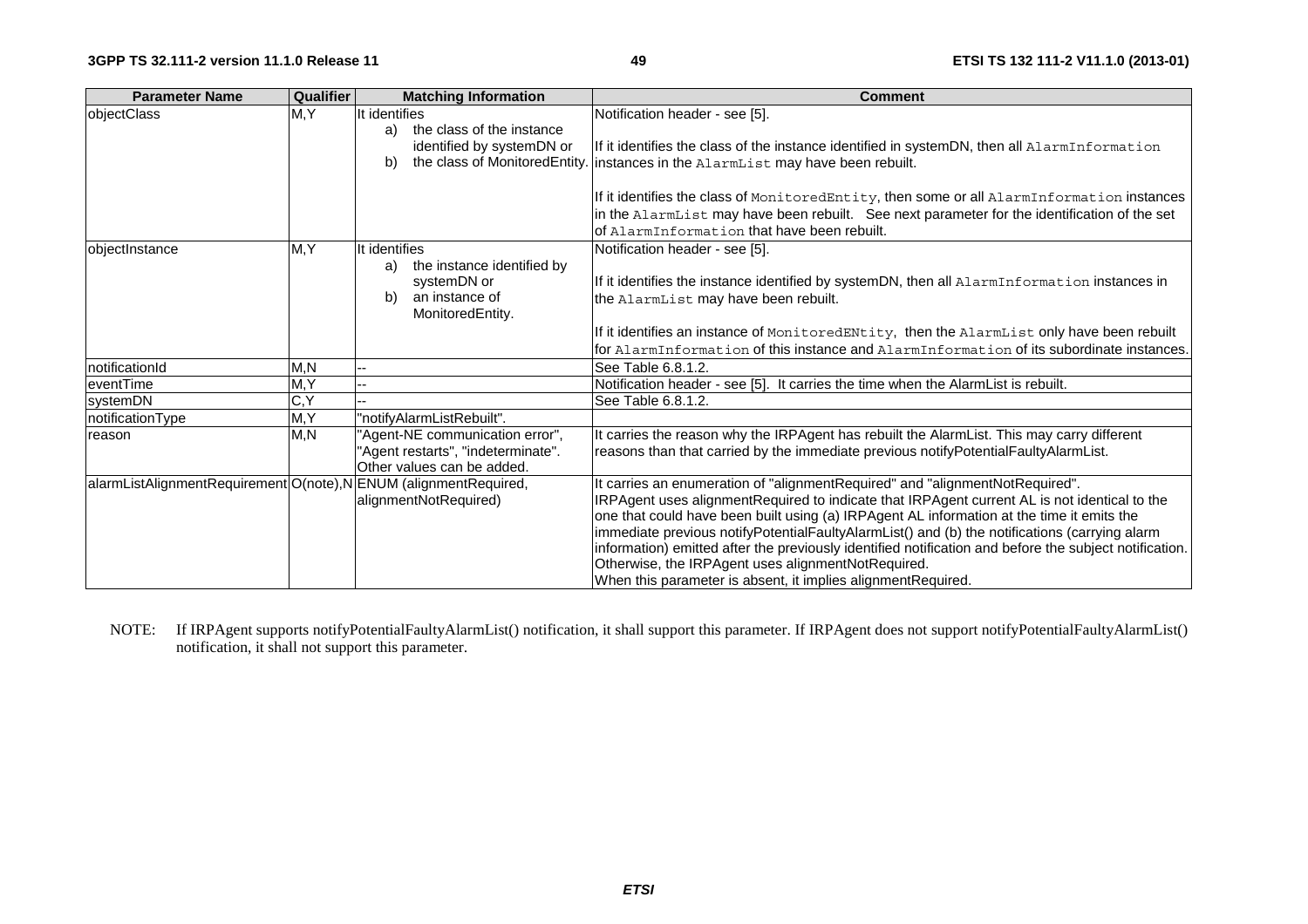## 6.8.4.3 Triggering Event

#### 6.8.4.3.1 From-state

alarmListRebuilt 0 OR alarmListRebuilt 1.

| <b>Assertion Name</b> | <b>Definition</b>                                                                                                                              |
|-----------------------|------------------------------------------------------------------------------------------------------------------------------------------------|
|                       | alarmListRebuilt 0 IRPAgent has cold-started, initialized, re-initialized or rebooted and it has initiated procedure to rebuild its AlarmList. |
|                       | alarmListRebuilt_1  IRPAgent loses confidence in part or whole of its AlarmList. IRPAgent has initiated procedure to repair its AlarmList.     |

#### 6.8.4.3.2 To-state

alarmListRebuilt\_2.

| <b>Name</b><br><b>Assertion</b>                 | <b>Definition</b>                                           |
|-------------------------------------------------|-------------------------------------------------------------|
| :Rebuilt<br>lalarm <sup>-</sup><br>_iSt⊬<br>$-$ | ∶of AlarmList.<br>PAdent<br>whole or part<br>rebullt<br>the |

# 6.9 Notification AlarmIRPNotification\_2 (O)

# 6.9.1 notifyChangedAlarm (M)

### 6.9.1.1 Definition

The subscribed IRPManager instances are notified regarding changes in AlarmInformation in AlarmList. This notification is only triggered by a change in perceivedSeverity attribute value (except to the value "Cleared"). The AlarmInformation carried in the notification shall satisfy the current filter constraint of the subscription.

The notification shall contain all parameters that are filterable and are present in the original (related) notifyNewAlarm notification.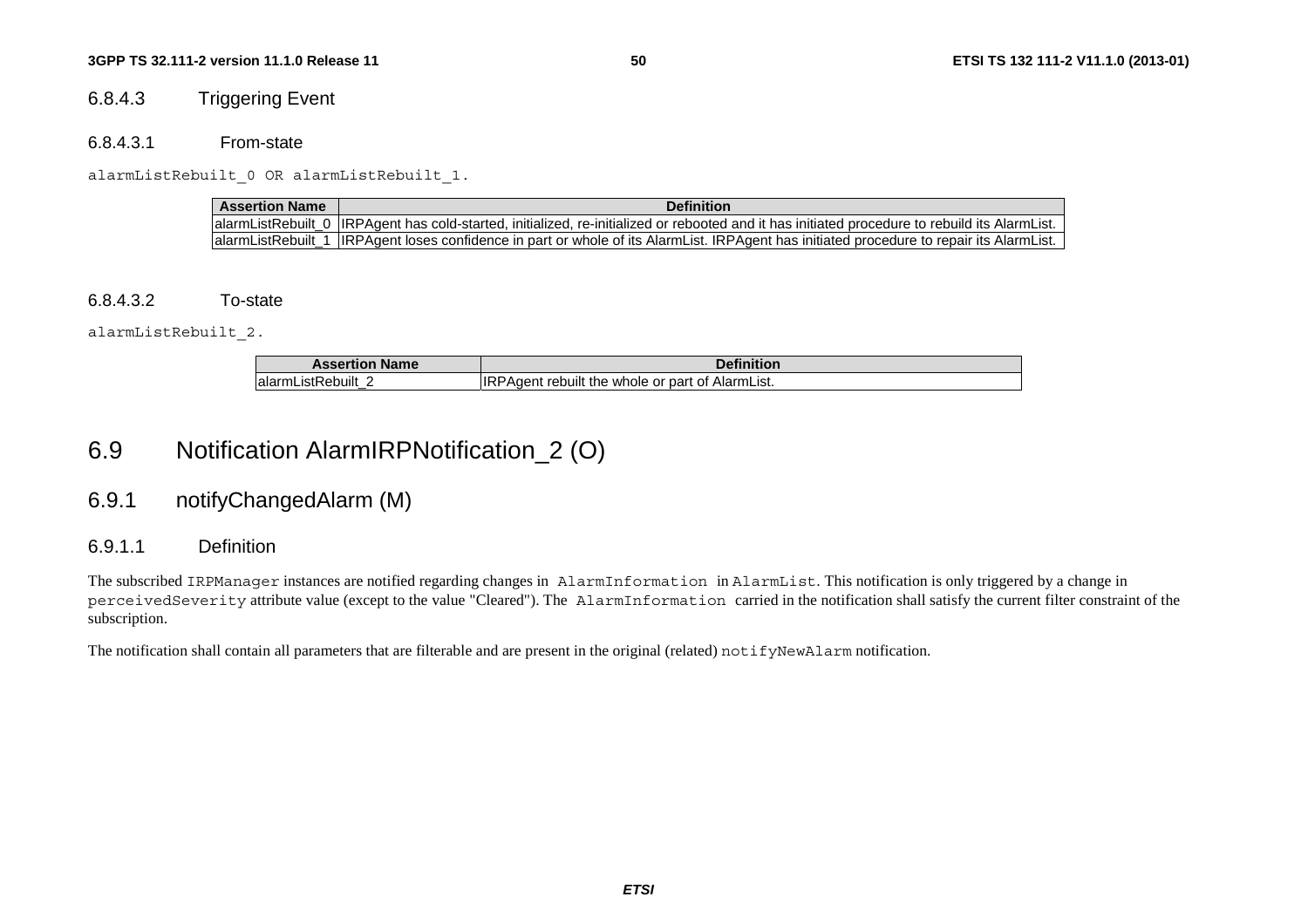# 6.9.1.2 Input Parameters

| <b>Parameter Name Qualifier</b> |      | <b>Matching Information</b>                          | <b>Comment</b>     |
|---------------------------------|------|------------------------------------------------------|--------------------|
| objectClass                     | M.Y  | MonitoredEntity.objectClass                          | See Table 6.8.1.2. |
| objectInstance                  | M, Y | MonitoredEntity.objectInstance                       | See Table 6.8.1.2. |
| notificationId                  | M.N  |                                                      | See Table 6.8.1.2. |
| leventTime                      | M, Y | AlarmInformation.alarmChangedTime See Table 6.8.1.2. |                    |
| systemDN                        | C.Y  | --                                                   | See Table 6.8.1.2. |
| notificationType                | M,Y  | "notifyChangedAlarm"                                 |                    |
| probableCause                   | M, Y | AlarmInformation.probableCause                       |                    |
| perceivedSeverity M, Y          |      | AlarmInformation.perceivedSeverity                   |                    |
| alarmType                       | M, Y | AlarmInformation.eventType                           |                    |
| alarmid                         | M.N  | AlarmInformation.alarmId                             |                    |

# 6.9.1.3 Triggering Event

# 6.9.1.3.1 From-state

alarmMatched AND alarmNotCleared AND alarmChanged.

| <b>Assertion Name</b> | <b>Definition</b>                                                                                                                                             |
|-----------------------|---------------------------------------------------------------------------------------------------------------------------------------------------------------|
| lalarmMatched         | The matching-criteria-attributes of the newly generated network alarm has values that are identical (matches) with ones in one AlarmInformation in AlarmList. |
|                       | alarmNotCleared The perceivedSeverity of the newly generated network alarm is not Cleared.                                                                    |
| lalarmChanged         | The perceivedSeverity of the newly generated network alarm and of the matched Alarminformation are different.                                                 |

### 6.9.1.3.2 To-state

informationUpdate.

| <b>Assertion Name</b> | <b>Definition</b>                                                                                                                              |
|-----------------------|------------------------------------------------------------------------------------------------------------------------------------------------|
| informationUpdate  •  | The AlarmInformation identified in alarmMatched in from-state has been updated according to the following rules: perceivedSeverity is updated; |
|                       | notificationId is updated;                                                                                                                     |
|                       | alarmChangedTime is updated;                                                                                                                   |
|                       | ackTime, ackUserId and ackSystemId are updated to contain no information;                                                                      |
|                       | ackState is updated to "unacknowledged";                                                                                                       |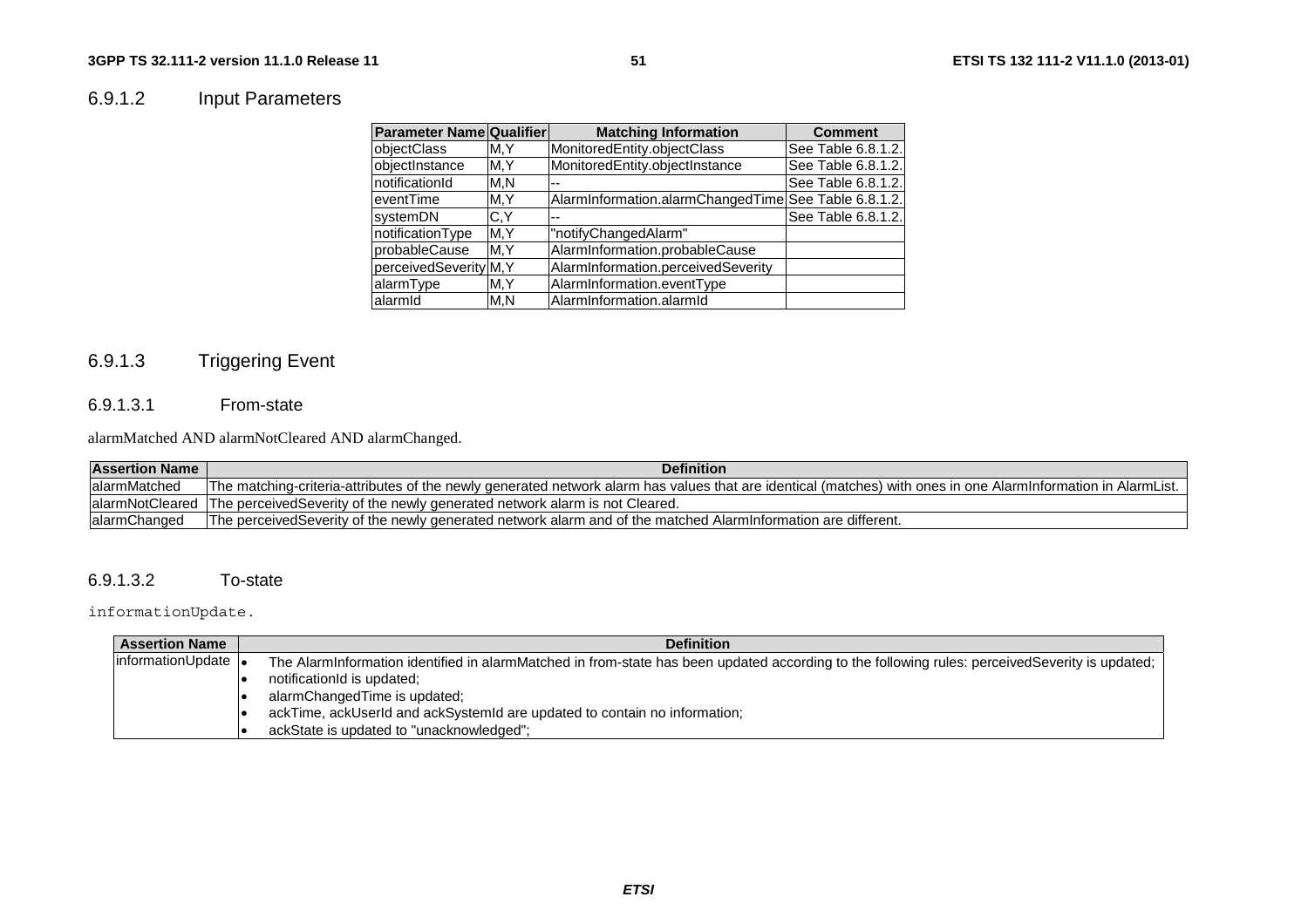# 6.10 Notification AlarmIRPNotification\_3 (O)

# 6.10.1 notifyComments (M)

### 6.10.1.1 Definition

The subscribed IRPManager instances are notified regarding to the addition of a Comment instance to an AlarmInformation instance in the AlarmList. The AlarmInformation carried in the notification shall satisfy the current filter constraint of the subscription.

The notification shall contain all parameters that are filterable and are present in the original (related) notifyNewAlarm notification.

The IRPManager and the IRPAgent can add comments to instances of AlarmInformation as described in 3GPP TS 32.111-1 [9].

IRPAgent shall support this notification if it supports the operation setComment.

### 6.10.1.2 Input Parameters

| <b>Parameter</b>      | <b>Qualifier</b> | <b>Matching Information</b>                                       | <b>Comment</b>                                                                     |
|-----------------------|------------------|-------------------------------------------------------------------|------------------------------------------------------------------------------------|
| <b>Name</b>           |                  |                                                                   |                                                                                    |
| objectClass           | M,Y              | MonitoredEntity.objectClass                                       | See Table 6.8.1.2.                                                                 |
| objectInstance        | M, Y             | MonitoredEntity.objectInstance                                    | ISee Table 6.8.1.2.                                                                |
| notificationId        | M,N              |                                                                   | See Table 6.8.1.2.                                                                 |
| eventTime             | M, Y             | Comment.commentTime                                               | Notification header - see [5]. It carries the time when the last Comment is added. |
| systemDN              | IC, Y            |                                                                   | Notification header - see [5].                                                     |
| notificationType M, Y |                  | "notifyComments"                                                  |                                                                                    |
| alarmType             | M,Y              | AlarmInformation.eventType                                        |                                                                                    |
| probableCause M, Y    |                  | AlarmInformation.probableCause                                    |                                                                                    |
| perceived             | M, Y             | AlarmInformation.perceivedSeverity                                |                                                                                    |
| Severity              |                  |                                                                   |                                                                                    |
| <b>Icomments</b>      | M, N             | The set of Comment instances involved in a relationship with this |                                                                                    |
|                       |                  | AlarmInformation.                                                 |                                                                                    |
| alarmid               | M, N             | lAlarmInformation.alarmId                                         |                                                                                    |

## 6.10.1.3 Triggering Events

6.10.1.3.1 From-state

commentedByIRPManager OR commentedByIRPAgent AND alarmInformationExists.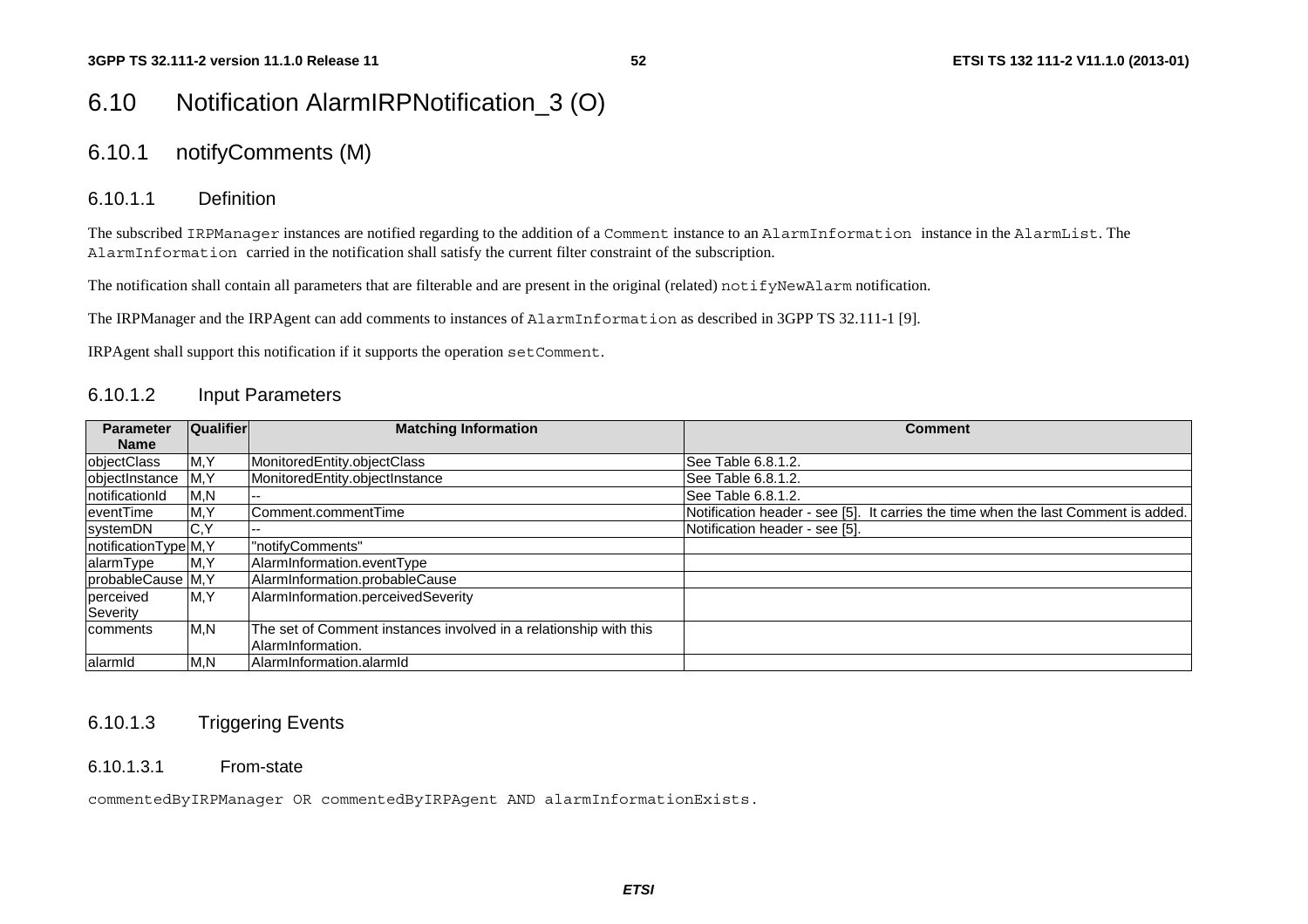| <b>Assertion Name</b>   | <b>Definition</b>                                                                                              |
|-------------------------|----------------------------------------------------------------------------------------------------------------|
|                         | commentedByIRPManager Reception of a setComment operation and a subsequent operation success return.           |
| commentedByIRPAgent     | Reception of a local (non-standard) setComment equivalent operation and a subsequent operation success return. |
| lalarmInformationExists | <b>The AlarmInformation is in AlarmList.</b>                                                                   |

#### 6.10.1.3.2 To-state

commentInserted.

| <b>Assertion Name</b> | <b>Definition</b>                                                                                                                                                          |
|-----------------------|----------------------------------------------------------------------------------------------------------------------------------------------------------------------------|
|                       | commentInserted One Comment has been created and it is involved in a relationship with the AlarmInformation identified by from-state assertion alarmInformationExists. The |
|                       | following attributes of the newly created Comment instance shall be populated:                                                                                             |
|                       | comment Time, comment Text, comment Userld and comment System Id.                                                                                                          |

# 6.11 Notification AlarmIRPNotification\_4 (O)

# 6.11.1 notifyPotentialFaultyAlarmList (M)

### 6.11.1.1 Definition

The IRPAgent or its related AlarmIRP maintains an AlarmList. They can lose confidence in the integrity of its AlarmList. Under this condition, IRPAgent or its related AlarmIRP or the related AlarmList shall invoke notifyPotentialFaultyAlarmList. They then can begin to rebuild the faulty AlarmList, if found necessary. After the successful rebuilt or the discovery that rebuilt is not necessary, they shall invoke notifyAlarmListRebuilt notification.

This notification can identify a set of AlarmInformation that is potentially faulty or unreliable. This identification is done in the following way. If the MOI of an AlarmInformation is the same or is a subordinate to the MOI carried in the notification, then the AlarmInformation may be faulty or unreliable.

This notification can identify all the AlarmInformation instances of the AlarmList that are potentially faulty or unreliable. In this case, the notification shall carry a MOI identifying the IRPAgent.

The IRPManager behaviour, on reception of this notifyPotentialFaultyAlarmList notification, is not specified. The IRPManager behaviour is considered not essential for the specification of the interface itself. However, the following are recommended actions the IRPManager should take, in case it receives this notification.

- 1) The IRPManager should not perform any task requiring the integrity of the AlarmInformation identified as faulty or unreliable by the subject notification.
- 2) The IRPManager should not invoke operations that require integrity of the AlarmList such as getAlarmList., acknolwedgeAlarms operations.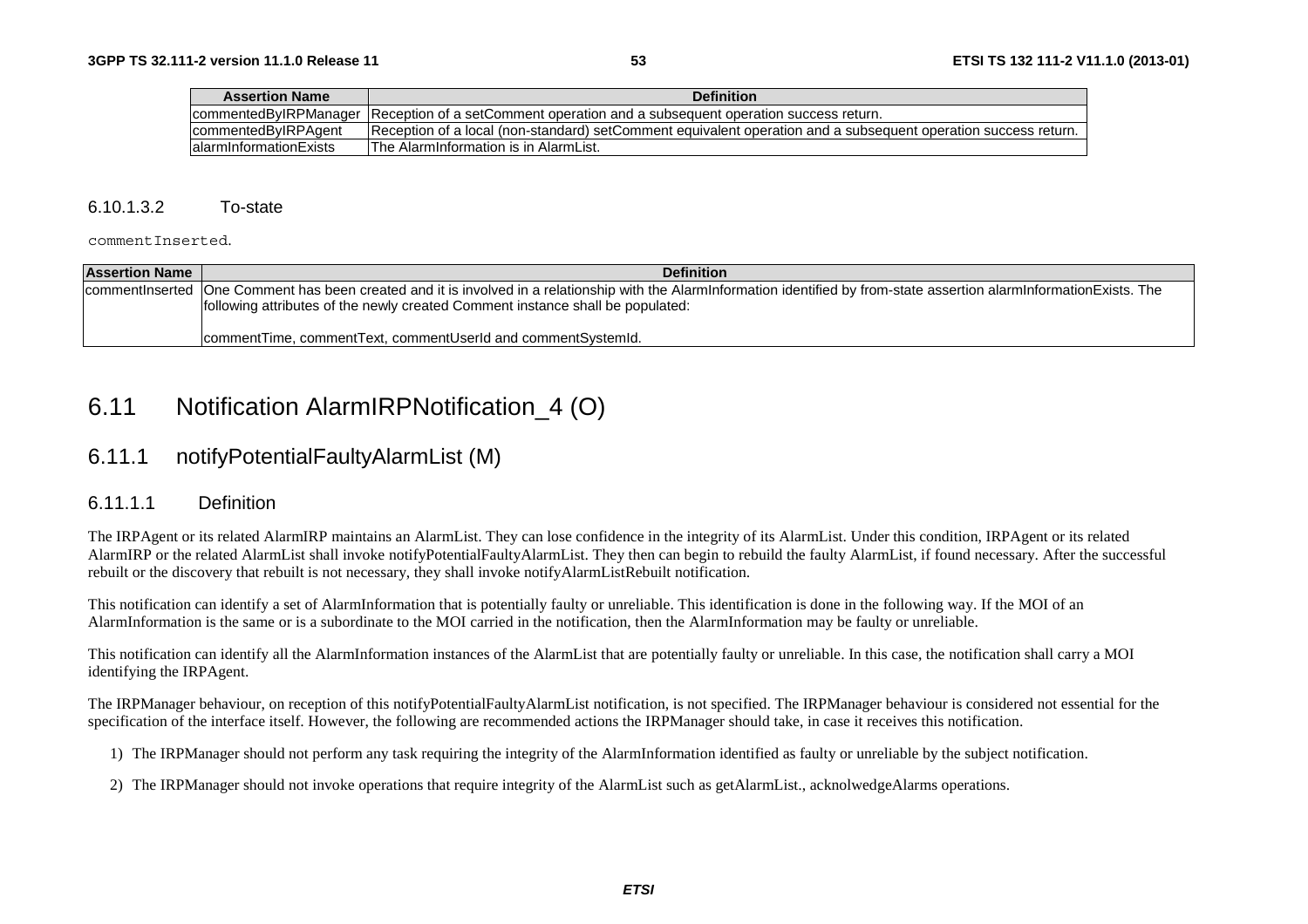# 6.11.1.2 Input Parameters

| <b>Parameter</b>      | <b>Qualifier</b> | <b>Matching Information</b>                                                                                  | <b>Comment</b>                                                                                                                                                                                                                                                                                                                                                                                                                                           |
|-----------------------|------------------|--------------------------------------------------------------------------------------------------------------|----------------------------------------------------------------------------------------------------------------------------------------------------------------------------------------------------------------------------------------------------------------------------------------------------------------------------------------------------------------------------------------------------------------------------------------------------------|
| <b>Name</b>           |                  |                                                                                                              |                                                                                                                                                                                                                                                                                                                                                                                                                                                          |
| objectClass           | M, Y             | It identifies<br>the class of the instance<br>a)<br>the class of<br>b)<br>MonitoredEntity.                   | Notification header - see [5].<br>identified by systemDN or If it identifies the class of the instance identified in systemDN, then all AlarmInformation instances in the<br>AlarmList may not be reliable.<br>If it identifies the class of MonitoredEntity, then some or all AlarmInformation instances in the AlarmList<br>may not be reliable. See next parameter for the identification of the set of AlarmInformation that may not be<br>reliable. |
| objectInstance        | M, Y             | It identifies<br>the instance identified by<br>a)<br>systemDN or<br>an instance of<br>b)<br>MonitoredEntity. | Notification header - see [5].<br>If it identifies the instance identified by systemDN, then all AlarmInformation instances in the AlarmList may<br>Inot be reliable.<br>If it identifies an instance of MonitoredENtity, then AlarmInformation of this instance and<br>AlarmInformation of its subordinate instances may not be reliable.                                                                                                               |
| notificationId        | M, N             | --                                                                                                           | Notification header - see [5].                                                                                                                                                                                                                                                                                                                                                                                                                           |
| eventTime             | M, Y             |                                                                                                              | Notification header - see [5]. It carries the time when the objectinstance has lost confidence of its AlarmList content.                                                                                                                                                                                                                                                                                                                                 |
| systemDN              | $\overline{C,Y}$ |                                                                                                              | See Table 6.8.1.2.                                                                                                                                                                                                                                                                                                                                                                                                                                       |
| notificationType M, Y |                  | "notifyPotentialFaultyAlarmList".                                                                            |                                                                                                                                                                                                                                                                                                                                                                                                                                                          |
| reason                | M, N             | 'Agent-NE communication error",<br>'Agent restarts", "indeterminate".<br>Other values can be added.          | It carries the reason why the IRPAgent has to rebuild its AlarmList.                                                                                                                                                                                                                                                                                                                                                                                     |

# 6.11.1.3 Triggering Event

#### 6.11.1.3.1 From-state

faultyAlarmListDetected.

| <b>Assertion Name</b>   | Definition                                                        |
|-------------------------|-------------------------------------------------------------------|
| faultyAlarmListDetected | <b>IRPAgent detects faults in part or whole of its AlarmList.</b> |

#### $6.11.1.3.2$ To-state

faultyAlarmList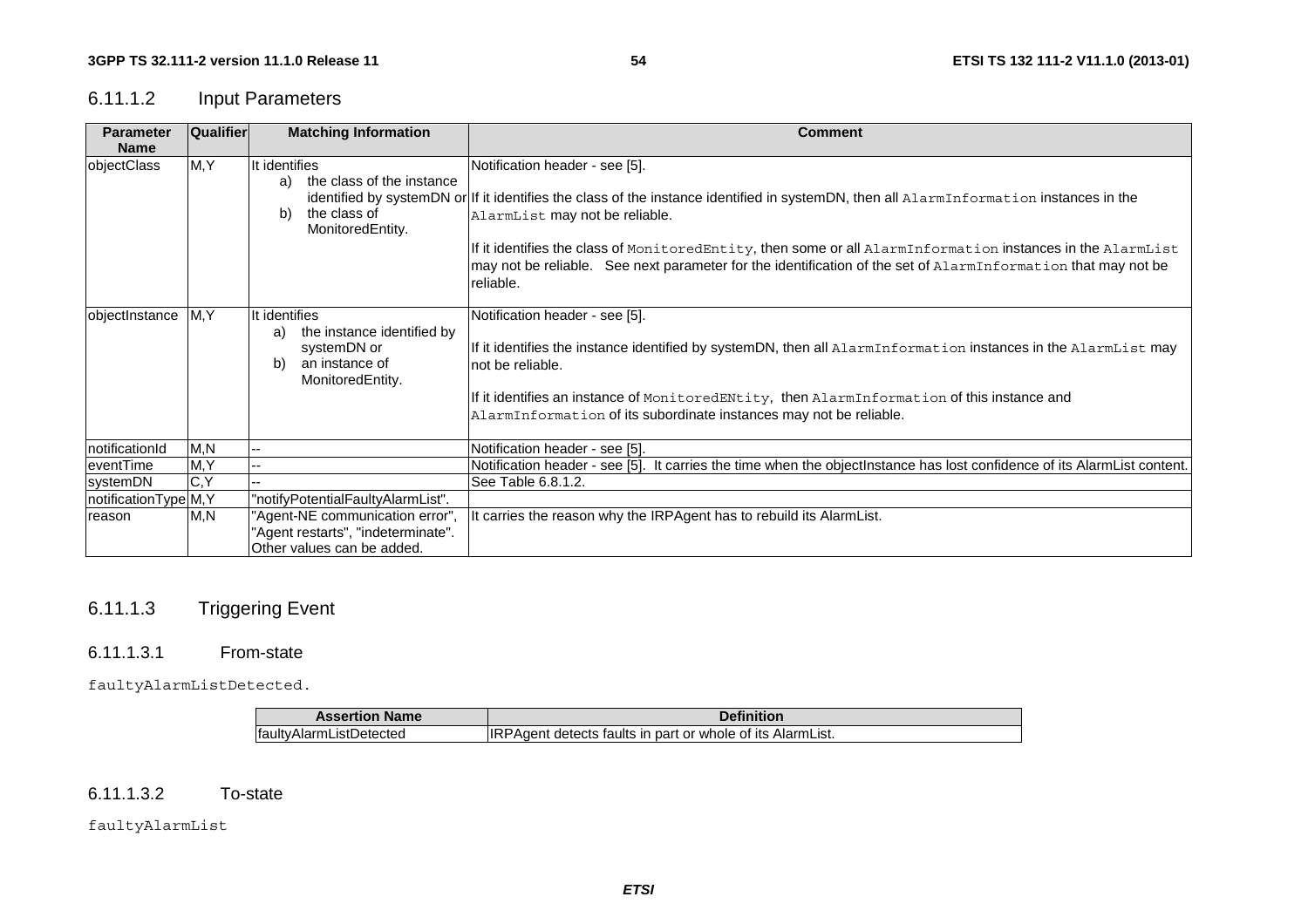| <b>Assertion Name</b> | <b>Definition</b>                                        |
|-----------------------|----------------------------------------------------------|
| faultyAlarmList       | <b>IRPAgent initiates the AlarmList rebuild process.</b> |

# 6.12 Notification AlarmIRPNotification\_5 (O)

# 6.12.1 notifyCorrelatedNotificationChanged (M)

## 6.12.1.1 Definition

The set of SupportIOC CorrelatedNotification instances has been created, updated or removed. The subscribed IRPManager instances are notified of this fact if the changes satisfy the current filter constraint of their subscription.

### 6.12.1.2 Input Parameters

| <b>Parameter Name</b>        | <b>Qualifier</b> | <b>Matching Information</b>                       | <b>Comment</b>                                                                        |
|------------------------------|------------------|---------------------------------------------------|---------------------------------------------------------------------------------------|
| objectClass                  | M, Y             | MonitoredEntity.objectClass                       | See Table 6.8.1.2.                                                                    |
| objectInstance               | M, Y             | MonitoredEntity.objectInstance                    | See Table 6.8.1.2.                                                                    |
| notificationId               | M,N              |                                                   | See Table 6.8.1.2.                                                                    |
| leventTime                   | M, Y             | --                                                | Notification header - see [5]. It carries the time when the CorrelatedNotification is |
|                              |                  |                                                   | added.                                                                                |
| systemDN                     | C,Y              |                                                   | Notification header - see [5].                                                        |
| notificationType             | M, Y             | "notifyCorrelatedNotificationChanged"             |                                                                                       |
| correlatedNotifications M, N |                  | The set of CorrelatedNotification related to this |                                                                                       |
|                              |                  | AlarmInformation.                                 |                                                                                       |
| lalarmid                     | M,N              | AlarmInformation.alarmId                          |                                                                                       |
| rootCauseIndicator           | IO,N             | AlarmInformation.rootCauseIndicator               |                                                                                       |

## 6.12.1.3 Triggering Events

#### 6.12.1.3.1 From-state

newAlarmCorrelationInfoIsAvailable AND alarmInformationExists.

| <b>Assertion Name</b>               | <b>Definition</b>                                                                       |
|-------------------------------------|-----------------------------------------------------------------------------------------|
| InewAlarmCorrelationInfolsAvailable | Thew alarm correlation information is available but not vet conveved to any IRPManager. |
| lalarminformationExists             | The AlarmInformation is in AlarmList.                                                   |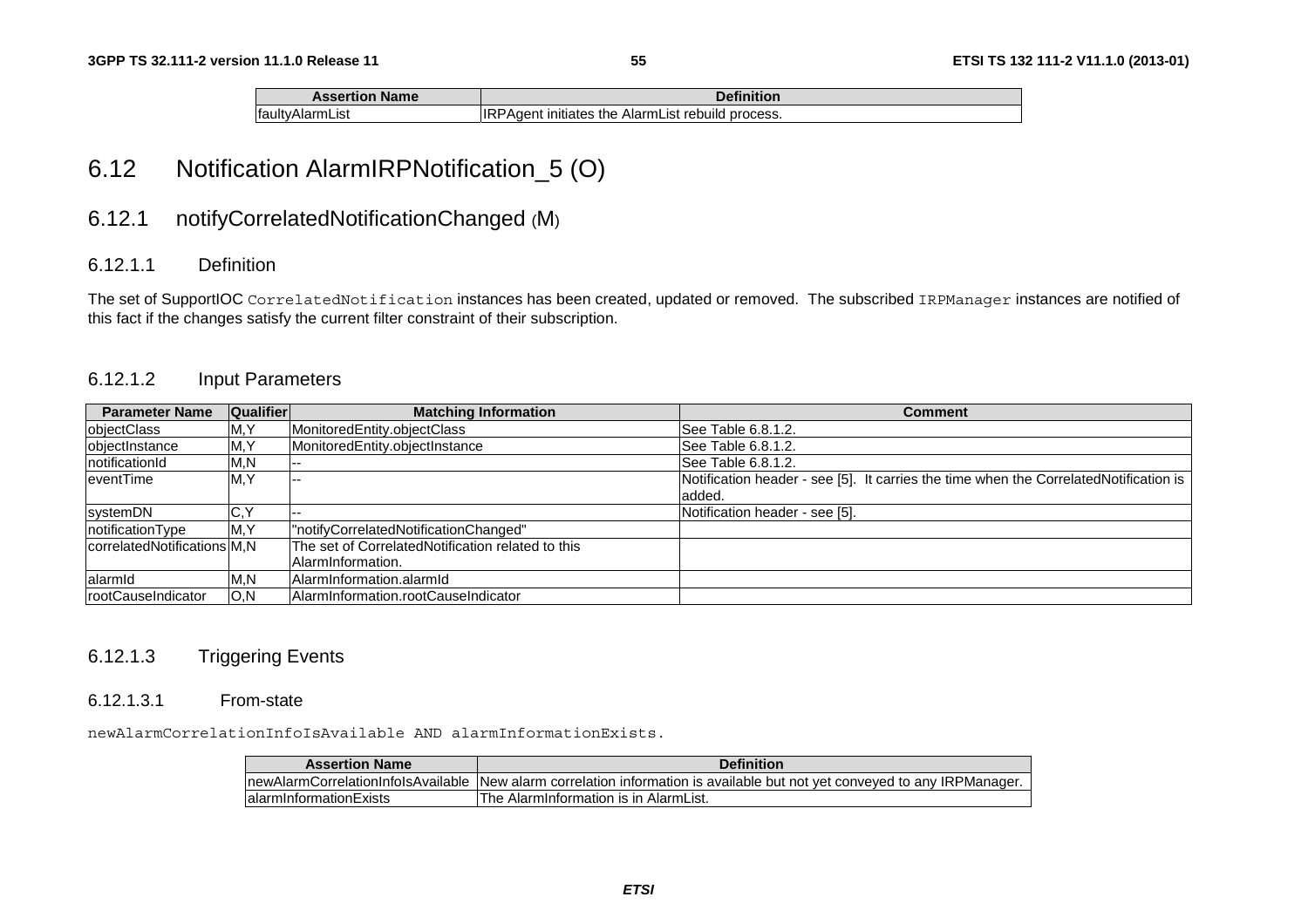#### $6.12.1.3.2$ To-state

alarmCorrelatedInfoUpdated.

| <b>Assertion Name</b> | <b>Definition</b>                                                                                                          |
|-----------------------|----------------------------------------------------------------------------------------------------------------------------|
|                       | alarmCorrelatedInfoUpdated  The set of SupportIOC CorrelatedNotification instances has been created, updated or removed. ' |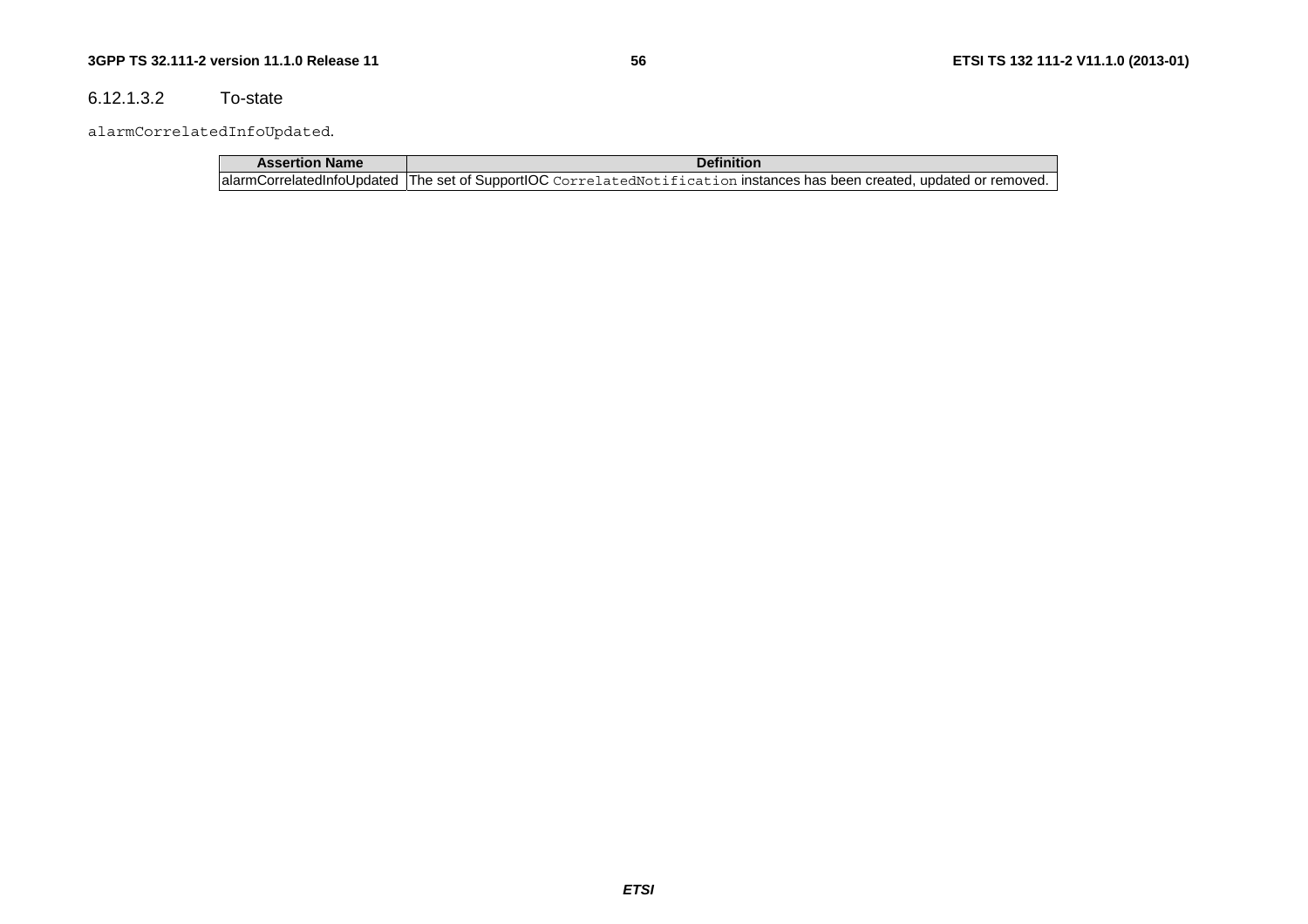# Annex A (normative): Event Types

This annex lists and explains event types used by the present document.

The table below lists the event types referred to in the present document.

Notification IRP: Information Service in 3GPP TS 32.302 [5] defines a parameter called notificationType that shall be present in all notification. The present document defines a parameter called alarmType that shall be present in all notifications carrying alarm information. Examples of the notificationType are "notification of new alarm", "notification of AlarmList rebuilt", "notification of alarm cleared", etc. Examples of the alarmType are the event types defined in table below.

The present document also defines an attribute of AlarmInformation called eventType. The mapping of this eventType (internal attribute and not visible to IRPManager) to notificationType or alarmType (both visible to IRPManager) is defined in relevant sections of the present document. The choice of using "eventType" is to keep the list of attributes of AlarmList unchanged (compared to Release 99). One can replace this eventType with two attributes, called notificationType and alarmType so that mapping of these two attributes to the externally visible parameters of the same name will be straight-forward.

It is noted that the mapping of the IS notificationType and alarmType to CORBA event name or other fields are specified in the respective Solution Set.

| <b>Event Types</b>            | <b>Explanation</b>                                                                                                                                           |
|-------------------------------|--------------------------------------------------------------------------------------------------------------------------------------------------------------|
| Communications Alarm          | An alarm of this type is associated with the procedure and/or process required conveying information from one point to another (ITU-T                        |
|                               | Recommendation X.733 [2]).                                                                                                                                   |
| <b>Processing Error Alarm</b> | An alarm of this type is associated with a software or processing fault (ITU-T Recommendation X.733 [2]).                                                    |
| <b>Environmental Alarm</b>    | An alarm of this type is associated with a condition related to an enclosure in which the equipment resides (ITU-T Recommendation<br>X.733 [2]).             |
| Quality of Service Alarm      | An alarm of this type is associated with degradation in the quality of a service (ITU-T Recommendation X.733 [2]).                                           |
| Equipment Alarm               | An alarm of this type is associated with an equipment fault (ITU-T Recommendation X.733 [2]).                                                                |
| <b>Integrity Violation</b>    | An indication that information may have been illegally modified, inserted or deleted.                                                                        |
| <b>Operational Violation</b>  | An indication that the provision of the requested service was not possible due to the unavailability, malfunction or incorrect invocation of<br>the service. |
| Physical Violation            | An indication that a physical resource has been violated in a way that suggests a security attack.                                                           |
| Security Service or Mechanism | An indication that a security attack has been detected by a security service or mechanism.                                                                   |
| Violation                     |                                                                                                                                                              |
| <b>Time Domain Violation</b>  | An indication that an event has occurred at an unexpected or prohibited time.                                                                                |

#### **Table A.1: Event Types**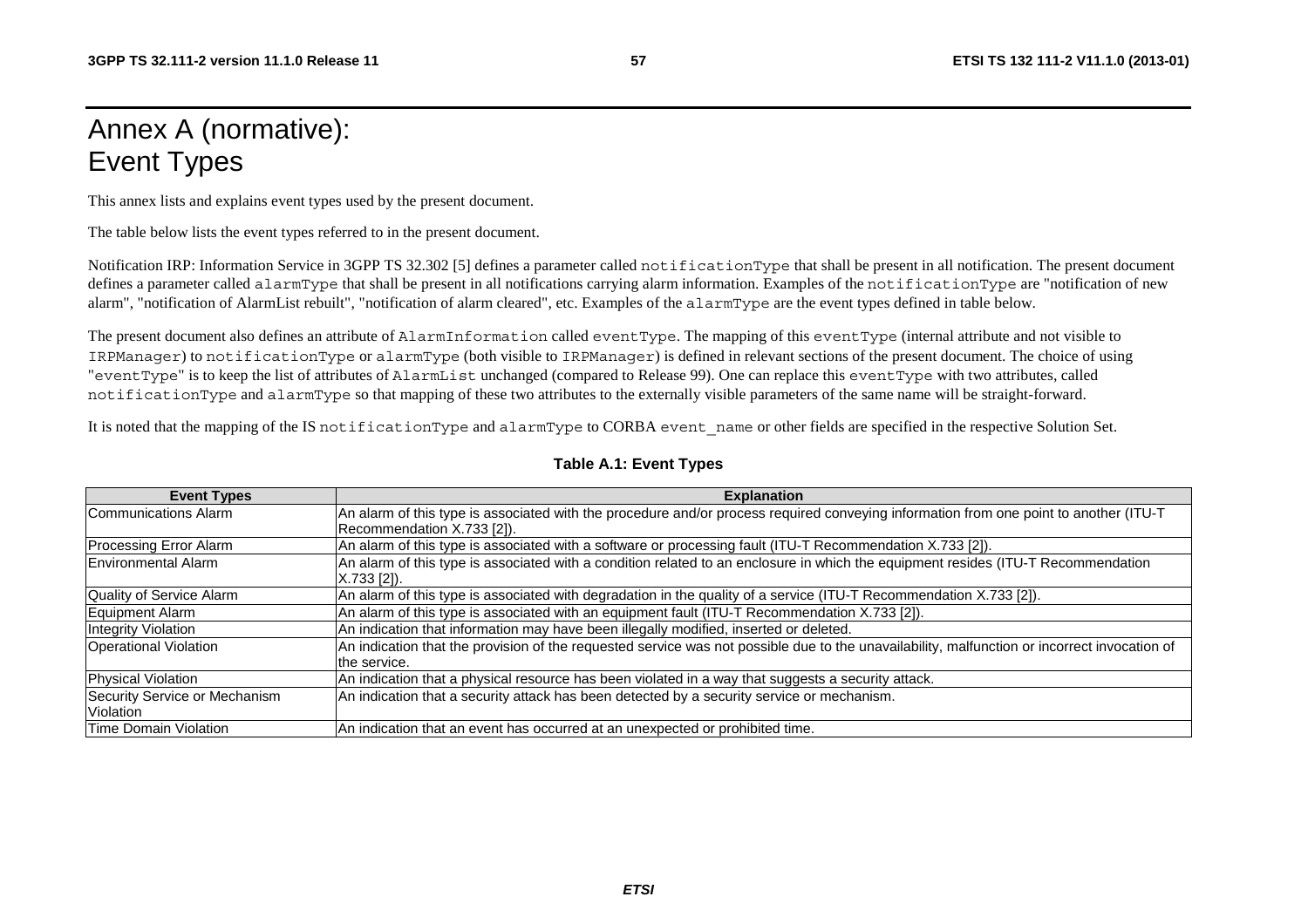# Annex B (normative): Probable Causes

This annex lists probable causes and their corresponding event types.

Sources of these probable causes are ITU-T Recommendation M.3100 [11], ITU-T Recommendation X.721 [3], ITU-T Recommendation X.733 [2], and ITU-T Recommendation X.736 [15]. In addition, probable causes for 2G and 3G wireless systems are listed.

| M.3100 Probable cause                   | <b>Event type</b> |
|-----------------------------------------|-------------------|
| Indeterminate                           | Unknown           |
| Alarm Indication Signal (AIS)           | Communications    |
| <b>Broadcast Channel Failure</b>        | Communications    |
| Call Setup Failure                      | Communications    |
| <b>Communications Receive Failure</b>   | Communications    |
| <b>Communications Transmit Failure</b>  | Communications    |
| <b>Connection Establishment Error</b>   | Communications    |
| Degraded Signal                         | Communications    |
| <b>Demodulation Failure</b>             | Communications    |
| Far End Receiver Failure (FERF)         | Communications    |
| Framing Error                           | Communications    |
| Invalid Message Received                | Communications    |
| Local Node Transmission Error           | Communications    |
| Loss Of Frame (LOF)                     | Communications    |
| Loss Of Pointer (LOP)                   | Communications    |
| Loss Of Signal (LOS)                    | Communications    |
| <b>Modulation Failure</b>               | Communications    |
| <b>Payload Type Mismatch</b>            | Communications    |
| <b>Transmission Error</b>               | Communications    |
| Remote Alarm Interface                  | Communications    |
| Remote Node Transmission Error          | Communications    |
| <b>Routing Failure</b>                  | Communications    |
| Excessive Bit Error Rate (EBER)         | Communications    |
| Path Trace Mismatch                     | Communications    |
| Unavailable                             | Communications    |
| Signal Label Mismatch                   | Communications    |
| Loss Of Multi Frame                     | Communications    |
| Antenna Failure                         | Equipment         |
| <b>Back Plane Failure</b>               | Equipment         |
| <b>Battery Charging Failure</b>         | Equipment         |
| Data Set Problem                        | Equipment         |
| Disk Failure                            | Equipment         |
| <b>Equipment Identifier Duplication</b> | Equipment         |
| <b>External IF Device Problem</b>       | Equipment         |
| <b>Frequency Hopping Failure</b>        | Equipment         |
| <b>IO Device Error</b>                  | Equipment         |
| <b>Line Card Problem</b>                | Equipment         |
| Loss Of Redundancy                      | Equipment         |
| Loss Of Synchronization                 | Equipment         |
| Multiplexer Problem                     | Equipment         |
| <b>NE Identifier Duplication</b>        | Equipment         |
| Power Problem                           | Equipment         |
| Power Supply Failure                    | Equipment         |
| Processor Problem                       | Equipment         |
| <b>Protection Path Failure</b>          | Equipment         |
| <b>Protecting Resource Failure</b>      | Equipment         |
| <b>Protection Mechanism Failure</b>     | Equipment         |
| Real Time Clock Failure                 | Equipment         |
| Receiver Failure                        | Equipment         |
| Replaceable Unit Missing                | Equipment         |

**Table B.1: Probable Causes from ITU-T Recommendation M.3100 [11]**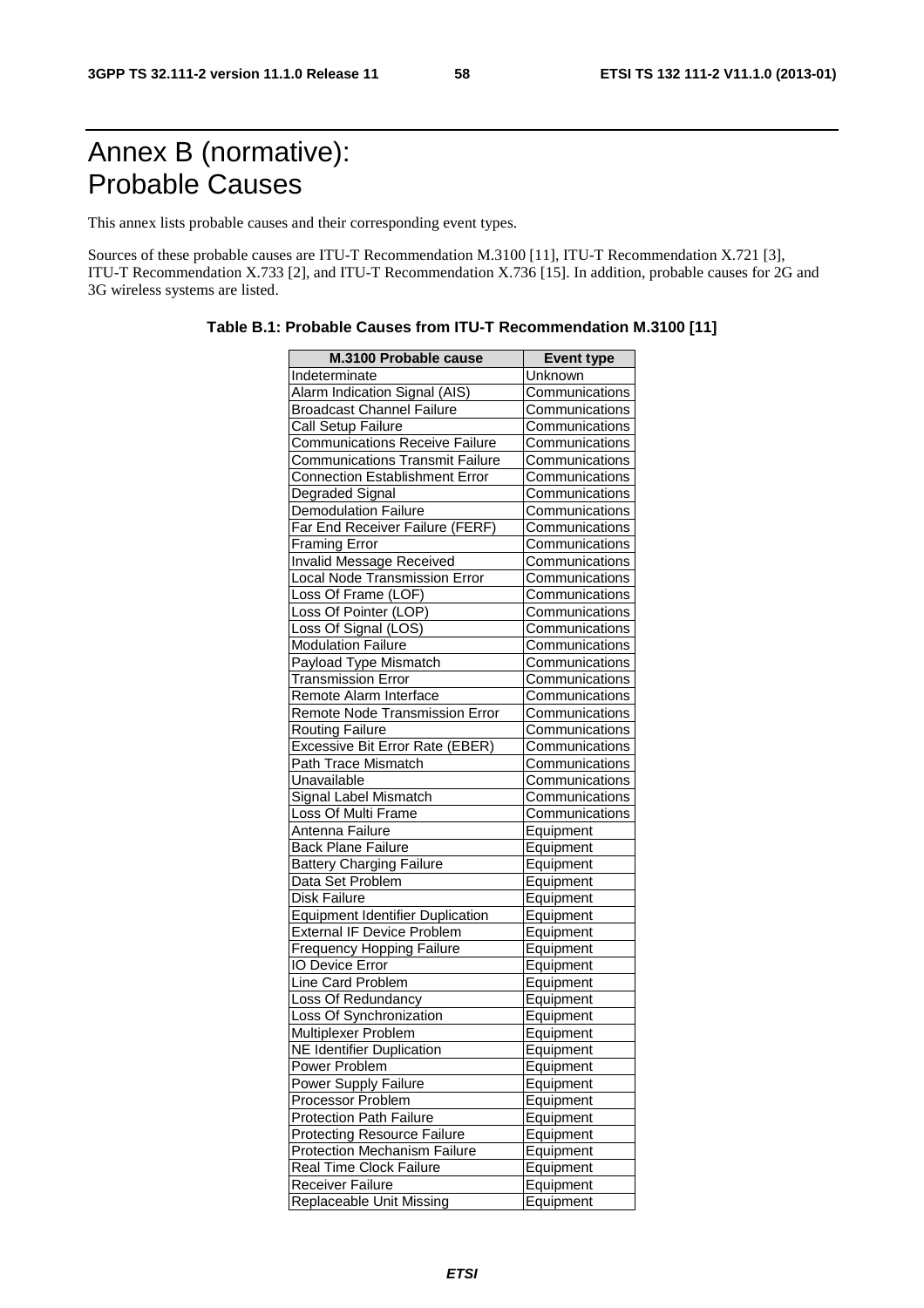| M.3100 Probable cause                                 | <b>Event type</b>                                  |
|-------------------------------------------------------|----------------------------------------------------|
| Replaceable Unit Type Mismatch                        | Equipment                                          |
| <b>Signal Quality Evaluation Failure</b>              | Equipment                                          |
| Synchronization Source Mismatch                       | Equipment                                          |
| <b>Terminal Problem</b>                               | Equipment                                          |
| <b>Timing Problem</b>                                 | Equipment                                          |
| <b>Transceiver Failure</b>                            | Equipment                                          |
| <b>Transmitter Failure</b>                            | Equipment                                          |
| <b>Trunk Card Problem</b>                             | Equipment                                          |
| Replaceable Unit Problem                              | Equipment                                          |
| Air Compressor Failure                                | Environmental                                      |
| Air Conditioning Failure                              | Environmental                                      |
| Air Dryer Failure                                     | Environmental                                      |
| <b>Battery Discharging</b>                            | Environmental                                      |
| <b>Battery Failure</b>                                | Environmental                                      |
| <b>Commercial Power Failure</b>                       | Environmental                                      |
| Cooling Fan Failure                                   | Environmental                                      |
| Cooling System Failure<br>Engine Failure              | Environmental<br>Environmental                     |
| Fire Detector Failure                                 |                                                    |
| <b>Fuse Failure</b>                                   | Environmental<br>Environmental                     |
| <b>Generator Failure</b>                              | Environmental                                      |
| <b>Low Battery Threshold</b>                          | Environmental                                      |
| Pump Failure                                          | Environmental                                      |
| <b>Rectifier Failure</b>                              | Environmental                                      |
| <b>Rectifier High Voltage</b>                         | Environmental                                      |
| <b>Rectifier Low F Voltage</b>                        | Environmental                                      |
| Ventilation System Failure                            | Environmental                                      |
| Enclosure Door Open                                   | Environmental                                      |
| <b>Explosive Gas</b>                                  | Environmental                                      |
| <b>External Equipment Failure</b>                     | Environmental                                      |
| <b>External Point Failure</b>                         | Environmental                                      |
| Fire                                                  | Environmental                                      |
| Flood                                                 | Environmental                                      |
| <b>High Humidity</b>                                  | Environmental                                      |
| <b>High Temperature</b>                               | Environmental                                      |
| <b>High Wind</b>                                      | Environmental                                      |
| Ice Build Up                                          | Environmental                                      |
| Intrusion Detection                                   | Environmental                                      |
| Low Fuel                                              | Environmental                                      |
| Low Humidity                                          | Environmental                                      |
| Low Cable Pressure                                    | Environmental                                      |
| Low Temperature                                       | Environmental                                      |
| Low Water                                             | Environmental                                      |
| Smoke                                                 | Environmental                                      |
| Toxic Gas                                             | Environmental                                      |
| <b>Application Subsystem Failure</b>                  | <b>Processing Error</b>                            |
| Configuration Or Customisation Error Processing Error |                                                    |
| Database Inconsistency                                | <b>Processing Error</b>                            |
| File Error<br><b>Storage Capacity Problem</b>         | Processing Error                                   |
| Memory Mismatch                                       | <b>Processing Error</b><br><b>Processing Error</b> |
| Corrupt Data                                          | <b>Processing Error</b>                            |
| Loss of Real Time                                     | <b>Processing Error</b>                            |
| Out Of CPU Cycles                                     | Processing Error                                   |
| Out Of Memory                                         | <b>Processing Error</b>                            |
| Reinitialized                                         | Processing Error                                   |
| Software Environment Problem                          | Processing Error                                   |
| Software Error                                        | Processing Error                                   |
| Software Download Failure                             | Processing Error                                   |
| <b>Timeout Expired</b>                                | <b>Processing Error</b>                            |
| <b>Underlaying Resources Unavailable</b>              | <b>Processing Error</b>                            |
| <b>Version Mismatch</b>                               | <b>Processing Error</b>                            |
| <b>Bandwidth Reduced</b>                              | Quality of service                                 |
| Congestion                                            | Quality of service                                 |
|                                                       |                                                    |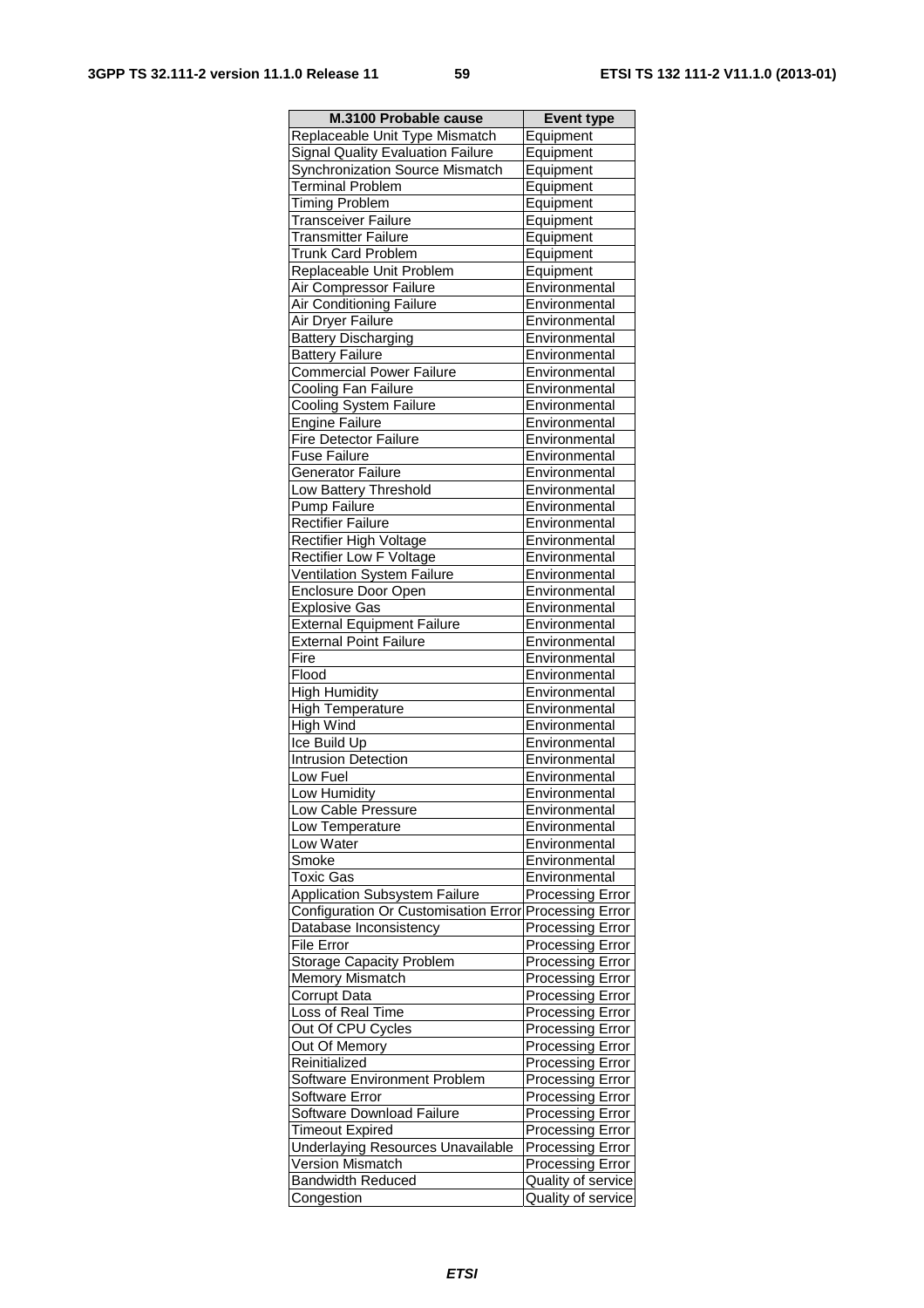| M.3100 Probable cause                | <b>Event type</b>  |
|--------------------------------------|--------------------|
| <b>Excessive Error Rate</b>          | Quality of service |
| Excessive Response Time              | Quality of service |
| <b>Excessive Retransmission Rate</b> | Quality of service |
| <b>Reduced Logging Capability</b>    | Quality of service |
| <b>System Resources Overload</b>     | Quality of service |

# **Table B.2: Probable Causes from ITU-T Recommendation X.721 [3], X.733 [2], X.736 [15]**

| X.721/X.733/X.736 Probable Cause                               | <b>Event type</b>                       |
|----------------------------------------------------------------|-----------------------------------------|
| Adapter Error                                                  | Equipment                               |
| <b>Application Subsystem Failure</b>                           | Processing error                        |
| <b>Authentication Failure</b>                                  | Security Service or Mechanism Violation |
| <b>Bandwidth Reduction</b>                                     | Quality of service                      |
| <b>Breach of Confidentiality</b>                               | Security Service or Mechanism Violation |
| Cable Tamper                                                   | <b>Physical Violation</b>               |
| Call Establishment Error                                       | Communications                          |
| <b>Communication Protocol Error</b>                            | Communications                          |
| <b>Communication Subsystem Failure</b>                         | Communications                          |
| Configuration or Customizing Error                             | Processing error                        |
| Congestion                                                     | Quality of service                      |
| Corrupt Data                                                   | Processing error                        |
| <b>CPU Cycles Limit Exceeded</b>                               | Processing error                        |
| Data Set or Modem Error                                        | Equipment                               |
| Degraded Signal                                                | Communications                          |
| Delayed Information                                            | <b>Time Domain Violation</b>            |
| Denial of Service                                              | <b>Operational Violation</b>            |
| <b>DTE-DCE Interface Error</b>                                 | Communications                          |
| Duplicate Information                                          | <b>Integrity Violation</b>              |
| Enclosure Door Open                                            | Environmental                           |
| <b>Equipment Malfunction</b>                                   | Equipment                               |
| <b>Excessive Vibration</b>                                     | Environmental                           |
| <b>File Error</b>                                              | Processing error                        |
| <b>Fire Detected</b>                                           | Environmental                           |
| <b>Flood Detected</b>                                          | Environmental                           |
| <b>Framing Error</b>                                           | Communications                          |
| Heating or Ventilation or Cooling System Problem Environmental |                                         |
| <b>Humidity Unacceptable</b>                                   | Environmental                           |
| <b>Information Missing</b>                                     | <b>Integrity Violation</b>              |
| Information Modification detected                              | <b>Integrity Violation</b>              |
| Information out of Sequence                                    | <b>Integrity Violation</b>              |
| Input/Output Device Error                                      | Equipment                               |
| Input Device Error                                             | Equipment                               |
| <b>Intrusion Detection</b>                                     | Physical Violation                      |
| Key Expired                                                    | <b>Time Domain Violation</b>            |
| <b>LAN Error</b>                                               | Communications                          |
| Leak Detection                                                 | Environmental                           |
| Local Node Transmission Error                                  | Communications                          |
| Loss of Frame                                                  | Communications                          |
| Loss of Signal                                                 | Communications                          |
| <b>Material Supply Exhausted</b>                               | Environmental                           |
| Multiplexer Problem                                            | Equipment                               |
| Non-Repudiation Failure                                        | Security Service or Mechanism Violation |
| Out of Hours Activity                                          | <b>Time Domain Violation</b>            |
| Out of Memory                                                  | Processing error                        |
| Out of Service                                                 | <b>Operational Violation</b>            |
| <b>Output Device Error</b>                                     | Equipment                               |
| Performance Degraded                                           | Quality of service                      |
| Power Problem                                                  | Equipment                               |
| Pressure Unacceptable                                          | Environmental                           |
| Procedural Error                                               | <b>Operational Violation</b>            |
| Processor Problem                                              | Equipment                               |
| Pump Failure                                                   | Environmental                           |
| Queue Size Exceeded                                            | Quality of service                      |
|                                                                |                                         |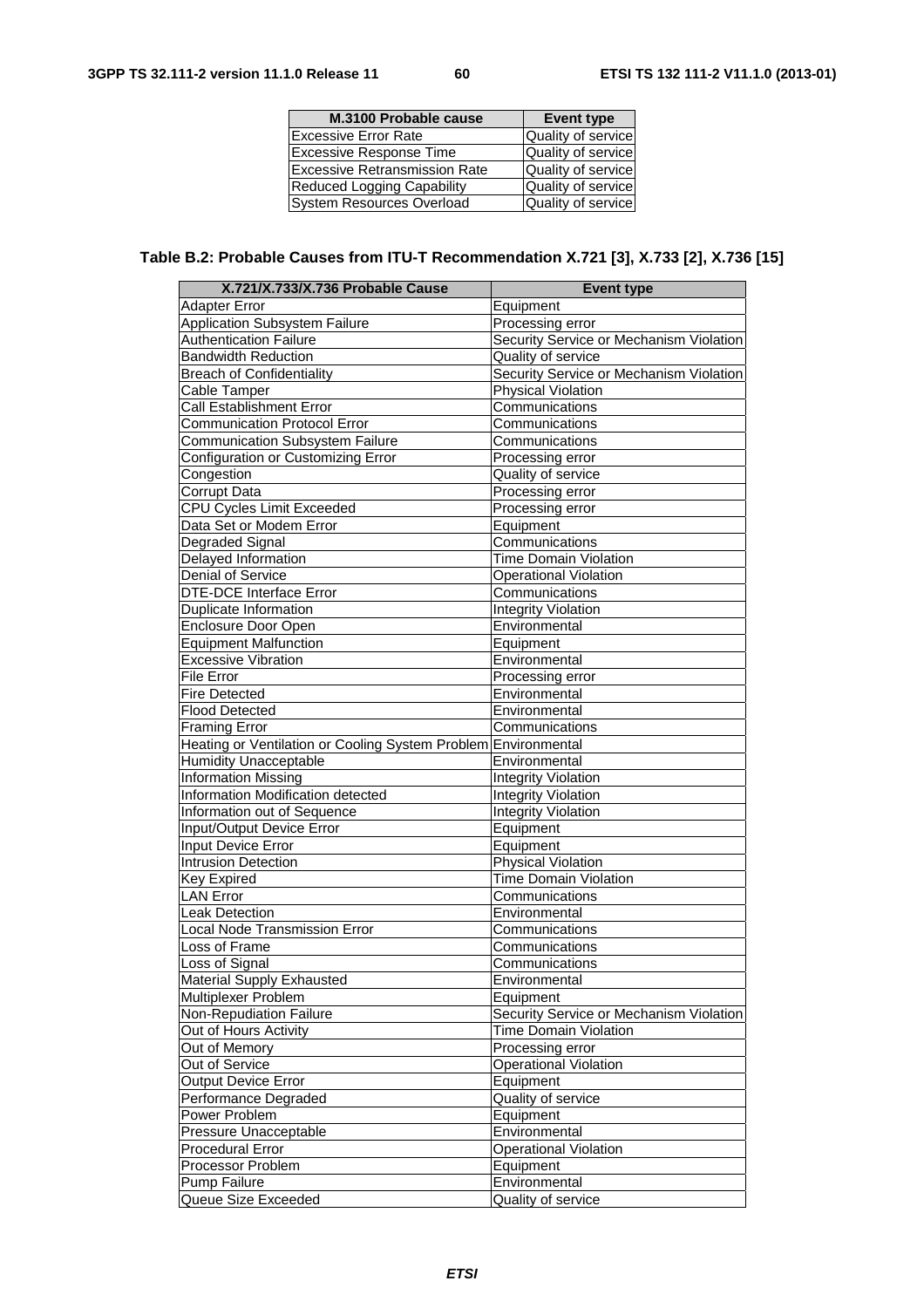| X.721/X.733/X.736 Probable Cause       | <b>Event type</b>                       |
|----------------------------------------|-----------------------------------------|
| <b>Receive Failure</b>                 | Equipment                               |
| <b>Receiver Failure</b>                | Equipment                               |
| Remote Node Transmission Error         | Communications                          |
| Resource at or Nearing Capacity        | Quality of service                      |
| Response Time Excessive                | Quality of service                      |
| <b>Re-transmission Rate Excessive</b>  | Quality of service                      |
| Software Error                         | Processing error                        |
| Software Program Abnormally Terminated | Processing error                        |
| Software Program Error                 | Processing error                        |
| <b>Storage Capacity Problem</b>        | Processing error                        |
| Temperature Unacceptable               | Environmental                           |
| <b>Threshold Crossed</b>               | Quality of service                      |
| Timing Problem                         | Equipment                               |
| <b>Toxic Leak Detected</b>             | Environmental                           |
| <b>Transmit Failure</b>                | Equipment                               |
| <b>Transmitter Failure</b>             | Equipment                               |
| <b>Unauthorised Access Attempt</b>     | Security Service or Mechanism Violation |
| Underlying Resource Unavailable        | Processing error                        |
| Unexpected Information                 | <b>Integrity Violation</b>              |
| <b>Unspecified Reason</b>              | <b>Operational Violation</b>            |
| <b>Unspecified Reason</b>              | <b>Physical Violation</b>               |
| <b>Unspecified Reason</b>              | Security Service or Mechanism Violation |
| <b>Version Mismatch</b>                | Processing error                        |

### **Table B.3: Probable Causes for 2G & 3G Wireless Systems**

| 2G & 3G Wireless Systems                | <b>Event Type</b> |
|-----------------------------------------|-------------------|
| A-bis to BTS interface failure          | Equipment         |
| A-bis to TRX interface failure          | Equipment         |
| Antenna problem                         | Equipment         |
| Battery breakdown                       | Equipment         |
| Battery charging fault                  | Equipment         |
| Clock synchronization problem           | Equipment         |
| Combiner problem                        | Equipment         |
| Disk problem                            | Equipment         |
| <b>Equipment failure</b>                | Equipment         |
| Excessive receiver temperature          | Equipment         |
| Excessive transmitter output power      | <b>Equipment</b>  |
| Excessive transmitter temperature       | Equipment         |
| Frequency hopping degraded              | Equipment         |
| Frequency hopping failure               | Equipment         |
| Frequency redefinition failed           | Equipment         |
| Line interface failure                  | Equipment         |
| Link failure                            | Equipment         |
| Loss of synchronization                 | Equipment         |
| Lost redundancy                         | Equipment         |
| Mains breakdown with battery back-up    | Equipment         |
| Mains breakdown without battery back-up | Equipment         |
| Power supply failure                    | Equipment         |
| Receiver antenna fault                  | Equipment         |
| <b>Receiver Failure</b>                 | Equipment         |
| Receiver multicoupler failure           | Equipment         |
| Reduced transmitter output power        | Equipment         |
| Signal quality evaluation fault         | Equipment         |
| Timeslot hardware failure               | Equipment         |
| Transceiver problem                     | Equipment         |
| Transcoder problem                      | Equipment         |
| Transcoder or rate adapter problem      | Equipment         |
| Transmitter antenna failure             | Equipment         |
| Transmitter antenna not adjusted        | Equipment         |
| <b>Transmitter failure</b>              | Equipment         |
| Transmitter low voltage or current      | Equipment         |
| Transmitter off frequency               | Equipment         |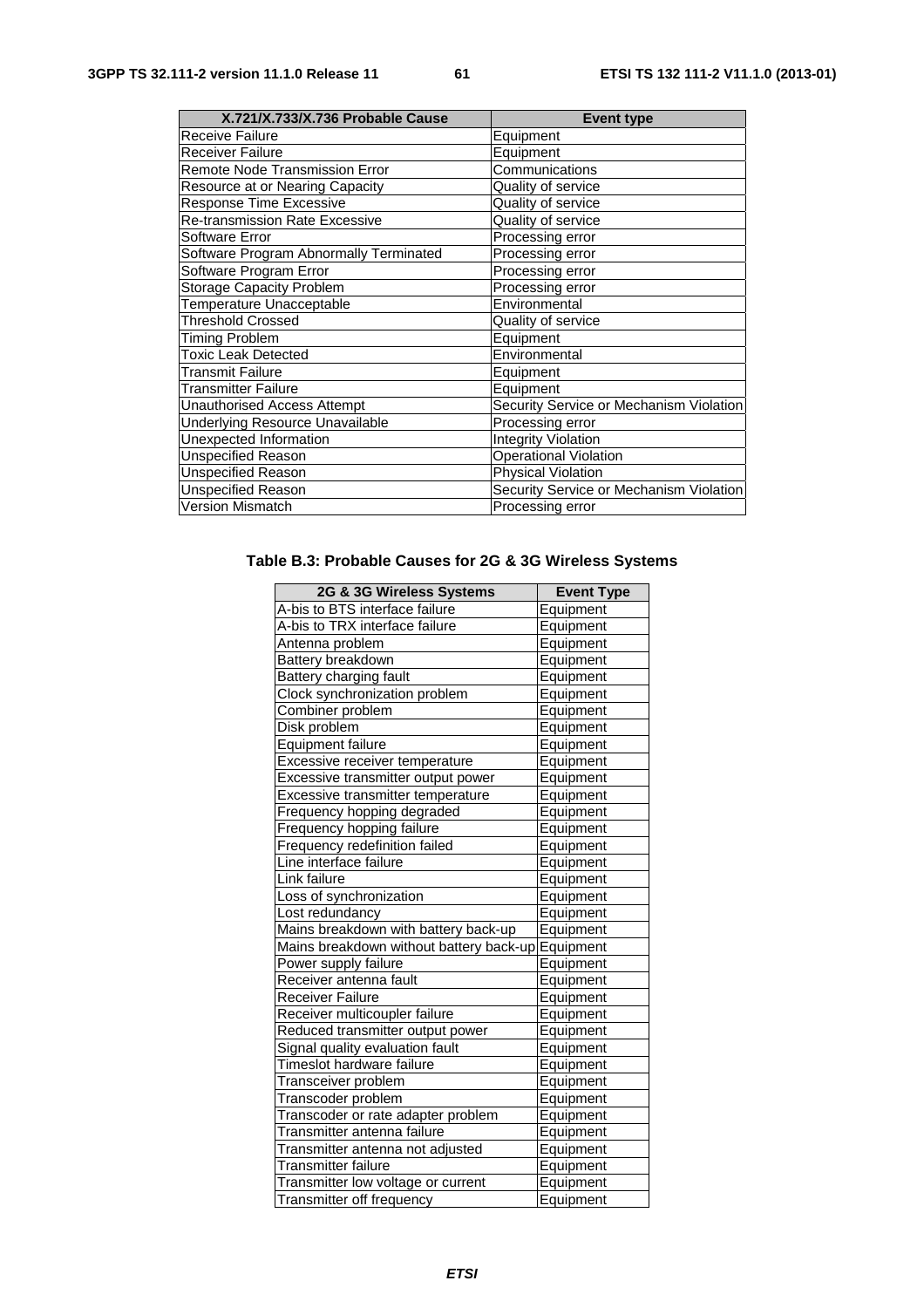| 2G & 3G Wireless Systems             | <b>Event Type</b>  |
|--------------------------------------|--------------------|
| Database inconsistency               | Processing error   |
| File system call unsuccessful        | Processing error   |
| Input parameter out of range         | Processing error   |
| Invalid parameter                    | Processing error   |
| Invalid pointer                      | Processing error   |
| Message not expected                 | Processing error   |
| Message not initialized              | Processing error   |
| Message out of sequence              | Processing error   |
| System call unsuccessful             | Processing error   |
| Timeout expired                      | Processing error   |
| Variable out of range                | Processing error   |
| Watch dog timer expired              | Processing error   |
| Cooling system failure               | Environmental      |
| External equipment failure           | Environmental      |
| External power supply failure        | Environmental      |
| External transmission device failure | Environmental      |
| Fan failure                          | Environmental      |
| High humidity                        | Environmental      |
| High temperature                     | Environmental      |
| Intrusion detected                   | Environmental      |
| Low humidity                         | Environmental      |
| Low temperature                      | Environmental      |
| Smoke detected                       | Environmental      |
| <b>Excessive Error Rate</b>          | Quality of service |
| Reduced alarm reporting              | Quality of service |
| Reduced event reporting              | Quality of service |
| Reduced logging capability           | Quality of service |
| System resources overload            | Quality of service |
| Broadcast channel failure            | Communications     |
| Connection establishment error       | Communications     |
| Invalid message received             | Communications     |
| Invalid MSU received                 | Communications     |
| LAPD link protocol failure           | Communications     |
| Local alarm indication               | Communications     |
| Remote alarm indication              | Communications     |
| Routing failure                      | Communications     |
| SS7 protocol failure                 | Communications     |
| <b>Transmission error</b>            | Communications     |

Table B.4 identifies probable causes that are defined by more than one standard. This is for information only.

|  |  | Table B.4: Duplicated Probable Causes |
|--|--|---------------------------------------|
|--|--|---------------------------------------|

| <b>Duplicated Probable Cause</b>       |   | 2G & 3G   X.721 X.733 | X.736 | M.3100 | <b>Event Type</b> |
|----------------------------------------|---|-----------------------|-------|--------|-------------------|
| <b>Broadcast Channel Failure</b>       | x |                       |       | x      | Communications    |
| Call Establishment Error (X.721/X.733) |   | X                     |       | X      | Communications    |
| Call Setup Failure (M.3100)            |   |                       |       |        |                   |
| <b>Connection Establishment Error</b>  | X |                       |       | X      | Communications    |
| Degraded Signal                        |   | X                     |       | X      | Communications    |
| <b>Framing Error</b>                   |   | X                     |       | X      | Communications    |
| <b>Invalid Message Received</b>        | X |                       |       | X      | Communications    |
| Local Node Transmission Error          |   | X                     |       | X      | Communications    |
| Loss of Frame                          |   | X                     |       | X      | Communications    |
| Loss of Signal                         |   | X                     |       | х      | Communications    |
| <b>Remote Node Transmission Error</b>  |   | X                     |       | Χ      | Communications    |
| <b>Routing Failure</b>                 | X |                       |       | X      | Communications    |
| Antenna Failure (M.3100)               | X |                       |       | X      | Equipment         |
| Antenna Problem (2G & 3G)              |   |                       |       |        |                   |
| Battery Charging Failure (M.3100)      | X |                       |       | X      | Equipment         |
| Battery Charging Fault (2G & 3G)       |   |                       |       |        |                   |
| Disk Failure (M.3100)                  | X |                       |       | X      | Equipment         |
| Disk Problem (2G & 3G)                 |   |                       |       |        |                   |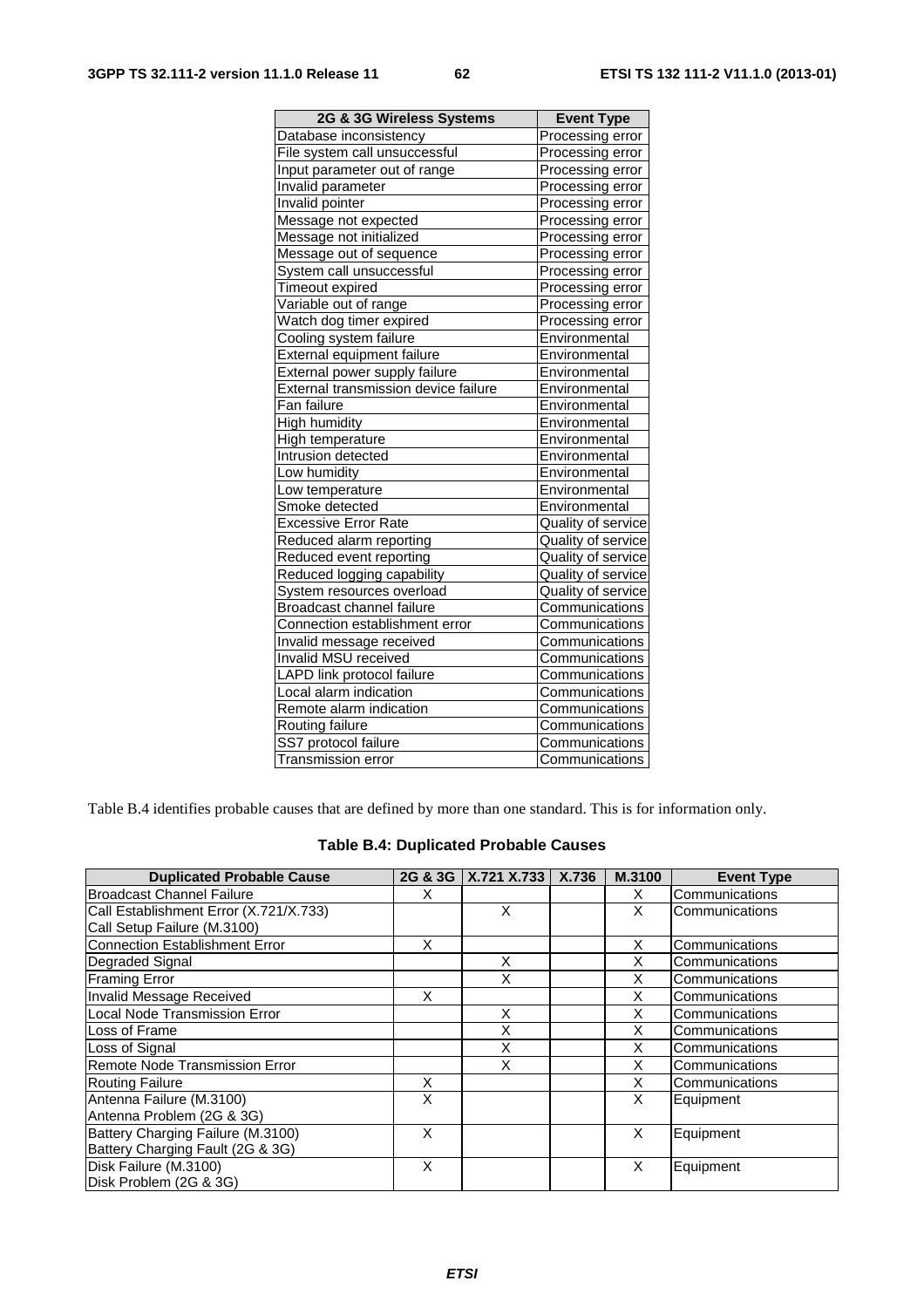| <b>Duplicated Probable Cause</b>              | 2G & 3G                   | X.721 X.733   X.736     |                | M.3100                  | <b>Event Type</b>         |
|-----------------------------------------------|---------------------------|-------------------------|----------------|-------------------------|---------------------------|
| Equipment Failure (2G & 3G)                   | X                         | X                       |                |                         | Equipment                 |
| Equipment Malfunction (X.721/X.733)           |                           |                         |                |                         |                           |
| Frequency Hopping Failure                     | $\mathsf X$               |                         |                | X                       | Equipment                 |
| IO Device Error (M.3100)                      |                           | $\overline{\mathsf{x}}$ |                | $\overline{\mathsf{x}}$ | Equipment                 |
| Input/Output Device Error (X.721/X.733)       |                           |                         |                |                         |                           |
| Loss Of Redundancy (M.3100)                   | $\overline{\mathsf{X}}$   |                         |                | X                       | Equipment                 |
| Lost Redundancy (2G & 3G)                     |                           |                         |                |                         |                           |
| Loss Of Synchronization                       | $\overline{X}$            |                         |                | Χ                       | Equipment                 |
| Multiplexer Problem                           |                           | X                       |                | $\overline{\mathsf{X}}$ | Equipment                 |
| Power Problem                                 |                           | $\overline{\mathsf{x}}$ |                | X                       | Equipment                 |
| Power Supply Failure                          | X                         |                         |                | Χ                       | Equipment                 |
| Processor Problem                             |                           | $\overline{X}$          |                | $\overline{\mathsf{x}}$ | Equipment                 |
| <b>Receiver Failure</b>                       | $\frac{x}{x}$             | $\overline{\mathsf{x}}$ |                | $\overline{X}$          | Equipment                 |
| Signal Quality Evaluation Failure (M.3100)    |                           |                         |                | X                       | Equipment                 |
| Signal Quality Evaluation Fault (2G & 3G)     |                           |                         |                |                         |                           |
| <b>Timing Problem</b>                         |                           | $\overline{\mathsf{x}}$ |                | X                       | Equipment                 |
| Transceiver Failure (M.3100)                  | $\overline{\mathsf{x}}$   |                         |                | $\overline{\mathsf{x}}$ | Equipment                 |
| Transceiver Problem (2G & 3G)                 |                           |                         |                |                         |                           |
| <b>Transmitter Failure</b>                    | $\overline{\mathsf{x}}$   | X                       |                | X                       | Equipment                 |
| <b>Cooling System Failure</b>                 | $\overline{\mathsf{X}}$   |                         |                | $\overline{\mathsf{x}}$ | Environmental             |
| <b>External Equipment Failure</b>             | X                         |                         |                | X                       | Environmental             |
| Enclosure Door Open                           |                           | $\overline{X}$          |                | X                       | Environmental             |
| Fan Failure (2G & 3G)                         | $\boldsymbol{\mathsf{X}}$ |                         |                | X                       | Environmental             |
| Cooling Fan Failure (M.3100)                  |                           |                         |                |                         |                           |
| Fire Detected (X.721/X.733)                   |                           | $\overline{X}$          |                | $\overline{X}$          | Environmental             |
| Fire (M.3100)                                 |                           |                         |                |                         |                           |
| Flood Detected (X.721/X.733)                  |                           | $\overline{\mathsf{X}}$ |                | X                       | Environmental             |
| Flood (M.3100)                                |                           |                         |                |                         |                           |
| <b>High Humidity</b>                          | $\overline{X}$            |                         |                | X                       | Environmental             |
| <b>High Temperature</b>                       | $\overline{X}$            |                         |                | X                       | Environmental             |
| Intrusion Detected (2G & 3G)                  | $\overline{\mathsf{x}}$   |                         | $\overline{X}$ | $\overline{\mathsf{x}}$ | Environmental (2G & 3G);  |
| Intrusion Detection (X.736/M.3100)            |                           |                         |                |                         | Physical Violation        |
|                                               |                           |                         |                |                         | (X.736/M.3100)            |
| Low Humidity                                  | $\overline{X}$            |                         |                | Χ                       | Environmental             |
| Low Temperature                               | $\overline{\mathsf{x}}$   |                         |                | $\overline{\mathsf{x}}$ | Environmental             |
| Pump Failure                                  |                           | $\mathsf X$             |                | X                       | Environmental             |
| Smoke Detected (2G & 3G)                      | $\overline{X}$            |                         |                | $\overline{\mathsf{x}}$ | Environmental             |
| Smoke (M.3100)                                |                           |                         |                |                         |                           |
| <b>Application Subsystem Failure</b>          |                           |                         |                | X                       | Processing Error          |
| <b>Bandwidth Reduced</b>                      |                           | $\frac{x}{x}$           |                | $\overline{\mathsf{X}}$ | <b>Quality of Service</b> |
| Bandwidth Reduction (X.721/X.733)             |                           |                         |                |                         |                           |
| Configuration or Customization Error (M.3100) |                           | X                       |                | X                       | <b>Processing Error</b>   |
| Configuration or Customizing Error            |                           |                         |                |                         |                           |
| (X.721/X.733)                                 |                           |                         |                |                         |                           |
| Database Inconsistency                        | X                         |                         |                | X                       | Processing Error          |
| <b>File Error</b>                             |                           | $\mathsf X$             |                | $\overline{X}$          | Processing Error          |
| <b>Storage Capacity Problem</b>               |                           | $\overline{\mathsf{x}}$ |                | X                       | Processing Error          |
| Excessive Bit Error Rate (M.3100)             | X                         |                         |                | X.                      | Communications            |
| Excessive Error Rate (2G & 3G)                |                           |                         |                |                         | (M.3100)                  |
| <b>Excessive Error Rate</b>                   |                           |                         |                |                         | Quality of Service (GSM   |
|                                               |                           |                         |                |                         | 12.11/M.3100)             |
| Corrupt Data                                  |                           | X                       |                | X                       | Processing Error          |
| Out Of Memory                                 |                           | X                       |                | Χ                       | Processing Error          |
| Software Error                                |                           | $\overline{X}$          |                | Χ                       | Processing Error          |
| <b>Timeout Expired</b>                        | $\overline{X}$            |                         |                | $\overline{\mathsf{x}}$ | Processing Error          |
| Underlaying Resource Unavailable (M.3100)     |                           | $\overline{X}$          |                | $\overline{X}$          | Processing Error          |
| Underlying Resource Unavailable (X.721/X.733) |                           |                         |                |                         |                           |
| Version Mismatch                              |                           | $\overline{X}$          |                | Х                       | Processing Error          |
| Congestion                                    |                           | $\overline{\mathsf{x}}$ |                | X                       | Quality of Service        |
| <b>Reduced Logging Capability</b>             | X                         |                         |                | $\overline{\mathsf{X}}$ | Quality of Service        |
| System Resources Overload                     | $\overline{\mathsf{x}}$   |                         |                | X                       | Quality of Service        |
| Excessive Response Time (M.3100)              |                           | $\pmb{\times}$          |                | $\overline{X}$          | Quality of Service        |
| Response Time Excessive (X.721/X.733)         |                           |                         |                |                         |                           |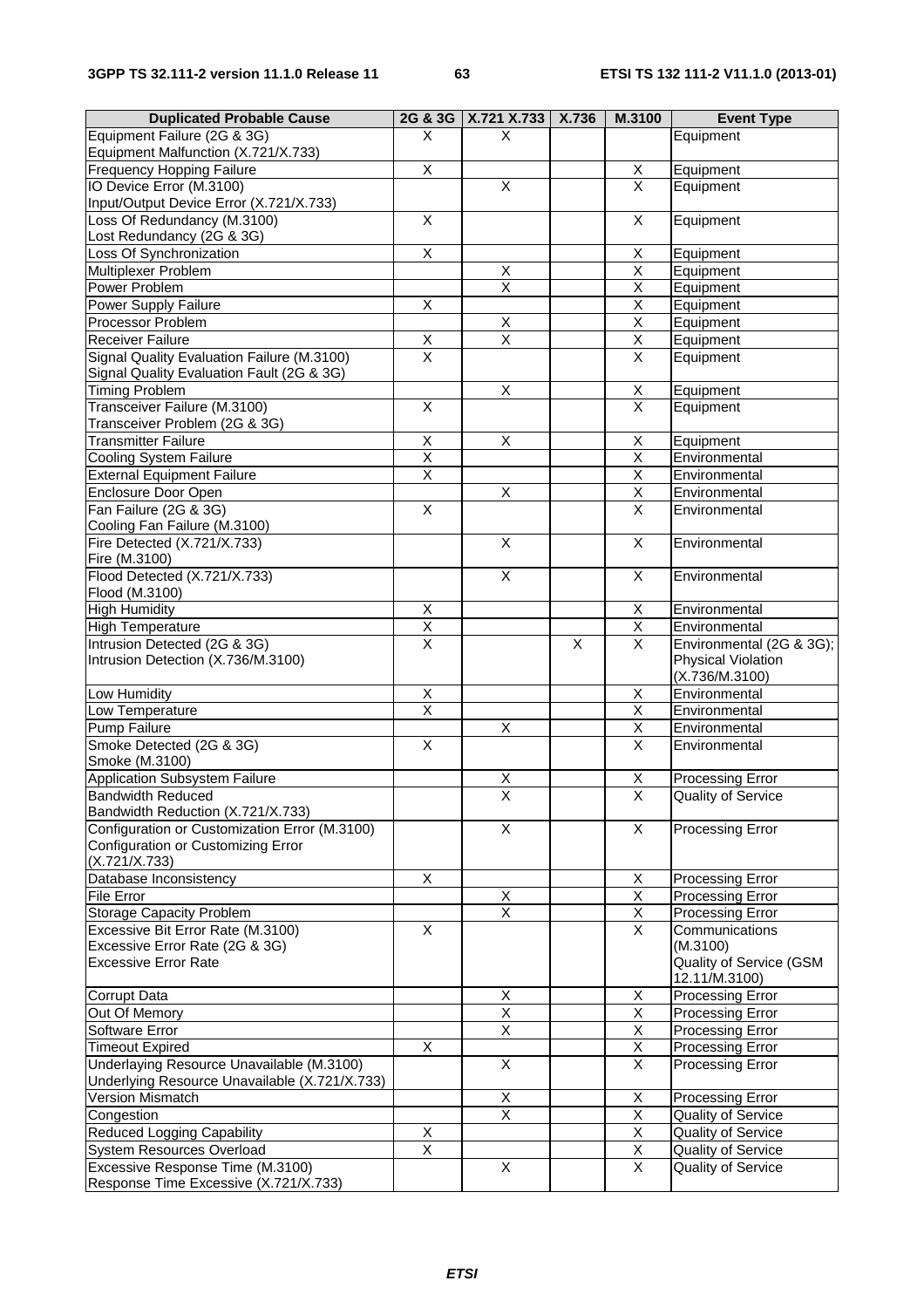| <b>Duplicated Probable Cause</b>             | 2G & 3G   X.721 X.733   X.736 | M.3100 | <b>Event Type</b>         |
|----------------------------------------------|-------------------------------|--------|---------------------------|
| Excessive Retransmission Rate (M.3100)       |                               |        | <b>Quality of Service</b> |
| Re-Transmission Rate Excessive (X.721/X,733) |                               |        |                           |
| <b>Transmission Error</b>                    |                               |        | <b>ICommunications</b>    |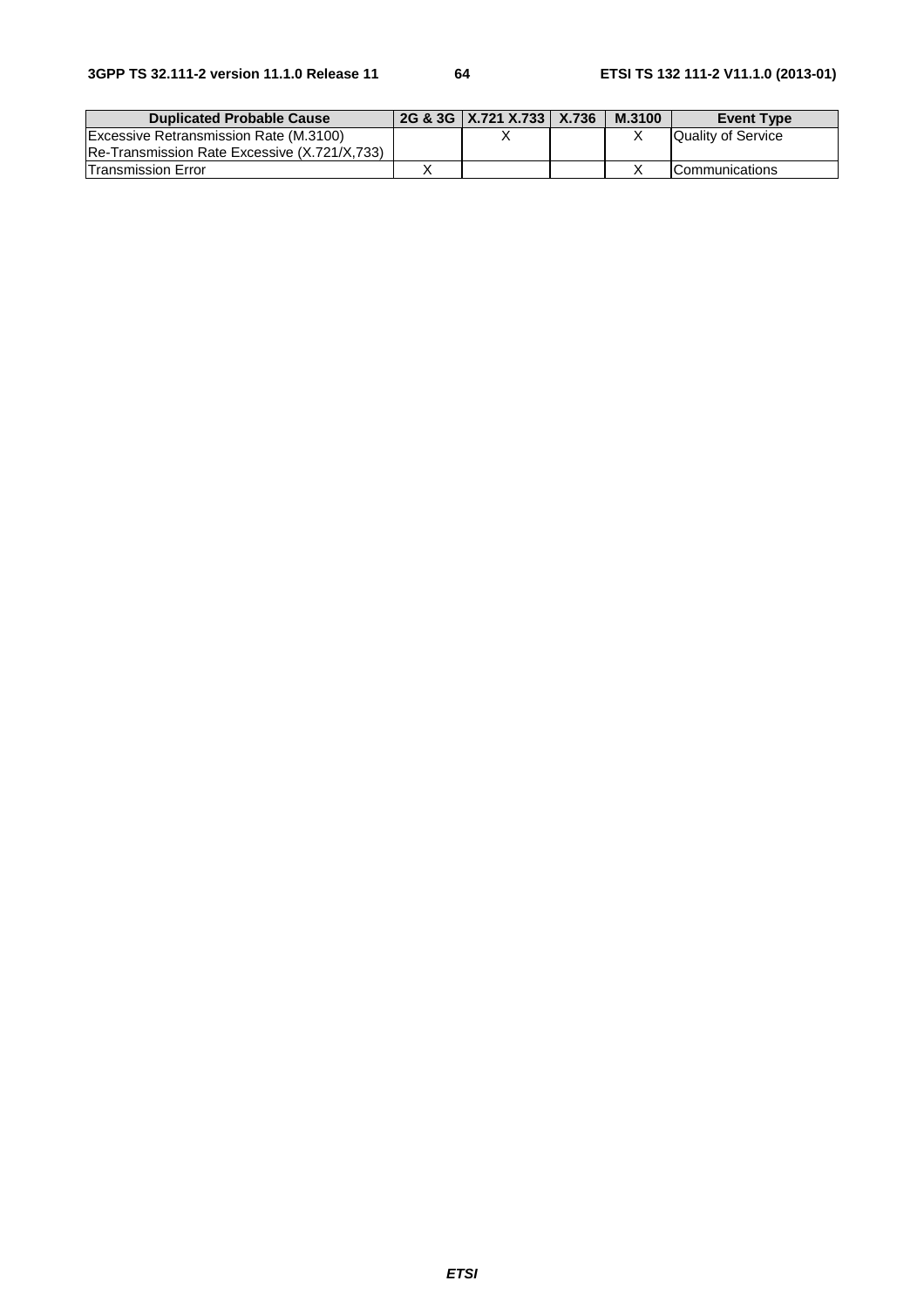# Annex C (informative): Examples of using notifyChangedAlarm

This annex describes a number of valid and invalid interactions governing the case when IRPAgent is reporting a specific fault of a particular network resource whose alarm severity level changes from, e.g. "Critical" to "Minor" and then to "Cleared".

In the following examples:

- ni is notificationId,
- moc is managedObjectClass,
- moi is managedObjectInstance,
- et is eventType,
- pc is probableCause,
- sp is specificProblem,
- ps is perceivedSeverity and
- ai is alarmId.
- EXAMPLE 1: Valid sequence of a hypothetical case:
	- (1) NotifyNewAlarm

(ni=1, ai=X, moc=A, moi=B, et=C, pc=D, sp=E, ps=Critical)

(2) NotifyChangedAlarm

(ni=2, ai=X, moc=A, moi=B, et=C, pc=D, sp=E, ps=Minor)

(3) NotifyClearedAlarm

(ni=3, ai=X, moc=A, moi=B, et=C, pc=D, sp=E, ps=Cleared)

- EXAMPLE 2: Valid sequence of a hypothetical case (assuming that the alarm with "ai=X" is acknowledged after either  $(1)$  or  $(2)$ , but before  $(3)$ :
	- (1) NotifyNewAlarm

(ni=1, ai=X, moc=A, moi=B, et=C, pc=D, sp=E, ps=Critical)

(2) NotifyClearedAlarm

(ni=2, ai=X, moc=A, moi=B, et=C, pc=D, sp=E, ps=Cleared)

(3) NotifyNewAlarm

(ni=3, ai=Y, moc=A, moi=B, et=C, pc=D, sp=E, ps=Minor)

(4) NotifyClearedAlarm

(ni=4, ai=Y, moc=A, moi=B, et=C, pc=D, sp=E, ps=Cleared)

EXAMPLE 3: Invalid sequence of a hypothetical case:

(1) NotifyNewAlarm

(ni=1, ai=X, moc=A, moi=B, et=C, pc=D, sp=E, ps=Critical)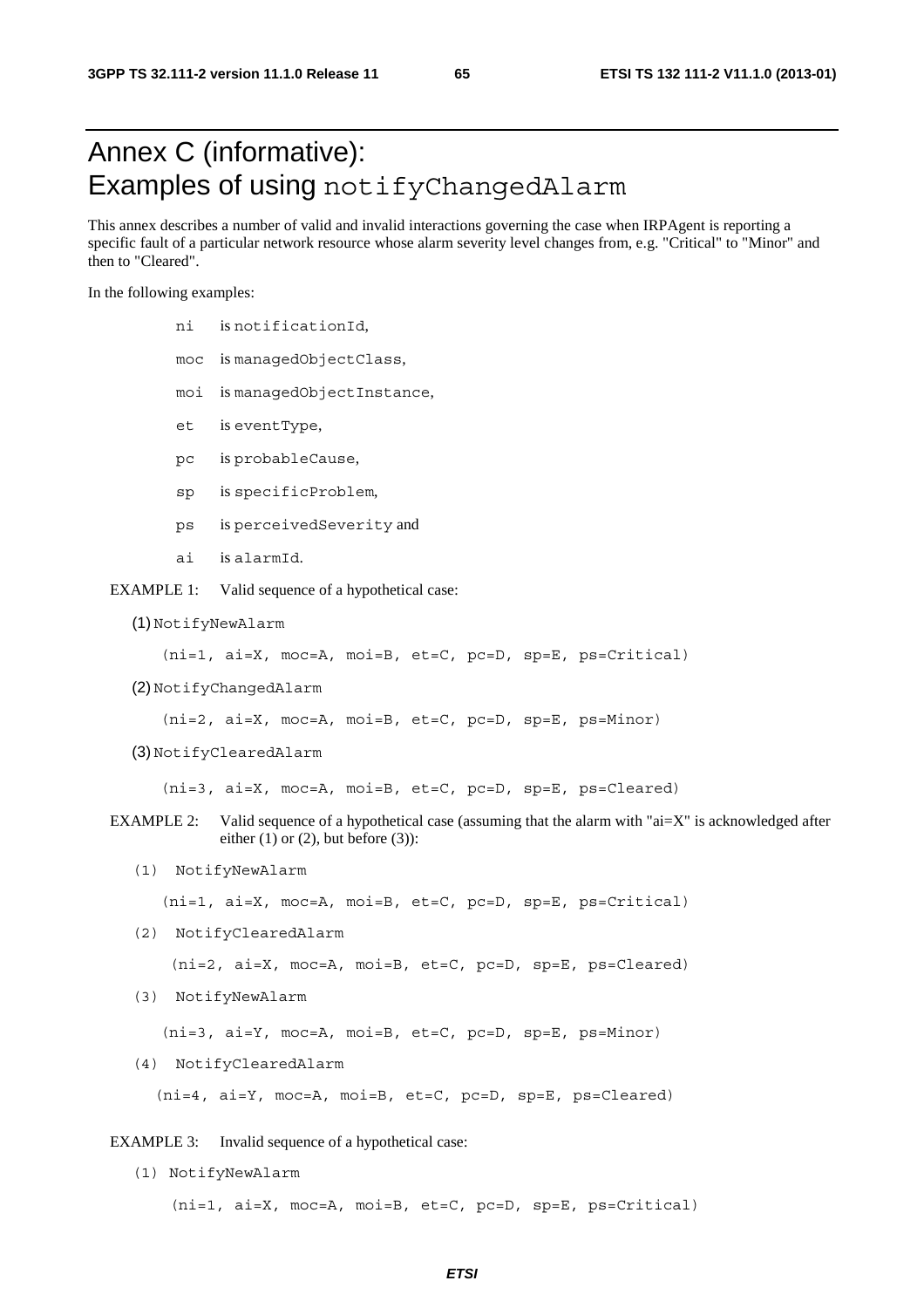(2) NotifyChangedAlarm

(ni=2, ai=Y, moc=A, moi=B, et=C, pc=D, sp=E, ps=Minor)

(3) NotifyClearedAlarm

(ni=3, ai=Y, moc=A, moi=B, et=C, pc=D, sp=E, ps=Cleared)

Interaction (2) is illegal since it uses a different ai for the same alarm. It should use  $a\textbf{i} = X$  as in interaction (1).

EXAMPLE 4: Invalid sequence of a hypothetical case:

(1) NotifyNewAlarm

(ni=1, ai=X, moc=A, moi=B, et=C, pc=D, sp=E, ps=Critical)

(2) NotifyNewAlarm

(ni=2, ai=X, moc=A, moi=B, et=C, pc=D, sp=E, ps=Minor)

Interaction (2) is illegal since it invokes notifyNewAlarm using same ai value. It should use notifyChangedAlarm with the same ai value.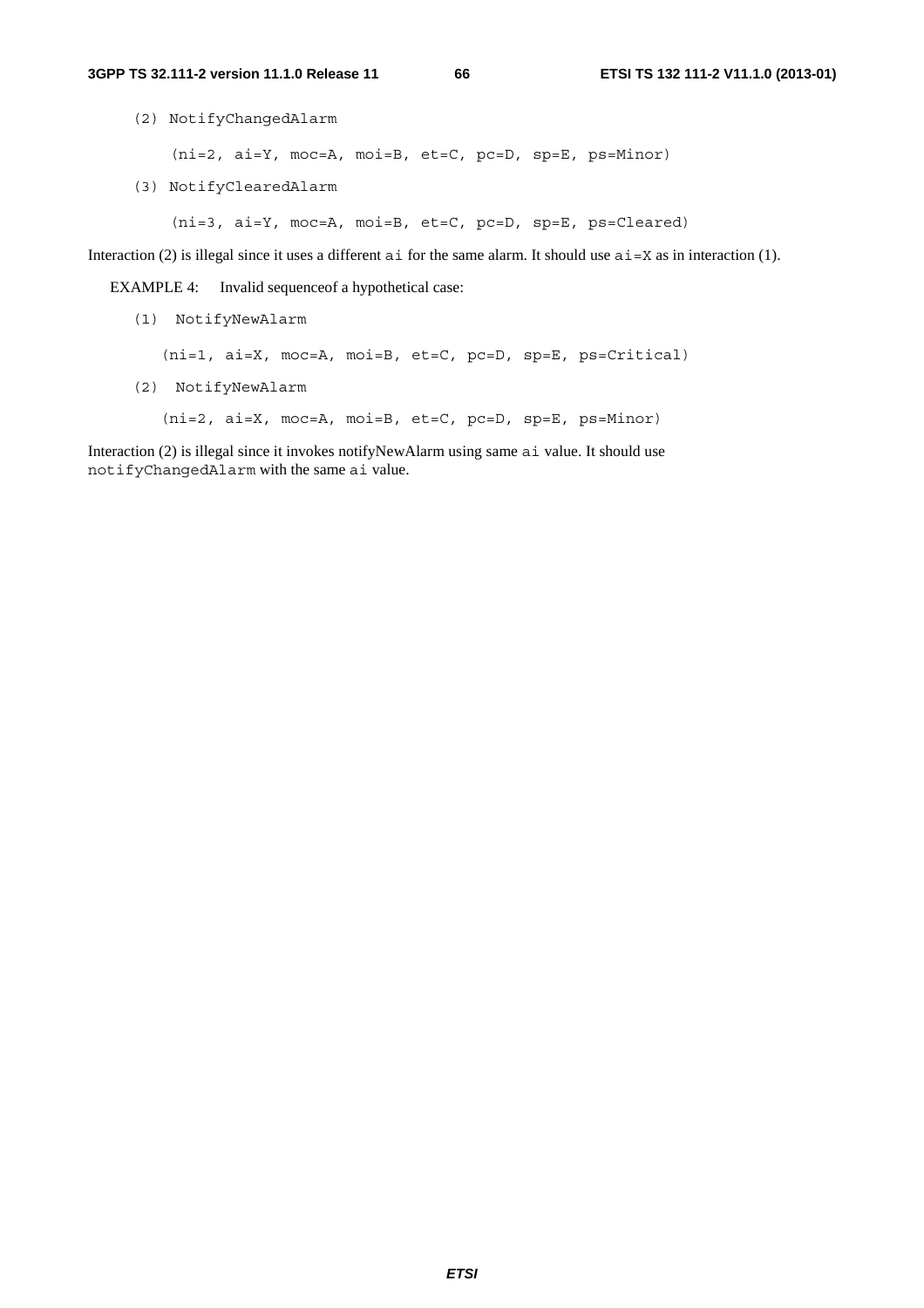# Annex D (informative): Examples of using correlatedNotification

This annex describes a number of examples of when the IRPAgent is indicating that several alarms are correlated.

EXAMPLE 1: Alarms X and Y are correlated, but the root cause is unknown.

Information of AlarmInformation X has been captured in a notification whose identifier is 'x'.

AlarmInformation X holds a relation to a CorrelatedNotification instance which has the following attribute values

source='ABC'

notificationIdSet carries the identifier 'y'

X.rootCauseIndicator='No'

Information of AlarmInformation Y has been captured in a notification whose identifier is 'y'.

Optionally, AlarmInformation Y may hold a relation to a correlatedNotification instance which has the following attribute values

source='DEF'

notificationIdSet carries the identifier 'x'

Y.rootCauseIndicator='No'

EXAMPLE 2: Alarms X and Y are correlated, where Alarm X is the root cause of Alarm Y.

Information of AlarmInformation X has been captured in a notification whose identifier is 'x'.

AlarmInformation X holds a relation to a correlatedNotification instance which has the following attribute values

source='ABC'

notificationIdSet carries the identifier 'y'

X.rootCauseIndicator='Yes'

Information of AlarmInformation Y has been captured in a notification whose identifier is 'y'.

Optionally, AlarmInformation Y may hold a relation to a correlatedNotification instance which has the following attribute values

source='DEF'

notificationIdSet carries the identifier 'x'

Y.rootCauseIndicator='No'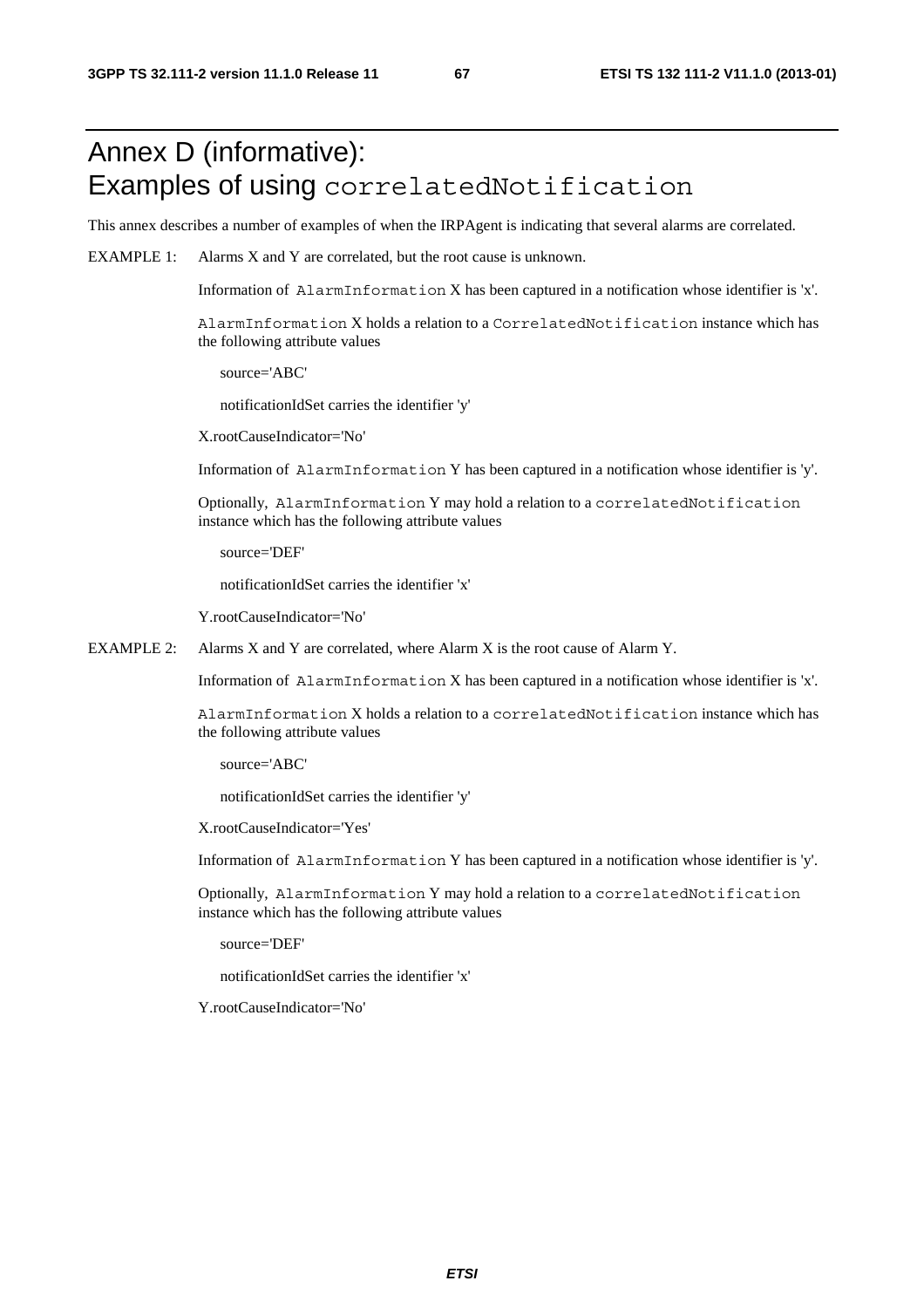# Annex E (informative): AcknowledgeAlarms operation scenario

The acknowledgeAlarms operation may optionally include perceivedSeverity as input parameter.

The reason for using perceivedSeverity in the acknowledgeAlarms operation is to avoid an undesirable consequence. An example sequence of events is:

- 1. IRPAgent AlarmList has alarmId=6 with perceivedSeverity=minor
- 2. IRPManager issues getAlarmList
- 3. IRPAgent updates alarmId=6 with perceivedSeverity=critical
- 4. In case IRPAgent have not issued the notifyChangedAlarm in time or in the case IRPManager ignores the notifyChangedAlarm received, for examples…
- 5. IRPManager issues acknowledgeAlarms of alarmId=6 with perceivedSeverity=minor
- 6. IRPAgent rejects acknowledgement, with reason WrongPerceivedSeverity

If the optional perceivedSeverity input parameter was not used in step 5, in step 6 the IRPAgent would have accepted the acknowledgement, with the undesirable consequences:

- IRPManager wrongly concludes that it had acknowledged alarm=6 with perceivedSeverity=minor.
- IRPAgent wrongly concludes that alarmId=6 with perceivedSeverity=critical had been acknowledged.
- Other IRPManagers will see alarmId=6 with perceivedSeverity=critical being acknowledged (and possibly taken care of) by an IRPManager.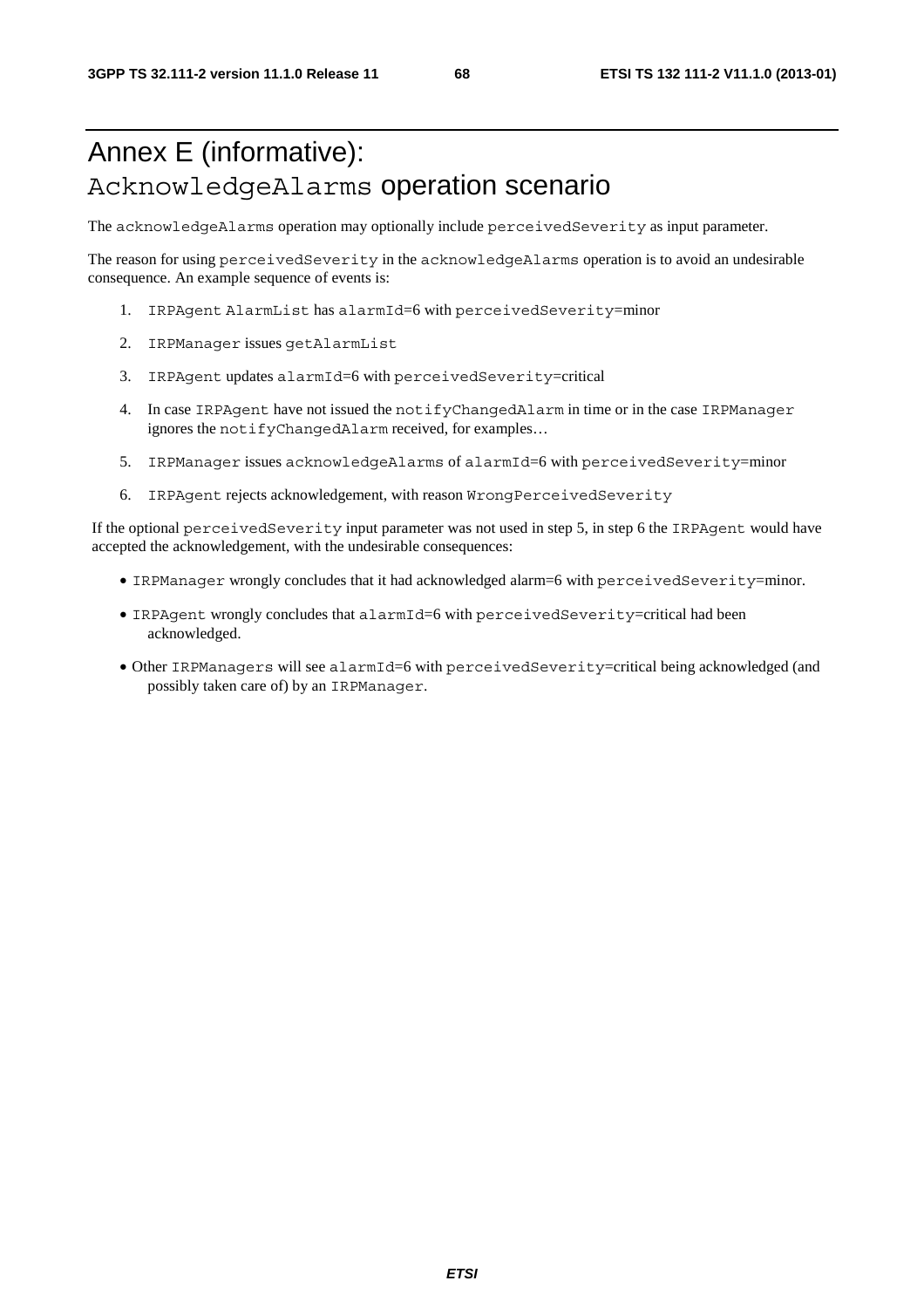# Annex F (informative): Change history

| <b>Change history</b> |            |                 |            |                          |                                                                                |       |               |
|-----------------------|------------|-----------------|------------|--------------------------|--------------------------------------------------------------------------------|-------|---------------|
| Date                  |            | TSG # TSG Doc.  | <b>CR</b>  |                          | <b>Rev Subject/Comment</b>                                                     | Old   | <b>New</b>    |
| Sep 2006              |            | SA 33 SP-060527 | 0057       | --                       | Add missing Notification Table in Alarm IRP IS                                 | 6.8.0 | 6.9.0         |
| Dec 2006              |            | SA 34 SP-060722 | 0058       | $\sim$                   | Add filter complexity limitation parameter                                     | 6.9.0 | 7.0.0         |
| Mar 2007              |            | SA 35 SP-070046 | 0059       | $\overline{\phantom{a}}$ | Correct the references of IRPAgent and IRPManager                              | 7.0.0 | 7.1.0         |
| Mar 2007              |            |                 | --         | --                       | Deleted reference to CMIP SS, discontinued from R7 onwards                     | 7.0.0 | 7.1.0         |
| Dec 2008              |            | SA 42 SP-080846 | 0060       | --                       | Spelling and naming corrections                                                | 7.1.0 | 8.0.0         |
| Mar 2009              |            | SA_43 SP-090207 | 0061       | --                       | Include reference to SOAP Solution Set specification                           | 8.0.0 | 8.1.0         |
| Dec 2009              | $SA_46$ -- |                 | ш,         | --                       | Upgrade to Release 9                                                           | 8.1.0 | 9.0.0         |
| Mar 2010              |            | SA 47 SP-100035 | 0062       | $\overline{\phantom{a}}$ | Correct the description of the alarm list rebuilt handling capabilities. Align | 9.0.0 | 9.1.0         |
|                       |            |                 |            |                          | spec to follow recommendations of latest Repertoire and Templates.             |       |               |
| Dec 2010              |            | SA 50 SP-100833 | $0063$  2  |                          | Add alarmChangedTime to the output parameters of getAlarmList                  | 9.1.0 | 10.0.0        |
|                       |            |                 |            |                          | operation.                                                                     |       |               |
| Mar 2011              |            | SA 51 SP-110095 | $0064$ --  |                          | Correct the qualifier of clearUserId in AlarmInformation                       |       | 10.0.0 10.1.0 |
| May 2011              |            | SA 52 SP-110285 | 0065       | 1                        | Improvements to description of examples                                        |       | 10.1.0 10.2.0 |
| May 2011              |            | SA 52 SP-110289 | 0066       |                          | Add indication for root cause of alarm                                         |       | 10.1.0 10.2.0 |
| May 2011              |            | SA 52 SP-110289 | 0067       |                          | Add notification for change of alarm correlation data                          |       | 10.1.0 10.2.0 |
| Sep 2011              |            | SA 53 SP-110534 | $0068$ -   |                          | Clarify usage of correlated notification                                       |       | 10.2.0 10.3.0 |
| Sep 2011              |            | SA 53 SP-110534 | $0069$ $-$ |                          | Add absent rootCauseIndicators                                                 |       | 10.2.0 10.3.0 |
| Dec 2011              |            | SA 54 SP-110707 | 007011     |                          | Add acknowledgeAlarms operation scenario                                       |       | 10.3.0 11.0.0 |
| Dec 2012              |            | SA 58 SP-120783 | $0072$ -   |                          | CR 32.111-2 R11 Align usage of SupportIOC with repertoire and TS<br>32.152     |       | 11.0.0 11.1.0 |